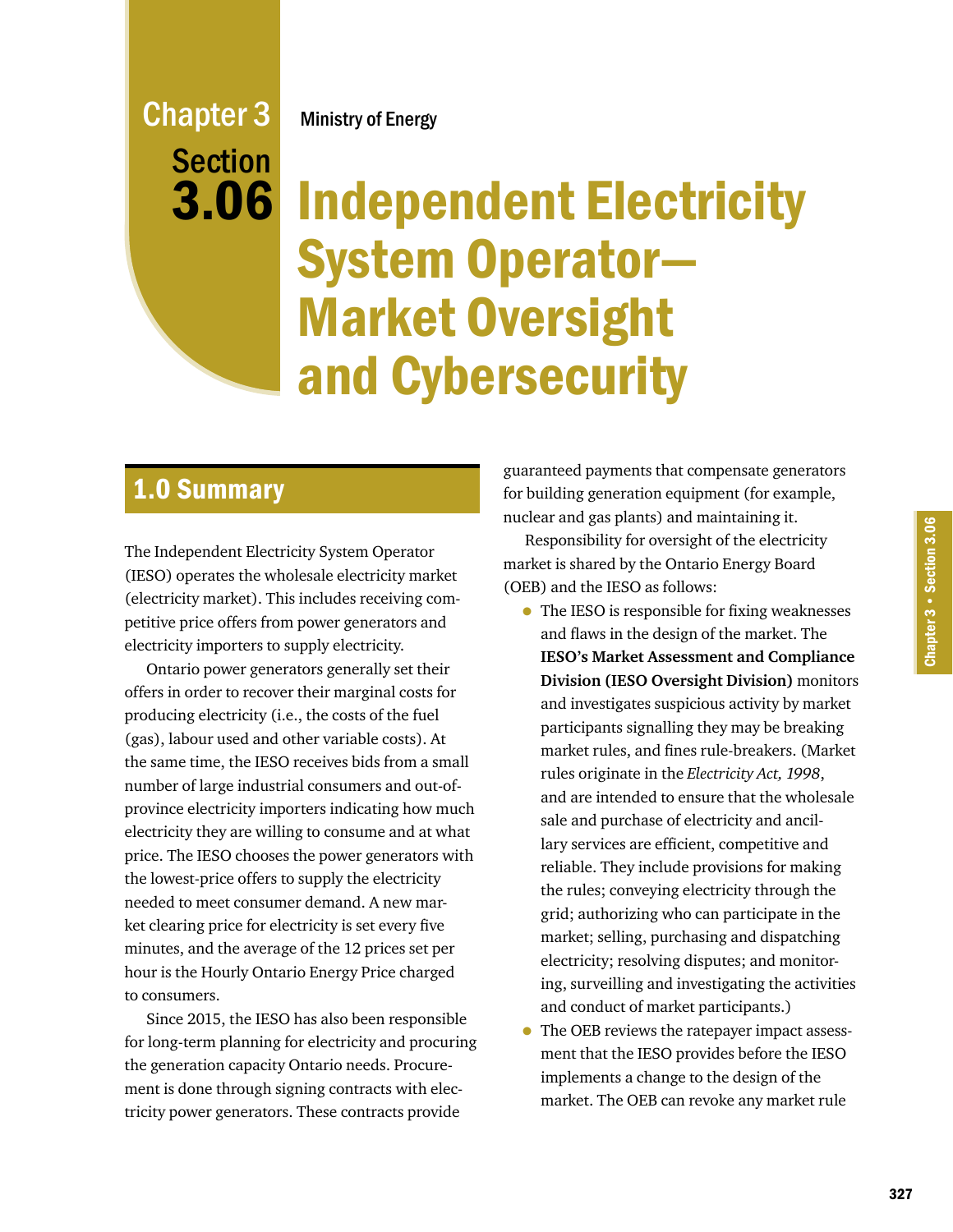change and ask the IESO Board to further review or reconsider the change if the OEB considers that the change does not meet any of the criteria of the *Electricity Act, 1998*, which includes, among other things, considerations of the public interest and impact on ratepayers. The **Ontario Energy Board's Market Surveillance Panel (OEB Panel)**  monitors the market operated by the IESO, and investigates and reports on ways that the market is vulnerable to being abused by market participants because of weaknesses and flaws in its design.

We found that the OEB Panel has been effective in monitoring and reporting inappropriate market conduct, and recommending that the IESO fix problems with the market design. However, our audit also found that the Ontario Energy Board itself could have done more to protect ratepayers' interests by attempting to address the IESO's lack of action on the OEB Panel's repeated recommendations to fix certain weaknesses and flaws in the design of Ontario's electricity market.

As well, we noted that the IESO has a Market Renewal Initiative that consists of a working group helping to determine the future design of the electricity market in Ontario. In addition to there being little representation for residential ratepayers' interests in the working group, it has membership from market participants that have been, or are being, investigated for benefitting financially from existing market design problems.

Further, we found that the government has several times broadened participation in the Industrial Conservation Initiative (ICI), a program that allows industrial ratepayers to reduce their electricity charges by shifting their global adjustment costs to residential and small-business ratepayers. The OEB Panel reported on the impact of the ICI shortly after it was launched in January 2011. Electricity prices for about 65 large industrial ratepayers decreased by about 13%. In the first 10 months of the ICI, their global adjustment charge was reduced by about \$245 million. This \$245 million

was added to the electricity bills of residential and small-business ratepayers. Since the initial launch, the ICI was further expanded three times, shifting a larger amount of global adjustment charge from large industrial ratepayers to residential and small-business ratepayers.

We also audited how well the IESO protects its critical IT assets and infrastructure, and found the IESO's cybersecurity system complies with power grid reliability standards. However, the IESO could be better equipped to defend itself from an advanced cyberattack should one occur.

Our specific findings include:

- **The Ontario Energy Board could have done more to protect ratepayers' interests.**  Before the IESO Board implements changes to the market rules, it must give the Ontario Energy Board an assessment of the impact that approved changes have on ratepayers. If the Ontario Energy Board deems that changes are not in the ratepayers' interest, it can revoke the changes and ask the IESO for further consideration. The Ontario Energy Board could have, but has never, taken this action to challenge the IESO's lack of action on the OEB Panel's recommendations to fix problems with market design. This is especially the case for the Panel's recommendations for two programs, as follows:
	- In 2010, 2011, 2014, 2015 and 2016, the OEB Panel recommended that the Real-Time Generation Cost Guarantee Program (shortened in this report to the **Standby Cost Recovery Program**) be reviewed, reassessed, justified, and scaled back.
	- In almost all of its 28 reports (completed between 2002 and 2017), the OEB Panel expressed concerns about the Congestion Management Settlement Credits (shortened in this report to the **Lost Profit Recovery Program**).

The IESO's lack of action has resulted in gas and previous coal generators, as well as industrial consumers, receiving in many cases excessive payments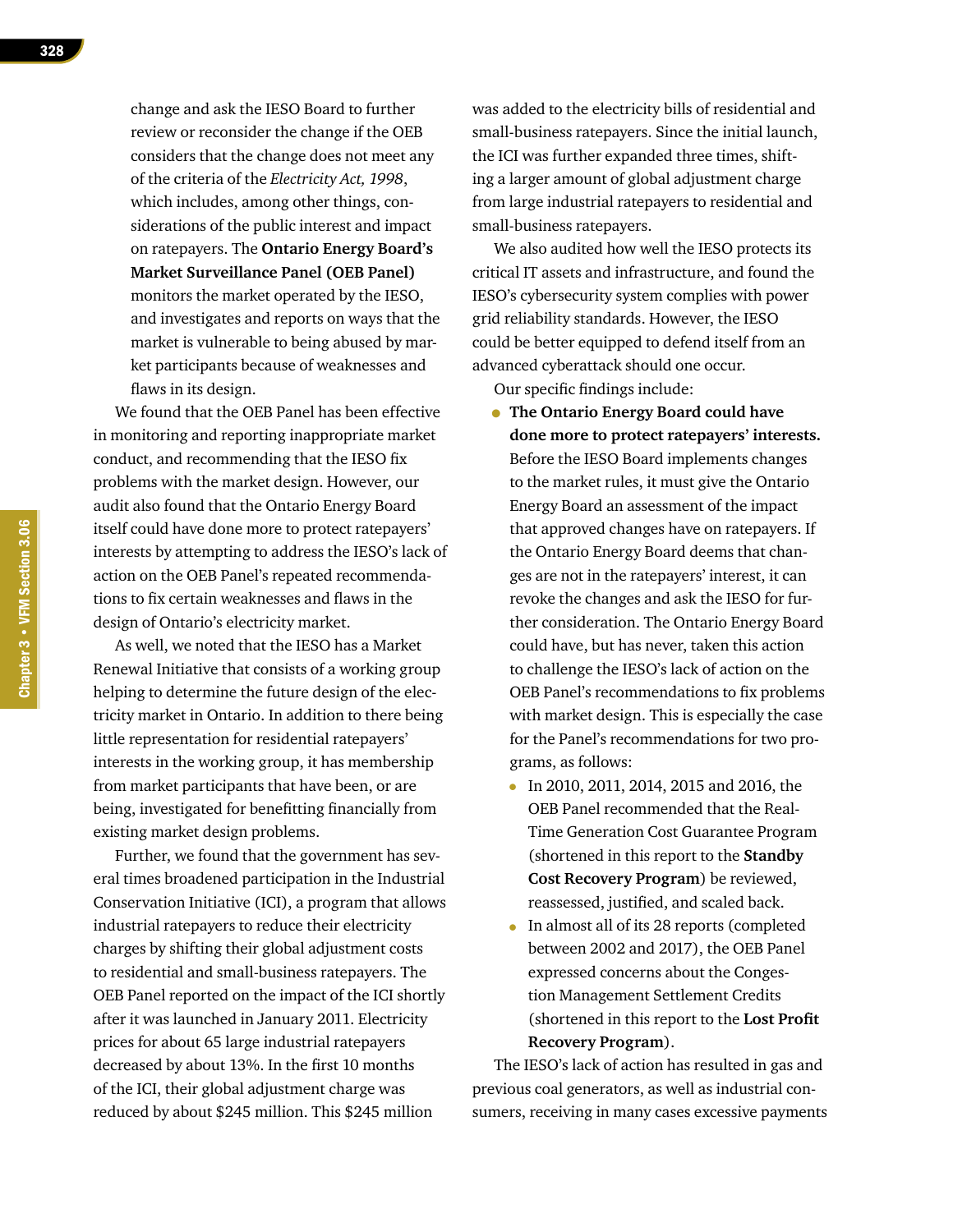from these programs, including some from misusing market rules.

• **The IESO continues to pay gas generators about \$30 million more per year than necessary despite the OEB Panel recommending that the IESO scale back its Standby Recovery Program.** Through the Standby Cost Recovery Program, the IESO pays generators for additional fuel, maintenance and operating costs to start and then operate their equipment while on standby to supply electricity. The IESO introduced the Standby Cost Recovery Program in 2003, at a time when electricity experts were concerned that Ontario was not prepared to meet its upcoming demands for electricity. Since then, Ontario has procured additional generation capacity, and, according to the OEB Panel, regularly finds itself in surplus power conditions and is a net exporter of electricity.

OEB Panel reports in 2010 and 2011 recommended that the IESO revise (2010) and reassess (2011) whether the Standby Cost Recovery Program is providing any benefits for ratepayers, which the IESO did not do. A 2014 OEB Panel report recommended that the IESO provide detailed analysis to justify the need for the Program's continued existence, which the IESO did not provide.

In 2015, the OEB Panel did its own detailed analysis of 2014 market data and reported that the Program was almost never needed (that is, it was relied on less than 1% of the time) to meet domestic demand, and less costly alternatives should be explored.

Yet the Program continues—and furthermore, is inappropriately benefiting gas generators, as described in the next point.

• **Nine gas and coal generators claimed as much as \$260 million in ineligible costs under the Standby Cost Recovery Program between 2006 and 2015.** About two-thirds of this amount (\$168 million) has been recovered. Up until August 2017, the IESO's

practice was to pay gas generators (and coal generators before they were completely shut down by 2014) for costs charged to the Standby Cost Recovery Program without first reviewing the claims. The OEB Panel was concerned that generators were submitting ineligible costs. In 2011, the Panel encouraged the IESO Oversight Division to audit the costs claimed by gas and coal generators. Nine of the 11 gas and coal generators registered with the Standby Cost Recovery Program at that time were audited. The audits identified almost \$260 million (about 40%) in possible ineligible cost claims out of about \$600 million paid out during the years that were audited. For example, generators claimed thousands of dollars annually for staff car washes, carpet cleaning, road repairs, landscaping, scuba gear and raccoon traps, which have nothing to do with running power equipment on standby. The Oversight Division found that one generator claimed about \$175,000 for coveralls and parkas at one facility over a two-year period.

Chapter 3 • Section 3.06

Chapter 3 • Section 3.06

- **The Standby Cost Recovery Program allows gas generators to operate their equipment inefficiently, costing ratepayers more than necessary.** By shutting down and then restarting their power equipment, gas generators become eligible to charge some of their costs to the Standby Cost Recovery Program. But if they run their equipment continuously, they cannot claim these costs. In reporting about payments that generators received under the Standby Cost Recovery Program as a result of shutting down and then restarting their equipment within a short period of time, the OEB Panel estimated that, in summer 2010, about \$19 million in additional costs were incurred because of this practice, nearly all of which was charged to ratepayers.
- **The IESO continues to pay market participants through the Lost Profit Recovery Program despite repeated warnings from**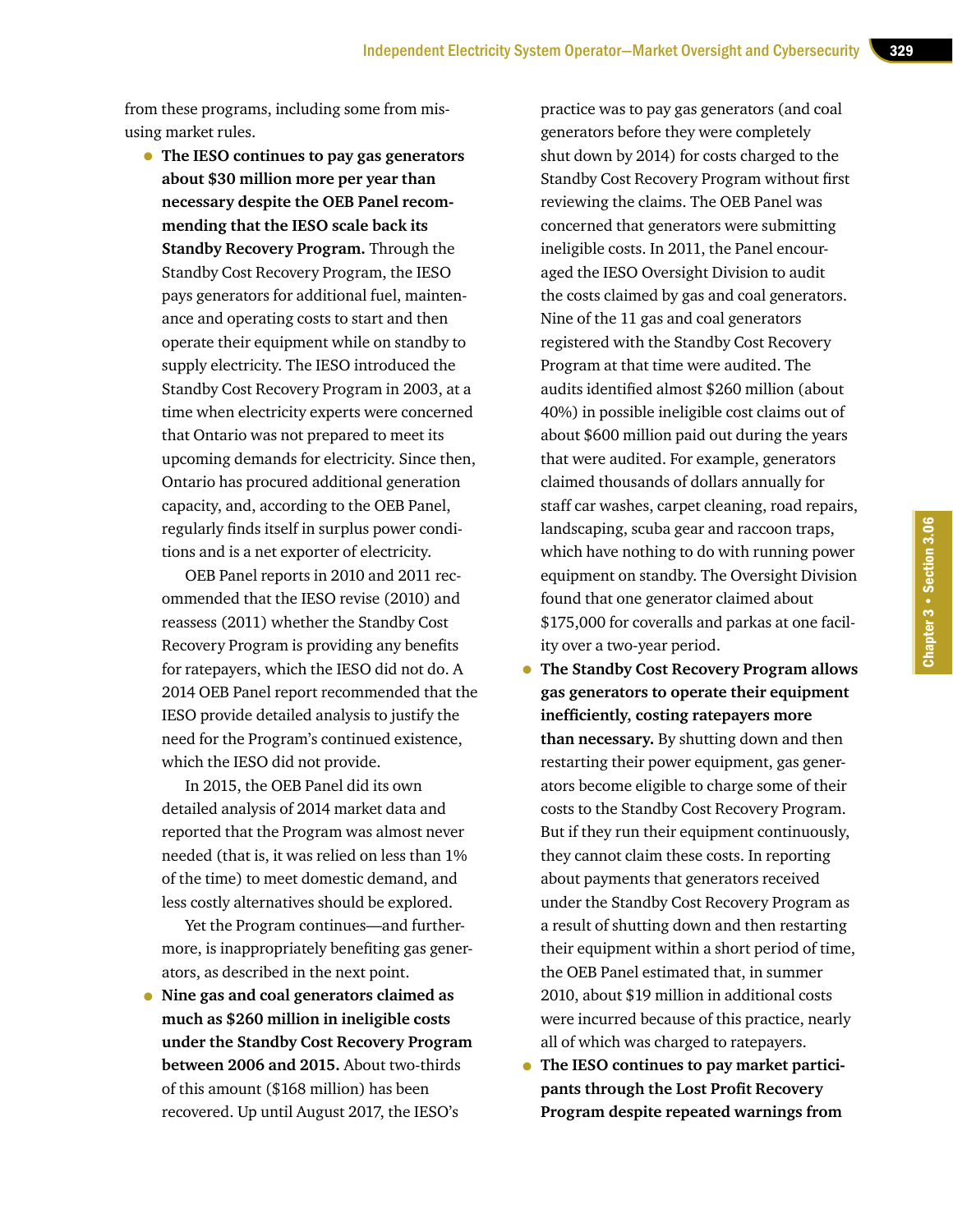**the OEB Panel that generators and large industrial consumers take advantage of the Program at ratepayers' expense.** The Lost Profit Recovery Program, which had paid market participants a total of about \$1.6 billion from 2002 to the end of 2016, was set up in 2002 as a temporary measure to compensate market participants and maintain power system reliability when the IESO intervened in the market to relieve congestion in transmission lines in such a way that companies would lose money. As the Program was being set up for the opening of the competitive market in 2002, the OEB Panel reported that market participants could misuse some aspects of this Program to receive payment for lost profits they did not actually incur.

Identifying and investigating specific market participants is time-consuming and challenging, and the OEB Panel has reported on only six investigations so far. The OEB Panel reported that, in three of these cases, companies have misused the Lost Profit Recovery Program. For example, during an eight-month period from January 2010 to August 2010, a pulp-and-paper company was paid \$20.4 million (\$10.6 million was subsequently recovered). The Panel has also been concerned about large payments totalling \$500 million paid out to market participants in northwestern Ontario since the Program started.

The OEB Panel has repeatedly recommended that the IESO fix the problems with the design of this program. The IESO has fixed some problems, but the Program continues, and the OEB Panel remains concerned that the Program continues to be open to market participants being compensated for lost profits that they did not actually incur.

• **Market participants have significant influence over IESO changes to the market rules.** The IESO's Board is responsible for fixing market design problems. This involves

approving changes to market rules that govern the Standby Cost Recovery Program. The OEB Panel reported in late 2016 that gas generators and others that have a direct and substantial financial interest in IESO programs like the Standby Cost Recovery Program influence the process that the IESO uses to change market rules. We reviewed the IESO's Technical Panel meeting minutes and found that the latest market rule changes to the Standby Cost Recovery Program, approved by the IESO Board in 2017, were influenced by gas generators and that these changes did not address the OEB Panel's recommendations to stop reimbursing gas generators for certain operating and maintenance costs.

The IESO has undertaken a Market Renewal Initiative to prepare the province for the electricity system of the future. A 23-member working group is advising the IESO on important issues involving the future design of the electricity market. Some members of this group, nominated by the IESO, work for companies that have claimed ineligible costs under the Standby Cost Recovery Program, and have been investigated and were found to have financially benefited from market design problems related to the Lost Profit Recovery Program.

• **Three investigations by the IESO's Oversight Division uncovered significant problems resulting in over \$30 million in fines and settlement recoveries. However, the Division has limited resources and lacks explicitly legislated investigative powers to do more and timelier work.** The Director of the IESO Oversight Division, appointed in 2011, has led the completion of three major investigations in the past three years. Each led to a sanction or settlement with the company involved, and total fines and recoveries that exceeded \$30 million. However, at the time of our audit, there was only enough staff to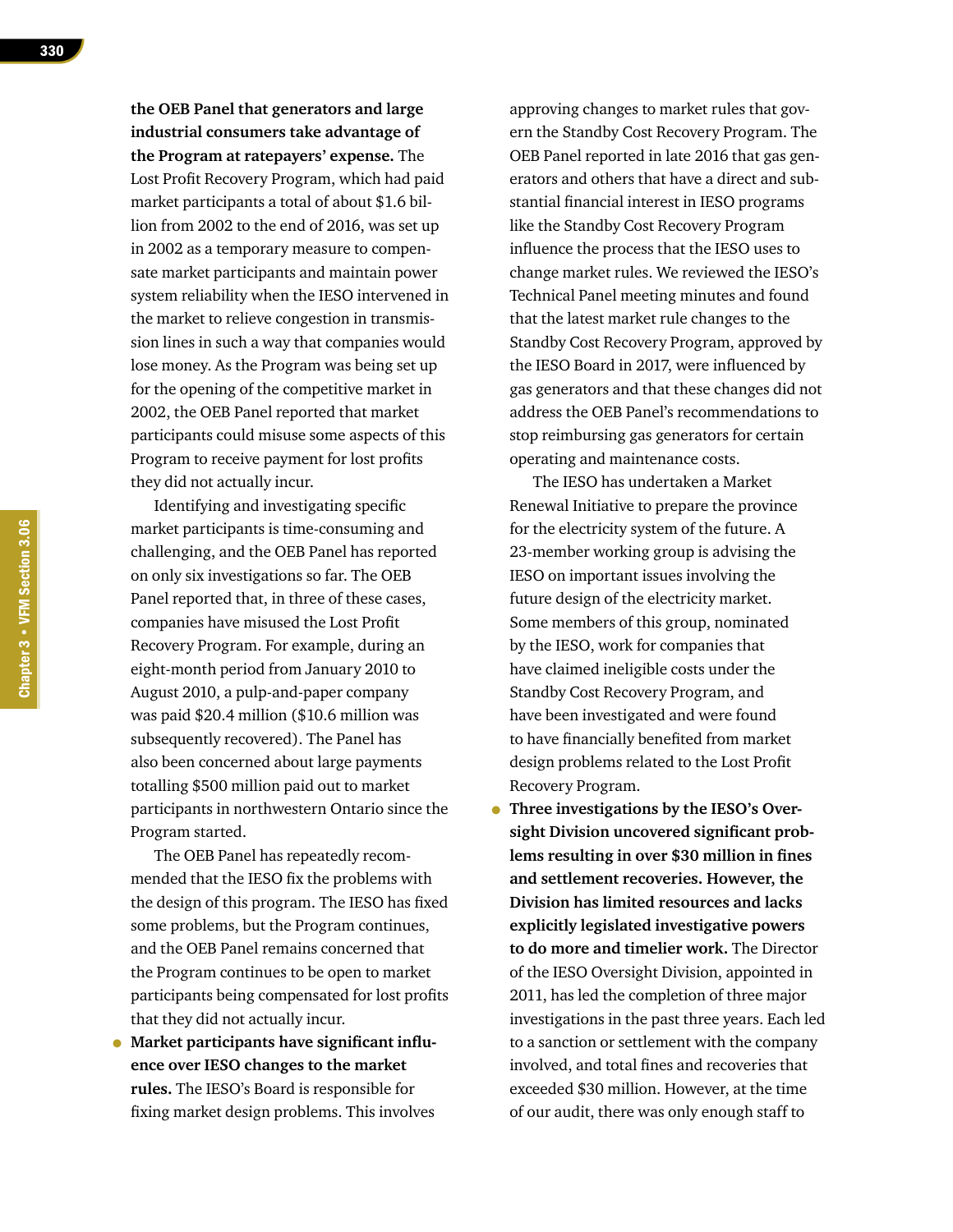investigate just one of five cases that the Director identified to be in the same significant recovery/fine range as the last three investigations. Also, an average of 30% of the Division's employees have left each year since 2012 because about a third of the Division's staffing allocation is for temporary positions only.

The Oversight Division lacks explicit legislative authority to compel the production of information and evidence in the course of its investigations. This slows down and prevents it from obtaining all evidence it needs to determine the extent of a violation in order to apply the appropriate penalty.

- **The IESO Oversight Division is not fully independent in doing its job.** The Director of the IESO Oversight Division reports to the senior management of the IESO rather than to the independent Board. The Director of the Oversight Division is thus less independent than the IESO's Director of Internal Audit, who reports to the Board. In Alberta, the Market Surveillance Administrator is a corporation independent of Alberta's Electricity System Operator. In the United States, oversight of electricity markets is conducted by the Federal Energy Regulatory Commission, which is independent from market operators, like the IESO.
- **The government has been expanding the Industrial Conservation Initiative (ICI). This results in increasing the electricity charges for residential and small-business ratepayers while decreasing the electricity charges for large industrial ratepayers.** The ICI allows eligible large industrial ratepayers reductions in the amount of global adjustment they are charged monthly. The amount of the reduction is based on how much they lower their use of electricity during the five hours that electricity demand is at its highest each year. The OEB Panel reported on the impact of the ICI shortly after it was launched in January 2011. Electricity prices for 65 large

industrial ratepayers decreased by about 13%. In the first 10 months of the ICI, their global adjustment charge was reduced by about \$245 million. This \$245 million was added to the electricity bills of residential and smallbusiness ratepayers. Since the initial launch, the ICI was further expanded three times, shifting a significant amount of the global adjustment charge from large industrial ratepayers to residential and small-business ratepayers. The decrease in the global adjustment charges to ICI participants has been, and will continue to be, shifted to residential and small-business ratepayers, increasing their electricity charges. For example, since the ICI was launched in January 2011, electricity charges for residential and small-business ratepayers have almost doubled from about 7 cents per kilowatt hour (cents/kWh) to 12 cents/kWh, while electricity charges for large industrial ratepayers have decreased from about 7 cents/kWh to about 6 cents/ kWh as of June 2017.

• **The IESO's cybersecurity system complies with power grid reliability standards, but improvements would help it better address the risks of cyberbreaches and cyberattacks.** The IESO could do more to improve its cybersecurity, such as creating a senior executive position dedicated to cybersecurity; increasing its cybersecurity staff; having an IT cybersecurity vendor on standby; procuring technology that monitors authorized users' access to confidential information to prevent and identify breaches; and encrypting its backup tapes.

This report contains 18 recommendations, consisting of 22 actions, to address our audit findings.

## Overall Conclusion

Our audit concluded that the Ontario Energy Board's Market Surveillance Panel (OEB Panel) has been effective in monitoring and reporting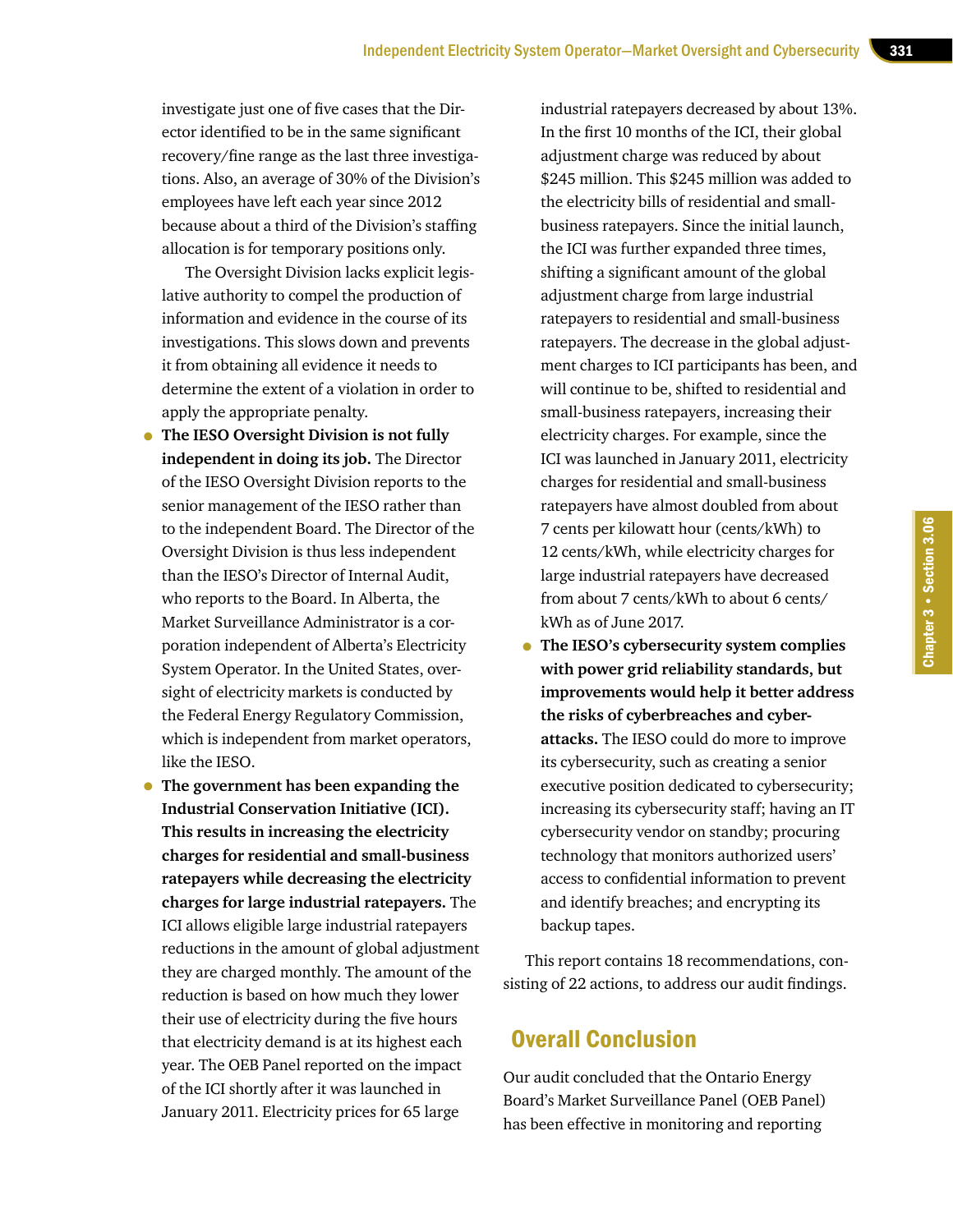on inappropriate market conduct by market participants and recommending that the IESO fix problems with electricity market design. However, the IESO has not implemented some important recommendations of the OEB Panel directed at the Standby Cost Recovery and Lost Profit Recovery programs. Also, the Ontario Energy Board itself could have revoked the most recent changes to the Standby Recovery Program and asked the IESO to reconsider them, as these changes did not address some important recommendations of the OEB Panel.

The financial impact of the Industrial Conservation Initiative (ICI) on residential and smallbusiness ratepayers is not transparent. The Ontario Energy Board Panel estimates that the ICI has been shifting global adjustment costs from large industrial users to residential and small-business ratepayers since 2011. With the ICI being broadened in January and July, 2017, this shift will increase.

While the IESO's cybersecurity system complies with the North American Electric Reliability Corporation power grid reliability standards, internal operational improvements would help it even better address the risks of cyberbreaches and cyberattacks.

# 2.0 Background

## 2.1 Ontario's Electricity Grid

An electricity grid is an interconnected network for delivering electricity from producers to consumers. It consists of generating stations that produce electrical power, high-voltage transmission lines that carry power from distant sources to demand centres and distribution lines that connect individual customers. In Ontario, the power generated is of many types: nuclear, hydro, natural gas, wind, solar and bio-energy.

The Province of Ontario belongs to the Eastern Interconnection electricity grid, which supplies power to Manitoba, Minnesota, Michigan and New York, in addition to Ontario. Power generators sell power into the grid for use by the region's residents, institutions and businesses.

Ontario's electricity consumers' demand for electricity changes with the time of day and season. Because the cost to store electricity on a large scale has been prohibitive, the amount of electricity that is sold into the grid at any time must always be perfectly matched with demand. To maintain reliability, that requires constant adjustments to the amount of electricity going into the grid as demand fluctuates. It is the job of the Independent Electricity System Operator (IESO) to operate the Ontario grid, making these reliability adjustments and administering the Ontario market through which electricity is sold. The reliability adjustments made by the IESO must be in accordance with standards set by the North American Electric Reliability Corporation (NERC). The IESO also manages the exchange of power through interconnections with Manitoba, Quebec and the United Sates.

As shown in **Section 2.2** and **Appendix 1**, Ontario's grid and market took time to evolve and have undergone many changes in the past several decades.

## 2.2 The History of Ontario's Electricity Market

Prior to the late 1990s, Ontario's electricity generation and transmission were provided by a single government agency called Ontario Hydro.

In the 1970s and 80s, Ontario Hydro constructed three nuclear plants; over the next 10 years, budget overruns and delays in their construction cost the province billions of dollars. In the early 1990s, Ontario faced a recession, which significantly reduced the demand for electricity. Reduced demand means higher electricity prices, since electricity costs have to be covered by fewer users. As a result of this reduced demand, electricity prices increased by 40%, and generation capacity exceeded demand by 50%. In an effort to stabilize electricity rates for consumers, in 1993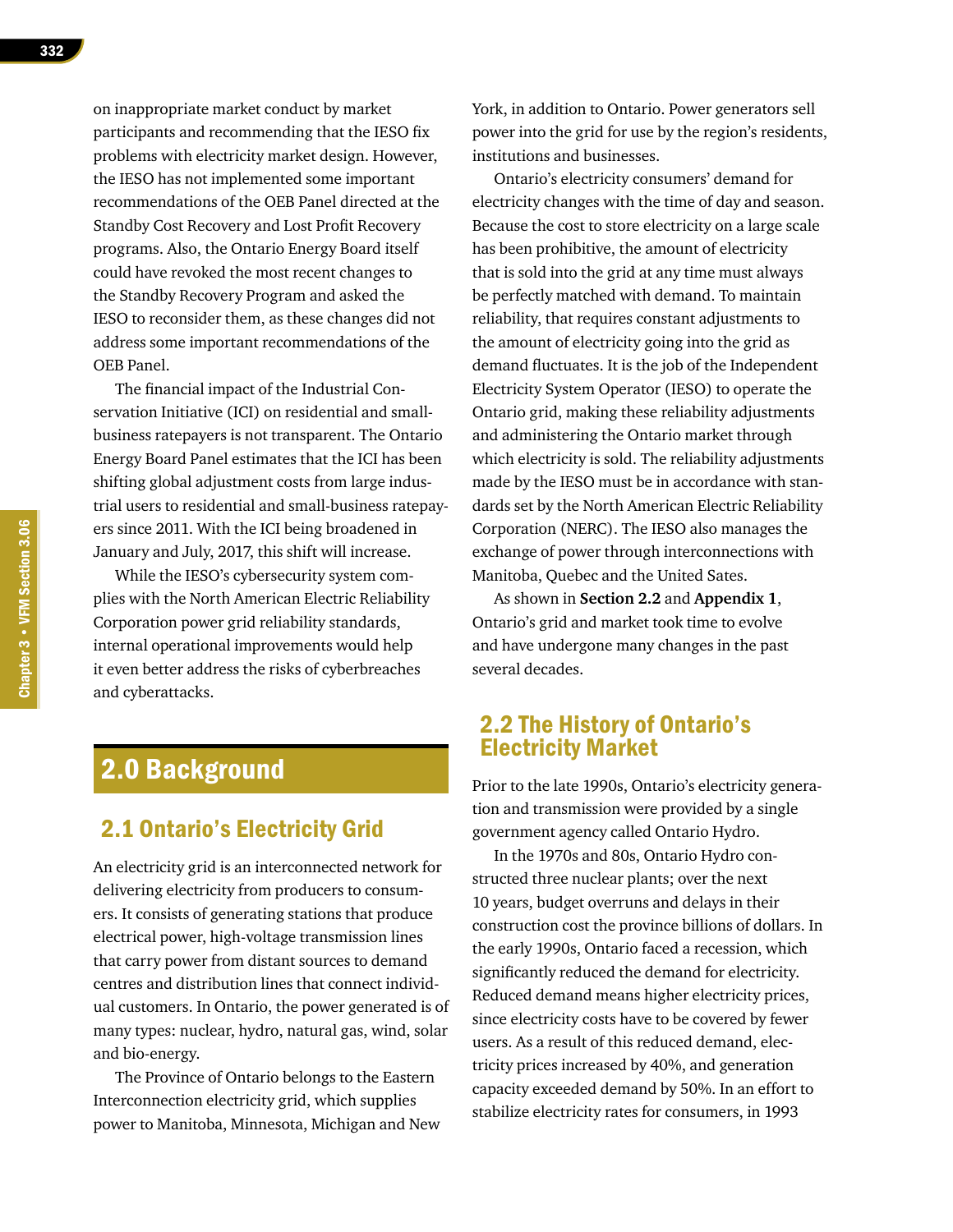the Ontario government introduced a rate freeze for the next 10 years. This caused Ontario Hydro's long-term debt to increase.

In 1995, Ontario began to transform its electricity industry from a government-owned structure to a competitive marketplace. Ontario's electricity marketplace opened on May 1, 2002. Almost immediately, with a potential shortage of supply and an increased demand for electricity during the summer of 2002, electricity rates began to increase significantly; the government responded by freezing rates and agreeing to pay the difference between the higher market price and the lower frozen rate charged to consumers until May 2005. Ontario determined that it needed to introduce non-market mechanisms for generators to recover their costs and operate profitably. It became challenging to attract private investments into Ontario's electricity sector. At the same time, existing nuclear plants required significant restoration, and the province was facing a potential shortfall in the supply of electricity.

In 2004, the government created the Ontario Power Authority (OPA) to be responsible for longterm planning of the electricity industry. The OPA entered into long-term contracts with gas, wind and solar generators, typically covering a 20-year period or longer for nuclear and hydroelectric generators. These contracts guaranteed payments to generators for building and maintaining equipment to produce electricity. In 2007, the government introduced a regulation that required Ontario's four coal-fired power plants to cease burning coal by the end of 2014. In 2009, the OPA moved toward procuring renewable energy and streamlining the development of renewable energy projects. On January 1, 2015, the OPA merged with the IESO, to operate the electricity grid, administer the electricity market, and continue long-term planning and conservation efforts.

**Appendix 1** gives the history of Ontario's electricity market in greater detail.

## 2.3 Ensuring a Reliable Supply of Electricity

#### 2.3.1 Building Long-Term Capacity through Contracts with Generators

Long-term contracts with generators provide guaranteed payments that compensate generators for building generation equipment (for example, nuclear and gas plants) and maintaining it. These contracts also obligate the generators to make their generation equipment available to provide electricity to the IESO-managed electricity market.

#### 2.3.2 Allocating Resources to Meet Different Demand Levels

Ensuring a reliable supply of electricity means that there must always be enough supply to meet fluctuating demand. Demand can be divided into three levels: a minimum amount that must be continuously supplied, the average demand, and demand that peaks significantly higher than average. For example, in 2016, Ontario's hourly demand for electricity averaged about 15,600 megawatt hours (MW). However, during one hour on September 7, 2016, demand peaked at about 23,200 MW, or almost 50% more. To put this into perspective, for all of 2016, Ontario's demand for electricity exceeded 20,000 MW in only 5% of hours in the year. Given that most electricity in Ontario is supplied by a number of large-scale generators (see below), this means that some generators actually produce electricity for only a very short time when demand is peaking or when another generator breaks down. Ontario's total generation capacity as of September 2017 was about 36,500 MW, well above both the average demand and the historic peak demand. However, a portion of this generating capacity cannot sustain operation at all times because of fuel limitations (for example, wind and solar).

**Figure 1** shows the three levels of demand over a recent 10-year period.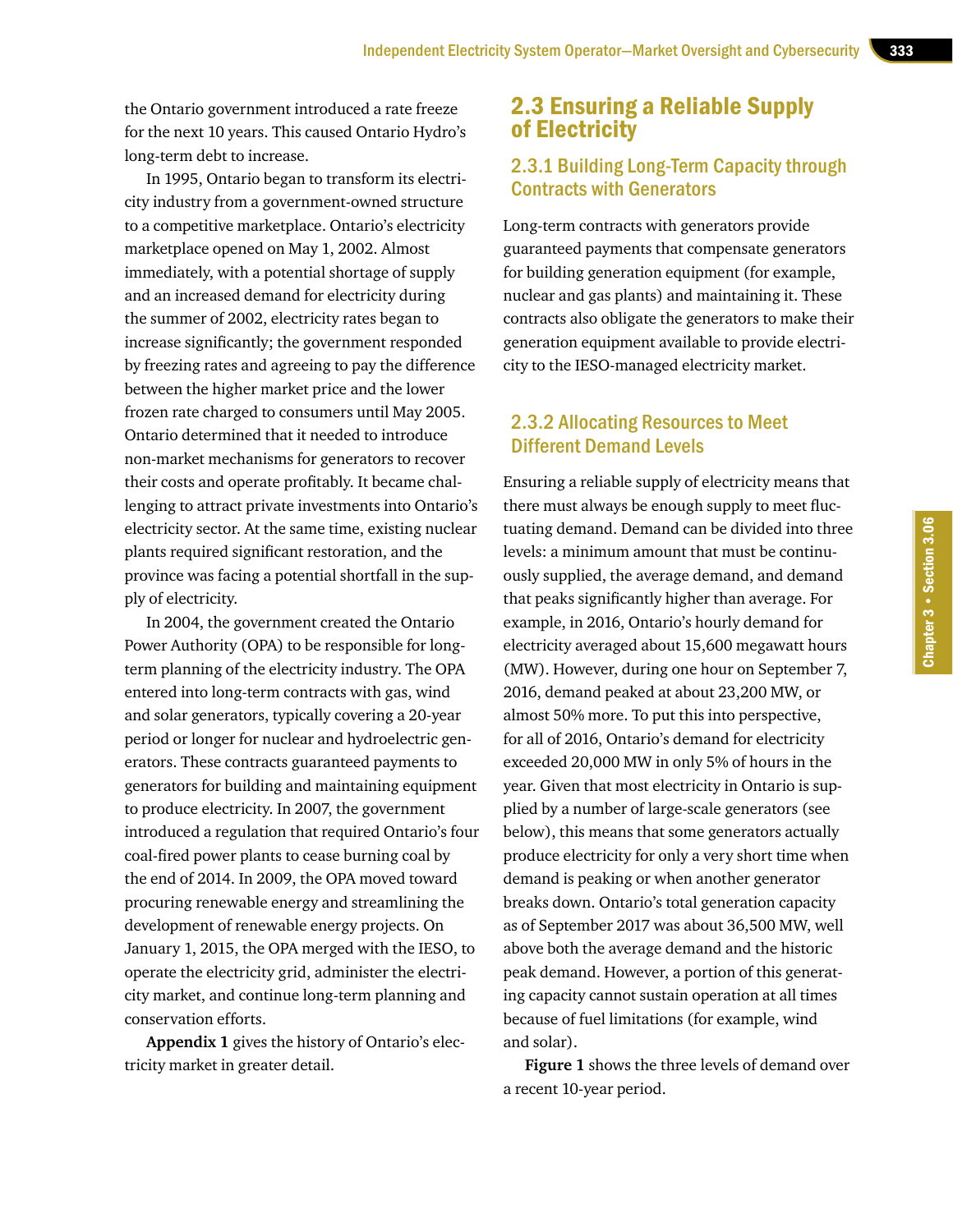

#### Figure 1: Ontario's Hourly Electricity Demand and Capacity Supply, 2008–2016

Source of data: Independent Electricity System Operator (IESO)

The continuously supplied electricity to meet the minimum demand is typically from large-scale, reliable generators with lower operating costs: that is, nuclear energy and hydroelectric suppliers.

When demand peaks to high levels, the additional power is typically supplied by natural-gas electricity generators. This more flexible resource is "dispatchable," which means that generation levels can be more easily changed (ramped up or down) to match changes in demand. Wind and solar energy output is dependent on weather conditions, so their contribution to meeting demand must be managed by dispatchable generators such as natural gas.

#### 2.3.3 Managing the Market and Grid to Balance Supply and Demand in Real Time

The IESO manages the market and grid to achieve the best possible balance between supply and demand in real time. It does this as one way to help keep both cost and supply stable and predictable.

While generators recover their capital and maintenance costs through long-term contract payments, most contracts are structured so that generators' additional operating costs (such as buying and burning gas) are recovered through the market price. Generators submit offers into the market to

sell electricity, and they compete with one another. The IESO pays the chosen generators the market clearing price, calculated every five minutes based on supply and demand, for the electricity they produce and sell into the market.

To ensure electricity supply during peak demand times, the IESO arranges for certain generators to have their equipment turned on and waiting on standby so their power can be dispatched quickly. The IESO compensates the generators for their fuel, maintenance and operating costs for being on standby. This compensation comes from the Real-Time Generation Cost Generation Program (which we will refer to as the Standby Cost Recovery Program).

To avoid congestion that could damage transmission lines, the IESO may request a chosen generator to stop supplying electricity and another generator to supply the electricity instead, overriding the market's supply arrangements. The IESO may also request large industrial consumers to adjust their demand to ease congestion. In all these cases, the IESO compensates the generators for any profits they have lost as a result of these IESO interventions to maintain power system reliability. The compensation is called Congestion Management Settlement Credits (which we will refer to as the Lost Profit Recovery Program).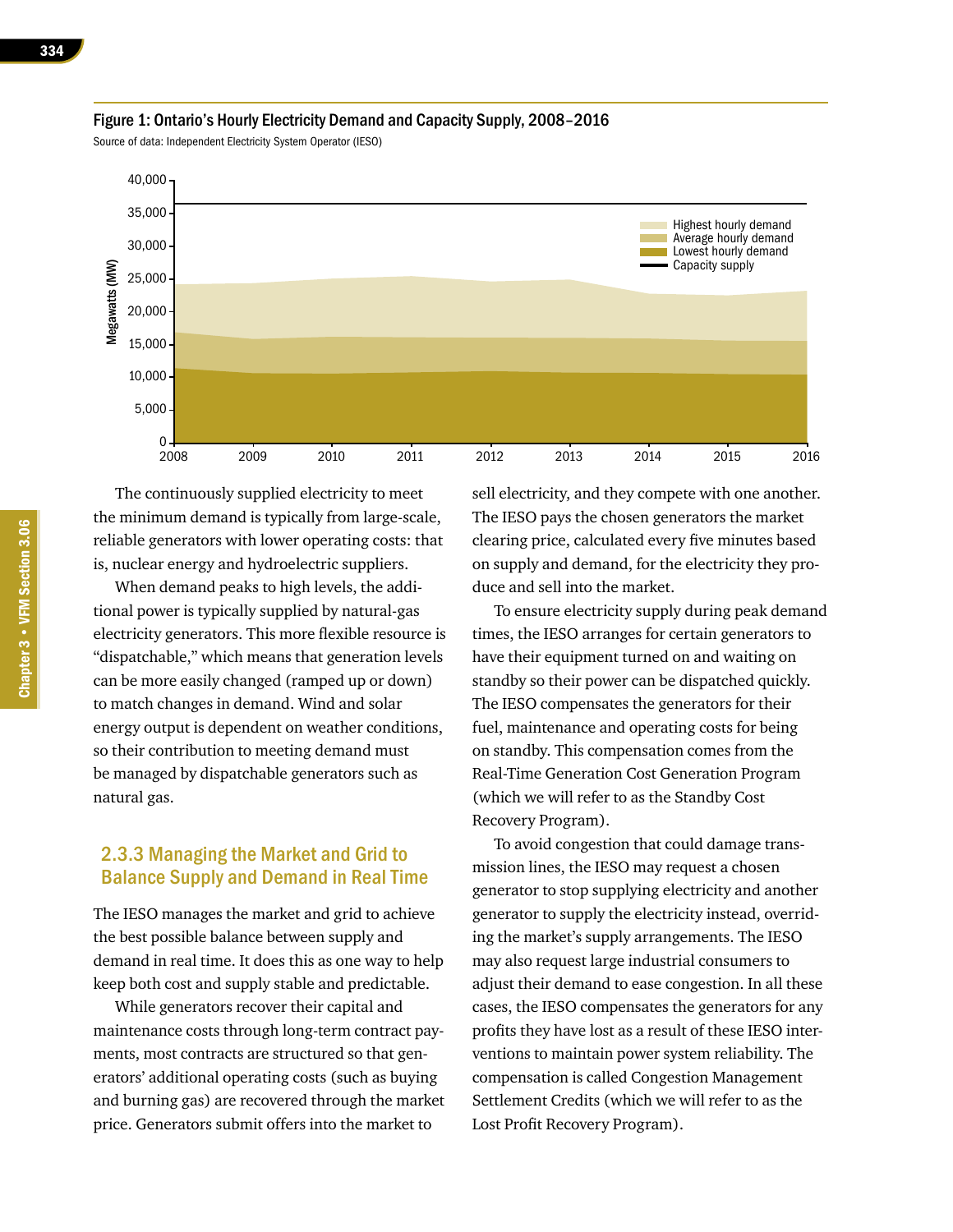## 2.4 The Electricity Charge on Ratepayer Bills

The electricity charge—a single line on most residential and small-business electricity bills—actually has two components: the market price and the global adjustment. By far the biggest component (85% of the electricity charge in 2016) is the global adjustment. Specifically, of the total electricity charge paid by ratepayers in 2016 of \$14.8 billion, \$12.3 billion went to the global adjustment and \$2.5 billion went to the market price.

**Figure 2**, along with the next three subsections, provides details on these two components of the electricity charge as well as the costs of reliability programs that, in addition to the IESO administrative costs, are recovered through the regulatory charge on ratepayer bills.

#### 2.4.1 The Market Price

The market price (technically, the Hourly Ontario Electricity Price, or HOEP), is the hourly average of the market clearing price paid to generators. As explained in **Section 2.3.3**, generators offer to supply electricity into the market based on the cash they need to cover their marginal maintenance and operating costs to produce electricity—basically,

buying and burning gas or whatever fuel is involved, as well as other incremental costs. Ontario's market price (HOEP) can therefore be viewed as a partial reflection of a competitively generated electricity market price. Another major portion of Ontario's electricity charge, through which generators recover their costs to build and maintain generation facilities through their longterm contracts, is the global adjustment.

## 2.4.2 The Reliability Programs

The IESO operates several reliability programs that supplement or override the market price to ensure electricity supply is steady and reliable. In 2016, market participants received about \$500 million from these programs, which are governed by market rules and include the two programs (Standby Cost Recovery and Lost Profit Recovery) that are the focus of this audit. Costs associated with the reliability programs are recovered through the regulatory charge on ratepayer bills.

#### 2.4.3 The Global Adjustment

The global adjustment, introduced in 2005, is mainly the cost of building and maintaining

#### Figure 2: Understanding the Electricity Charge on Consumers' Electricity Bill

Prepared by the Office of the Auditor General of Ontario



- 1. The Global Adjustment consists of:
	- Nuclear Refurbishment: Refurbishing and maintaining Ontario's nuclear fleet.
	- Natural Gas: Building and maintaining natural gas generation.
	- Non-Utility Generators: Building and maintaining about 30, mostly privately owned, generators under contracts negotiated with the Ontario Electricity Financial Corporation.
	- Renewables: Building and maintaining wind, solar, biomass and other renewable generation.
	- Ontario Power Generation: Electricity produced by OPG's nuclear and hydroelectric facilities at regulated rates set by Ontario Energy Board.
	- Conservation Programs: Energy-saving programs administered by the Independent Electricity System Operator and local distribution companies.
- 2. The Market Price [Hourly Ontario Energy Price (HOEP)] consists of Electricity (Commodity) Production Costs: buying and burning gas and other fuels to produce electricity, and variable operating costs.
- 3. The total of the Global Adjustment and Market Price (HOEP) is the Electricity Charge to Consumers that consumers pay, broken down into on-peak, mid-peak and off-peak hours. Residential and small-business consumers paying under the Regulated Price Plan pay time-of-use prices, set by the Ontario Energy Board.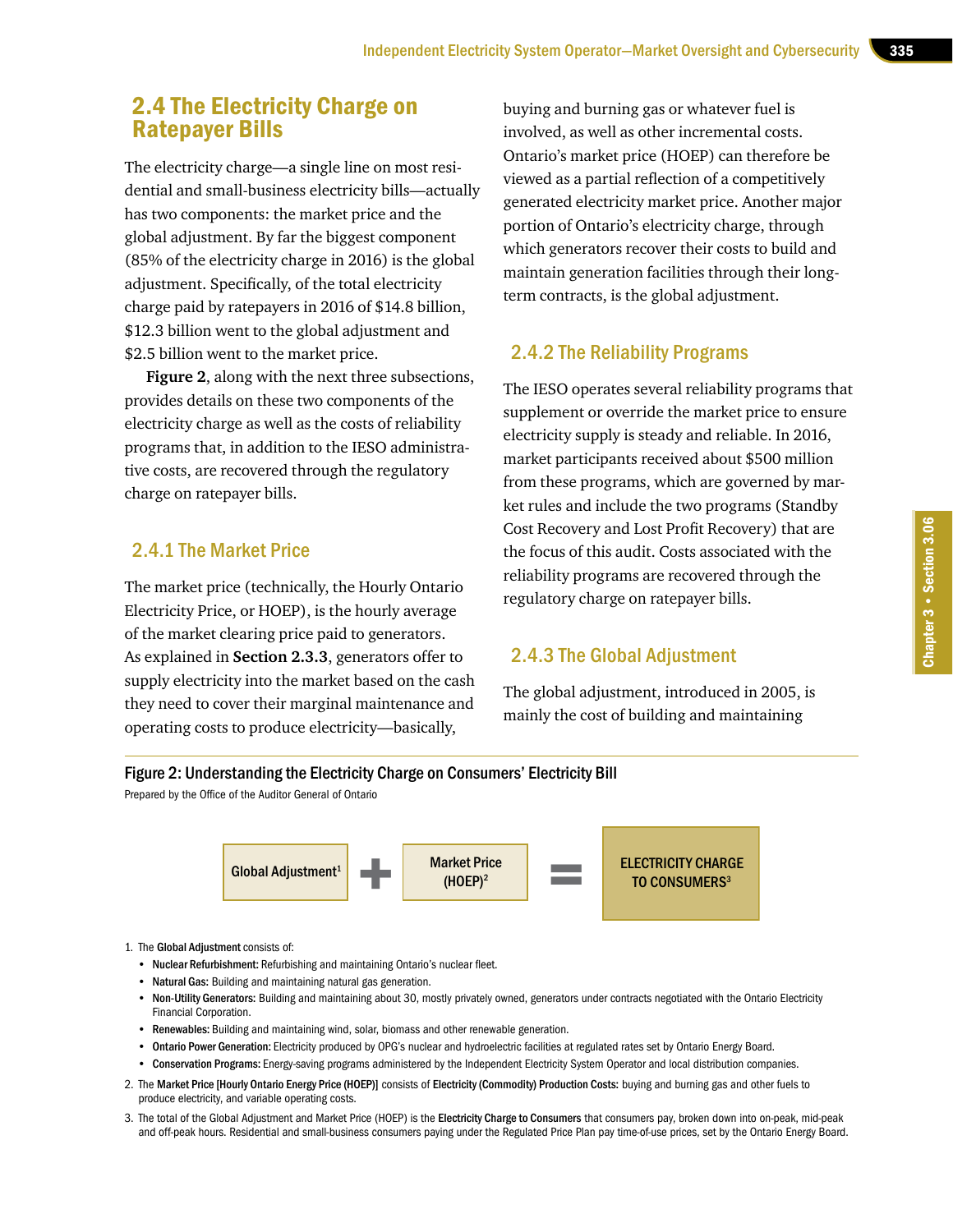generation capacity (Nuclear Refurbishment, Natural Gas, Independent Generators and Renewables in **Figure 2**), the cost to produce electricity by Ontario Power Generation's nuclear and hydroelectric generating stations (mostly at Ontario Energy Board–regulated rates) and Conservation programs.

The breakdown on the 2016 total global adjustment charge of \$12.3 billion is as follows:

- \$2.9 billion for **Nuclear Refurbishment and Hydroelectric**—This amount was in the form of contract payments to Bruce Power, operating the Bruce A and B Nuclear Generating Stations, and four suppliers of hydroelectric power.
- \$1 billion for **Natural Gas**—This amount was in the form of contract payments to over 30 natural-gas power generators.
- \$840 million to **Non-Utility Generators**  (Independent Generators)—This amount was in the form of contract payments to about 30 independent generators.
- \$3.5 billion for **Renewables**—This amount was in the forms of contract payments and Feed-In Tariff Program payments to producers of renewable energy.
- \$3.5 billion to **Ontario Power Generation** This amount paid for the power produced from the Pickering and Darlington Nuclear Generating Stations, 66 hydroelectric stations, and one wind turbine. The prices for most of this power were set by the Ontario Energy Board.
- \$600 million for **Conservation Programs**—This amount is for costs associated with energy conservation programs administered by the IESO and Local Distribution Companies.

In **Section 3.05** of our *2015 Annual Report*, we presented our observations from our audit of the former Ontario Power Authority's (OPA) electricity power system planning process. Most of the costs included in the global adjustment result from the government's energy policies and electricity

power system planning conducted by the former OPA, which merged with the IESO on January 1, 2015. As just detailed, these include the longterm contracts to build and maintain generation capacity, the government programs that fund the development of wind and solar generation, and the construction of new gas-powered plants to generate the capacity lost from the elimination of coal-fired power plants.

**Figure 3** shows how each component of the global adjustment has changed between 2011 and 2016.

#### 2.4.4 Global Adjustment Is Growing and Market Price Is Shrinking

**Figure 4** shows how the average electricity charge on ratepayers' bills has been divided up between the global adjustment and the market price from 2008 to 2016.

The IESO has attributed the decline in the market price partially to a decrease in the operating costs to produce electricity. That runs contrary to the increasing costs of building and maintaining generation capacity. According to the IESO, electricity has been becoming cheaper to produce because of a decrease in natural gas prices and an increase in wind and solar generation (whose operating costs are extremely low, as they do not burn any fuels).

## 2.5 Oversight of the Electricity Market and of the IESO

The IESO manages the market and, under the *Electricity Act, 1998*, establishes the rules for its operation. The rules are in place to:

- ensure that the market works reliably to supply electricity, and that generators and industrial consumers participate in the market responsibly;
- govern IESO Reliability programs that supplement or override the market price to ensure that electricity supply is steady and reliable; and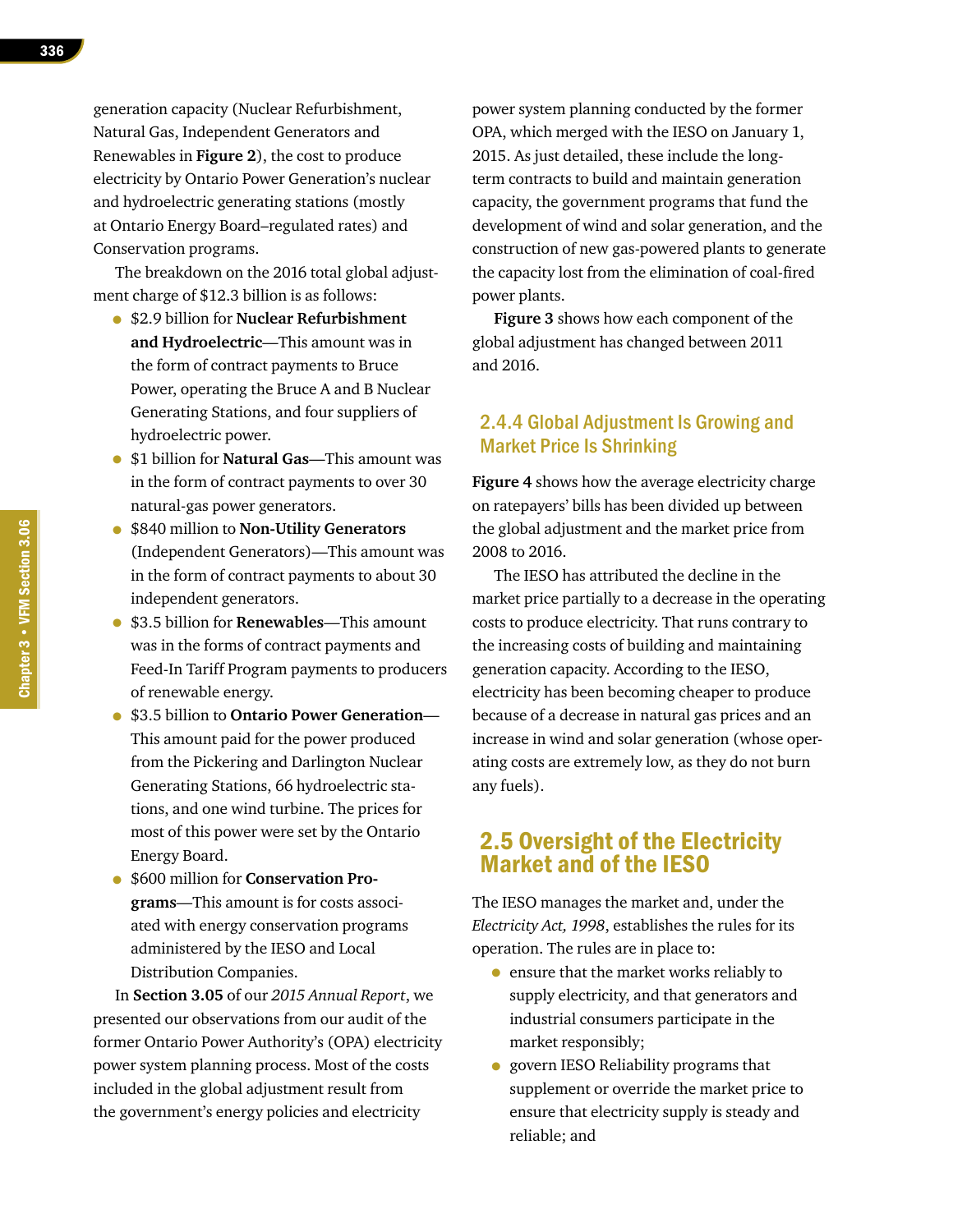#### Figure 3: Cost Components in the Global Adjustment (\$ billion)

Source of data: Independent Electricity System Operator (IESO)



1. Nuclear Refurbishment: Nuclear and hydroelectric generation under long-term contracts with the IESO.

2. Natural Gas: Natural-gas generation under long-term contracts with the IESO.

3. Non-Utility Generators: Power produced by about 30, mostly privately owned, generators under long-term contracts with the Ontario Electricity Financial Corporation.

4. Renewables: Wind, solar, biomass and other renewable generation under long-term contracts with the IESO and under the Renewable Energy Standard Offer Program (RESOP) and the Feed-In Tariff (FIT). On October 1, 2009, the RESOP program was replaced by FIT.

5. Ontario Power Generation (OPG): Baseload power produced by OPG's nuclear and hydroelectric facilities under regulated rates set by the Ontario Energy Board.

6. Conservation Programs: Conservation programs include the Conservation Fund, which provides financial support for electricity conservation technologies, practices and research.

#### Figure 4: The Global Adjustment and Market Price Components of the Average Electricity Charge, 2008–2016

Source of data: Independent Electricity System Operator (IESO)



• give the IESO the authority to monitor and investigate market participants for breaking or misusing the rules.

In 2005, under the *Electricity Restructuring Act*, the government transferred some of the IESO's

oversight responsibilities to the Ontario Energy Board. Specifically, the Ontario Energy Board became responsible for the Market Surveillance Panel (OEB Panel) that monitors whether the market is being operated fairly and efficiently by the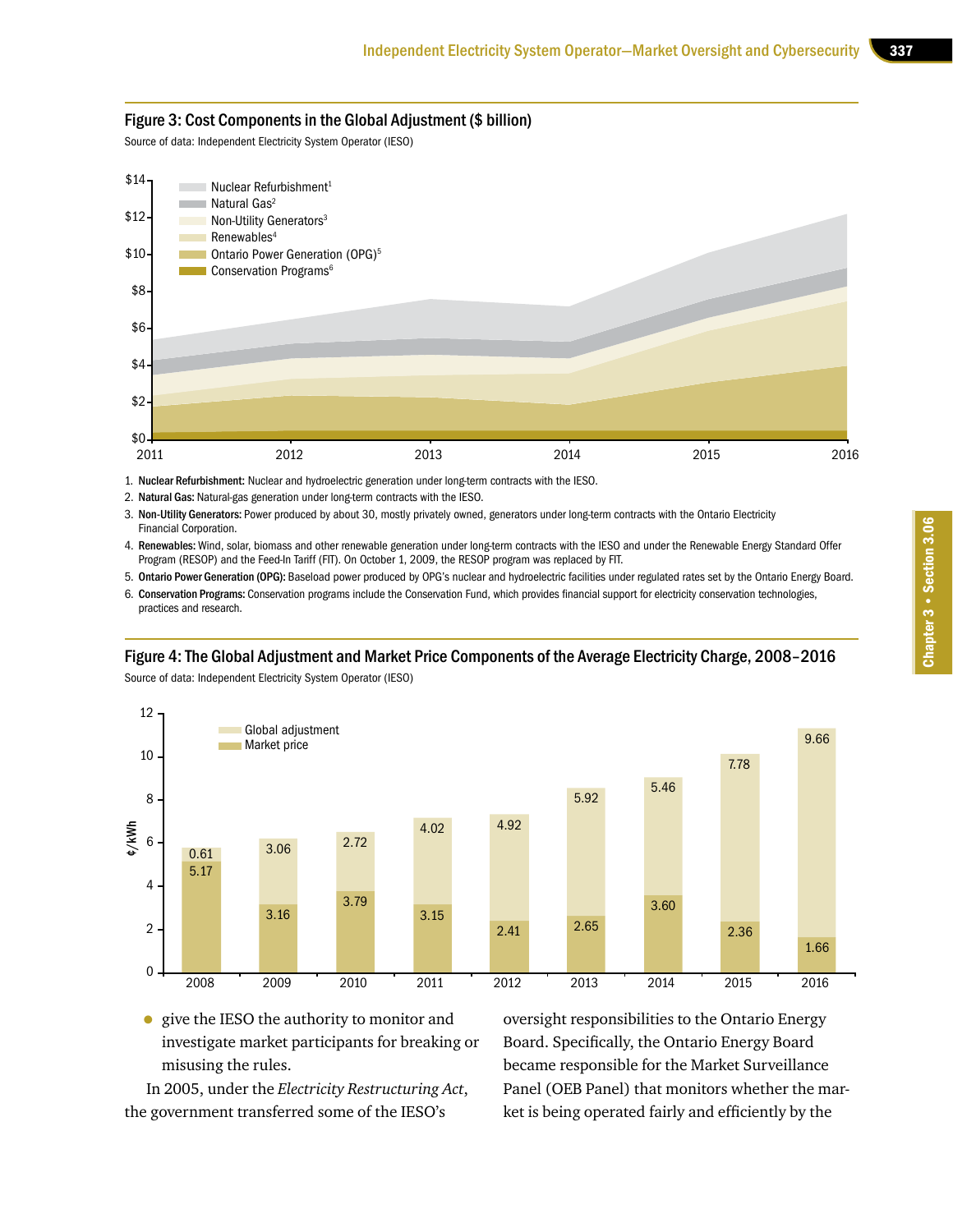Under the *Electricity Act, 1998*, the IESO must give the Ontario Energy Board an assessment on the impact on ratepayers of any approved changes to market rules before the IESO implements them. The Ontario Energy Board can revoke any market rule change and ask the IESO's board to further review or reconsider the change if the Ontario Energy Board considers that the change does not meet any of the criteria of the *Electricity Act, 1998*, which include, among other things, considerations of the public interest and impact on ratepayers. These criteria in the Act are referred to in our report as impact on ratepayers.

To assist it in its functions, the OEB Panel has the right under the *Electricity Act, 1998*, to compel information, but it cannot impose fines. In contrast, the IESO, which operates under market rules, has the right to impose fines but no explicit legislative authority to compel information.

## 2.6 IESO's Computer Systems

**Figure 6** describes the three computer systems the IESO relies on to support its functions.

#### 2.6.1 The Grid System

The grid system is connected to a network of over 75,000 electronic sensors scattered across the province. This network enables the electricity grid to operate. All of the electricity grids in the Eastern Interconnection Grid, Ontario's included, fall under the authority of the North American Electric Reliability Corporation (NERC). NERC is a not-for-profit international regulatory authority that develops and enforces standards for power grid reliability. The IESO's grid system must meet these standards. This entails having systems for ensuring

Figure 5: Assignment of Oversight Responsibilities at the Independent Electricity System Operator (IESO) and the Ontario Energy Board (OEB) as of September 1, 2017

Source of data: Independent Electricity System Operator (IESO)



1. The official name is the Market Assessment and Compliance Division.

- 2. The official name is the Market Surveillance Panel.
- 3. In 2005, the OEB and the IESO entered into an agreement whereby the IESO would create and maintain a separate and independent unit to support the OEB (in this audit report, we call it the Analysis and Investigation Unit). Although the Unit operates under the IESO Oversight Division and is staffed by IESO personnel, its files and information are shielded from the IESO and available only to the OEB Panel. This is indicated by the thicker borders walling the unit off from the IESO.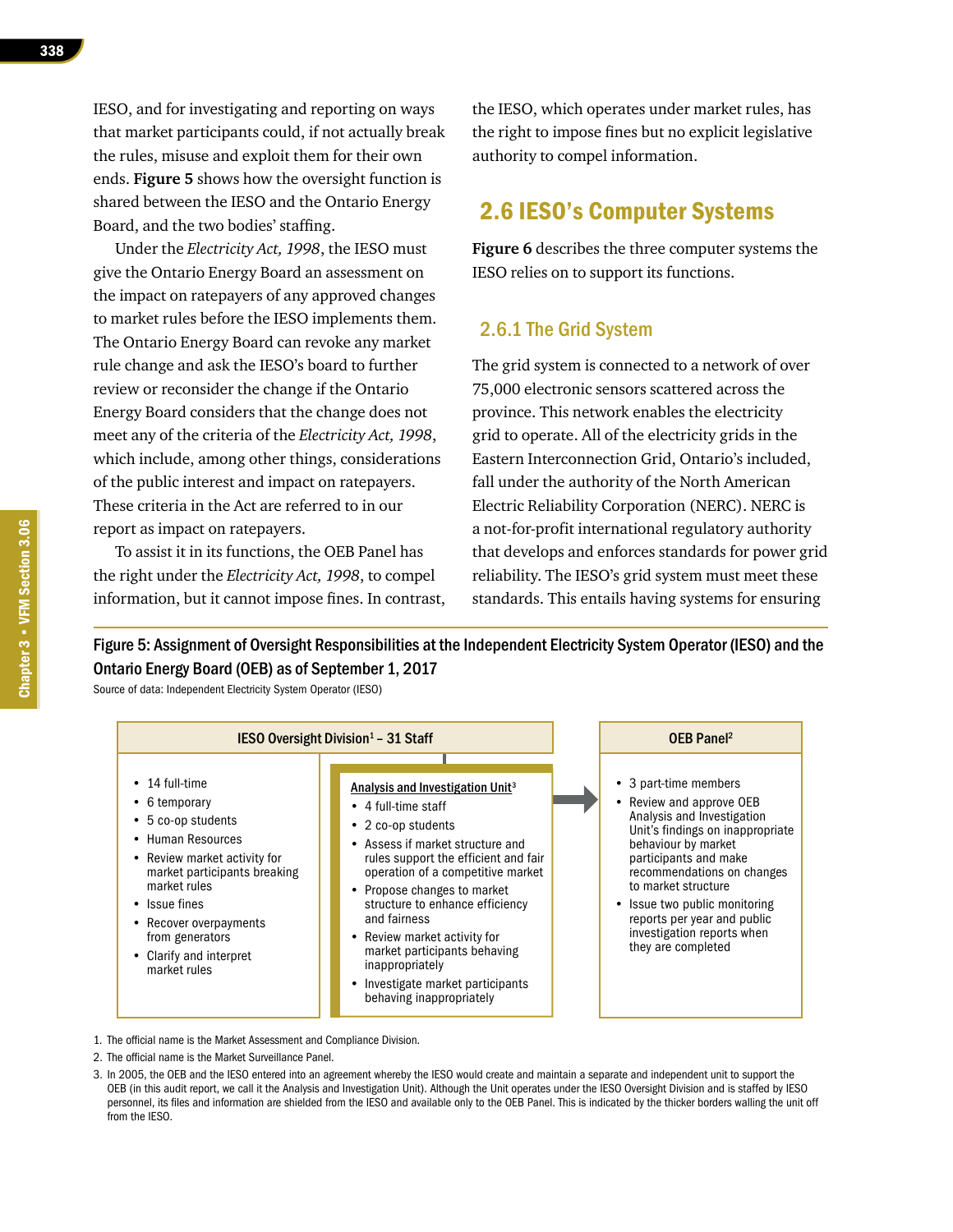Figure 6: Key Functions Performed by the Independent Electricity System Operator's (IESO) Computer Systems Source of data: Independent Electricity System Operator (IESO)

| <b>Grid System</b>                     | <b>Market System</b>                                                                           | <b>Administration System</b>                                     |
|----------------------------------------|------------------------------------------------------------------------------------------------|------------------------------------------------------------------|
| • Collects and processes               | • Accepts and validates market bids                                                            | • Supports administration of                                     |
| weather information                    | and offers                                                                                     | conservation programs                                            |
| • Forecasts electricity demand         | • Collects electricity production data                                                         | • Supports market oversight analysis                             |
| • Calculates and communicates          | from generators                                                                                | and investigation                                                |
| dispatch instructions to generators    | • Processes payments and issues                                                                | • Contains databases and electronic                              |
| • Monitors the transmission system and | trade confirmations                                                                            | records for administration services,                             |
| generators' performance                | • Processes electricity production and<br>consumption information used for<br>public reporting | including email, telephone,<br>accounting, payroll and contracts |

the grid system is secure, and for analyzing and monitoring threats to security in real time.

#### 2.6.2 The Market System

The market system is connected to a network of about 560 market participants that include generators, electricity exporters and local distribution companies. The market system also processes payments to market participants. In 2016 these payments totalled about \$17.5 billion.

#### 2.6.3 The Administration System

The administration system contains databases and electronic records for administration services, and also supports the administration of conservation programs and market oversight analysis and investigation.

# 2.7 Cyberattacks

Cyberattacks are launched by hackers trying to find a way to install malicious software (malware) onto a network or computer system, or embed malware in an email attachment or website. Malware is designed to exploit vulnerabilities in the system to enable the attacker to, for example, take control of the system, delete files, extract confidential information, or damage physical equipment.

#### 2.7.1 Cyberattacks in the Electricity Sector

According to the Canadian Cyber Incident Response Centre, the energy and utilities sector is the third-most attacked sector after the technology and finance sectors. Seven percent of all cyberattacks target the electricity sector. In July 2017, the U.S. government warned that a hacking campaign was specifically targeting the nuclear and energy sectors.

The following are examples of successful cyberattacks that have already occurred in the energy sector:

- In 2012, a cyberattack on the national oil company of Saudi Arabia damaged about 35,000 computers and deleted all of the company's data. Operations were disrupted for over two weeks.
- In 2015, a cyberattack on the Ukrainian electricity grid temporarily disrupted the flow of power, causing blackouts that affected almost 230,000 for close to six hours.
- In September 2015, the security of the IESO's network was breached, and market participants had access to the confidential contract information of one market participant for seven minutes.
- In December 2016, an employee at St. Catharines Hydro responded to a fraudulent email that appeared to be from the utility's bank. The employee entered the utility's banking login information, and \$655,000 was stolen.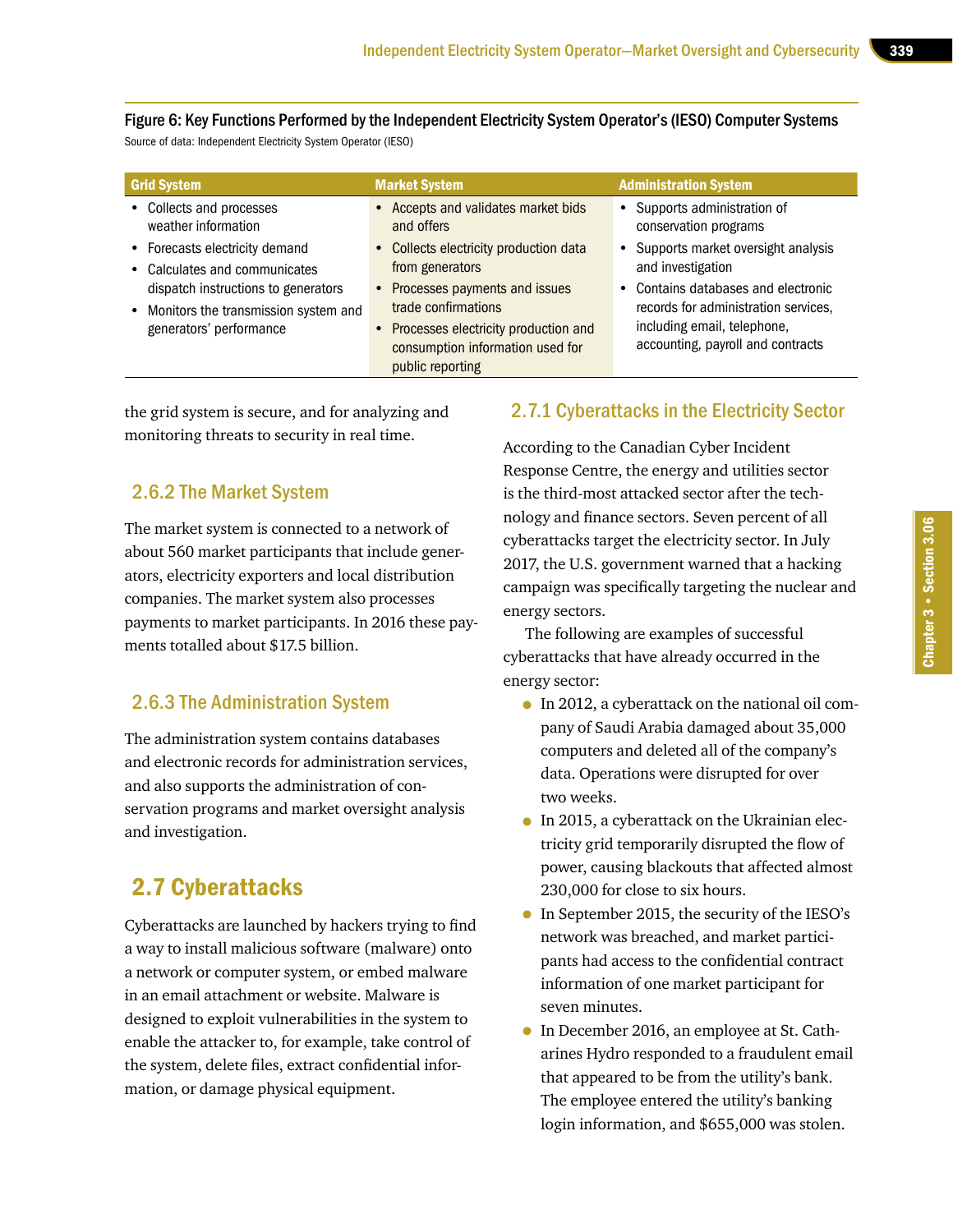Monitoring systems at the IESO identified that during a recent week, the following attempted cyberattacks were prevented by the IESO's cybersecurity systems:

- Almost 22,000 spam emails containing malware were sent.
- About 6,000 random intrusions into the IESO's computer networks were attempted.
- About 7.4 million attempted data transfers were flagged as suspicious and possibly indicative of random hackers trying to extract confidential information.

# 3.0 Audit Objective and Scope

Our audit objective was to assess whether the Independent Electricity System Operator (IESO) had effective systems and processes in place to ensure that:

- oversight of electricity market participants is sufficient and market participants operate in accordance with market rules; and
- critical IT assets and infrastructure are protected so that the reliability of the grid is maintained.

Before starting our work, we identified the audit criteria we would use to address our audit objective. These criteria were established based on a review of applicable legislation, policies and procedures, and internal and external studies. Senior management at the IESO and the Ontario Energy Board reviewed and agreed with the suitability of our audit objective and related criteria as listed in **Appendix 2**.

We focused on the Ontario Energy Board's oversight of the IESO and the IESO's activities in the five-year period ending March 31, 2017, and considered relevant data and events in the last 10 years. We conducted our audit from January to July 2017, and obtained written representation from the IESO and the Ontario Energy Board that, effective November 21, 2017, they have provided us with all the information they were aware of that could significantly affect the findings or the conclusion of this report.

In conducting our work, we reviewed documents and interviewed staff at two of the IESO's office locations. We also reviewed publications from leading IT security intelligence organizations and IT frameworks and good practice guidance such as COBIT 5 (which is a framework for the governance and management of enterprise IT).

Specifically, we interviewed senior management at the IESO, staff at the Oversight Division, staff in the IT Department and IESO Internal Audit, the Chief Information Officer, and the Chair of the IESO's Board of Directors. The documents we reviewed included policies and procedures, investigations and recoveries completed. We also collected and analyzed market oversight investigation and payment recovery information.

We reviewed IT records and examined related documentation such as threat and risk assessment reports, cybersecurity vulnerability assessments, IT policies, service-level agreements, backup and system recovery plans and procedures as well as reports on the IESO's compliance with North American Electric Reliability Corporation IT security standards.

We also reviewed the semi-annual electricity market monitoring reports published by the Ontario Energy Board Market Surveillance Panel for the past 10 years and its special report on Congestion Payments in Ontario's Wholesale Electricity Market published in 2016, and all six investigation reports the Panel has issued since 2003. We also met with the Ontario Energy Board, the current chair and members of the Market Surveillance Panel and the former chair of the Market Surveillance Panel. Throughout our report, we refer to some of the information reported by the Market Surveillance Panel. For the purpose of providing a clearer explanation of the technical information reported by the Panel, we had to interpret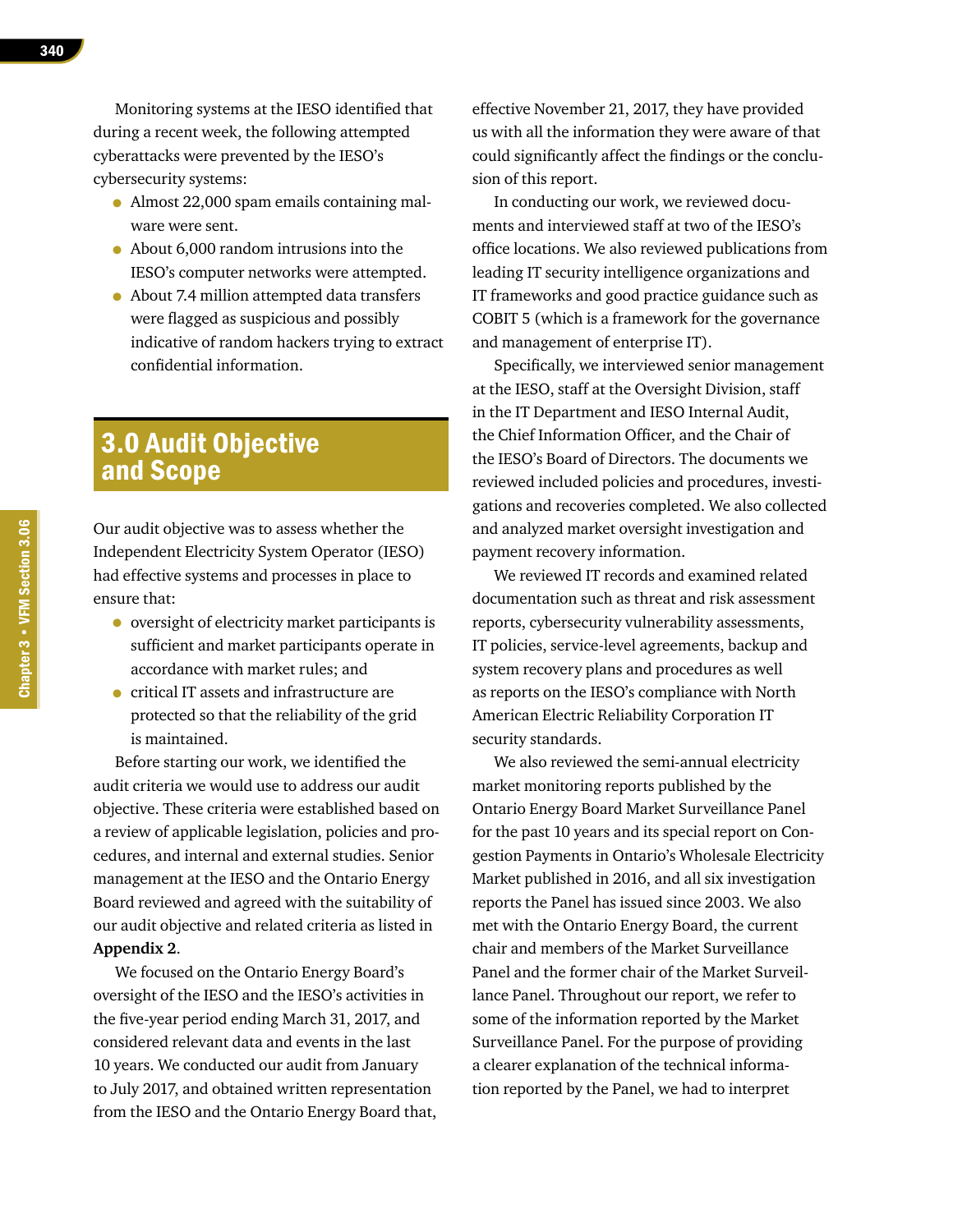and simplify what the Market Surveillance Panel has reported.

In addition, we did a jurisdictional scan and engaged with the current head of the Market Surveillance Administrator in Alberta, the former head of the Market Surveillance Administrator in Alberta and the IESO Oversight Division in Ontario, and the head of an external oversight body for the New York Independent System Operator.

We engaged an expert with knowledge of the fields of electricity and energy to assist with interpretation of technical information that we reviewed as part of this audit and to provide knowledgeable insight and perspective on the issues we identified.

# 4.0 Detailed Audit Observations—Market **Oversight**

As explained in **Section 2.4**, ratepayers' bills have an electricity charge that is made up of the global adjustment and the market price. In addition, there is a regulatory charge through which the costs of reliability programs operated by the Independent Electricity System Operator (IESO) are recovered.

In 2016, ratepayers paid about \$12.3 billion in global adjustment and an additional \$2.5 billion for electricity bought as a commodity on the market (i.e., market price), as well as about \$500 million for the reliability programs.

The Ontario Energy Board has oversight responsibility for about 29% of the \$12.3-billion global adjustment (or \$3.5 billion), which is paid to Ontario Power Generation. The remaining 71%, or \$8.8 billion, is paid to generators under long-term contracts procured mostly by the former Ontario Power Authority that on January 1, 2015, was merged with the IESO. The IESO has oversight responsibility for about \$500 million relating to the reliability programs.

In **Section 4.1**, we present our findings that relate to Ontario Energy Board oversight of IESO reliability programs governed by market rules and explain how the Ontario Energy Board could have done more to protect ratepayers' interests. In **Section 4.2**, we discuss the impacts of the government's decision to implement the Industrial Conservation Initiative, which allows large industrial ratepayers to reduce the amount of global adjustment they pay.

## 4.1 The IESO and Ontario Energy Board Could Have Done More to Support the OEB Panel's Recommendations

Under the *Electricity Act, 1998*, the IESO must give the Ontario Energy Board an assessment of the impact on ratepayers of any approved changes to market rules before the IESO implements them. The Ontario Energy Board has the authority to revoke the changes to market rules and send them back to the IESO for further consideration. The Ontario Energy Board, however, cannot order that the IESO make specific changes to market rules. Also, the IESO is not required to make changes or reapprove market rules revoked by the Ontario Energy Board. The Ontario Energy Board has never revoked a market rule change approved by the IESO Board.

The OEB Panel has made numerous recommendations to the IESO Board relating to the Real-Time Generation Cost Guarantee Program (shortened in this report to the Standby Cost Recovery Program) and Congestion Management Settlement Credits (shortened in this report to the Lost Profit Recovery Program):

• In 2010, 2011, 2014, 2015 and 2016, it recommended that the Standby Cost Recovery Program be reviewed, reassessed, justified or scaled back, and questioned if the program needs to be retained. As detailed in **Section 4.3**, this Program on average pays gas generators about \$60 million per year and, according to an OEB Panel estimate, if the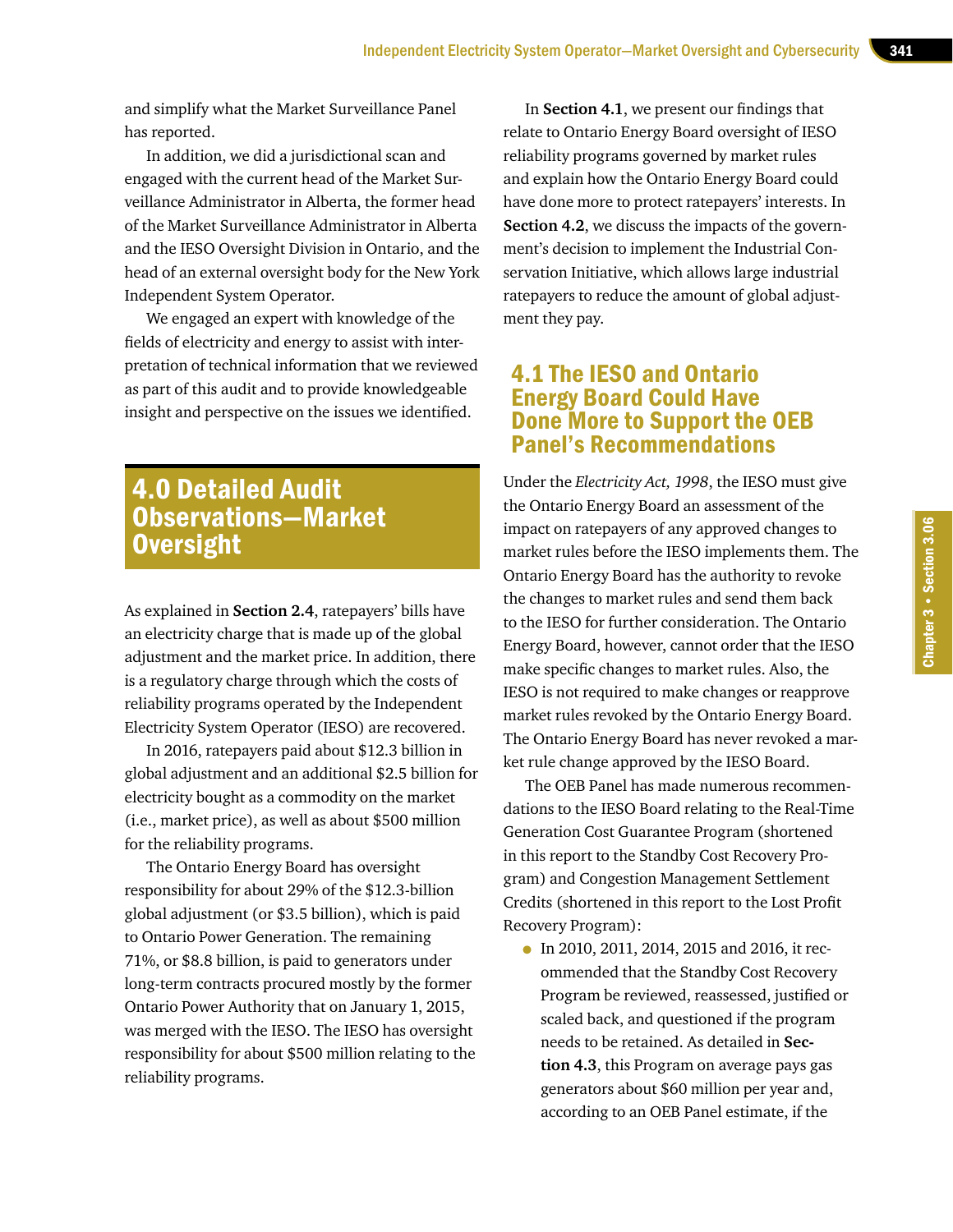IESO eliminates the reimbursement of certain operating and maintenance costs, the cost of the Program would be reduced by approximately \$30 million annually.

• In almost all of its 28 reports (between 2002 and 2017), the OEB Panel expressed concerns about or recommended changes to the Lost Profit Recovery Program. As detailed in **Section 4.4.2**, this program on average pays market participants about \$110 million per year, and, according to the OEB Panel, its weaknesses have allowed market participants to offer or bid prices into the market not based on actual costs or electricity supply needs but for the sole purpose of getting payments from the program.

These programs are governed by market rules, and their costs are charged to ratepayers through the regulatory charge on ratepayer bills. In the cases where the OEB Panel has concerns, the Ontario Energy Board has never revoked and sent back to the IESO for reconsideration a market rule change.

The OEB Panel has also pointed out that gas generators and others that have a direct and substantial financial interest in IESO programs like the Standby Cost Recovery Program influence the process that the IESO uses to change market rules. In this situation, the Ontario Energy Board's responsibility to protect ratepayers' interests should be even more heightened.

We made similar observations in our *2011 Annual Report* (see **Section 3.02** on our audit of regulatory oversight of the electricity sector). In our 2013 follow-up of the 2011 audit (see **Section 4.02** of our *2013 Annual Report*), the Ontario Energy Board informed us that in 2011, the Board began a correspondence with the IESO regarding the recommendations the OEB Panel made in its report to the IESO and that it requested and received in writing the following information from the IESO:

• steps the IESO intends to take in response to any recommendations made to it in the OEB Panel report;

- estimated timelines for completion of those steps; and
- whether, in the IESO's view, any actions or market rule amendments beyond those noted in the OEB Panel's report should be taken.

Based on this information provided to us in 2013 by the Ontario Energy Board, we concluded that our recommendation had been substantially implemented. However, during our 2017 audit, we found that the IESO has not always taken all the steps it could to meaningfully implement the OEB Panel's recommendations pertaining to the Standby Cost Recovery and the Lost Profit Recovery programs.

#### RECOMMENDATION 1

To ensure that ratepayers' interests are protected and that recommendations made by the Ontario Energy Board Market Surveillance Panel to improve market rules are addressed, we recommend that the Independent Electricity System Operator (IESO):

- implement the Ontario Energy Board Market Surveillance Panel's (OEB Panel) recommendations in an effective and timely way; and
- where the OEB Panel submits a report to the Independent Electricity System Operator that contains recommendations relating to the misuse, abuse or possible abuse of market power, the IESO should use its authority to amend the market rule immediately and submit it to the Ontario Energy Board for its review.

#### IESO RESPONSE

The IESO supports the OEB Panel's work and acknowledges the recommendation made by the Auditor General. The IESO carefully considers every OEB Panel recommendation and the OEB Panel's underpinning analysis, and responds to each recommendation outlining the actions it will take in a letter directed to the Chair and CEO of the Ontario Energy Board. The IESO has acted on a number of the recommendations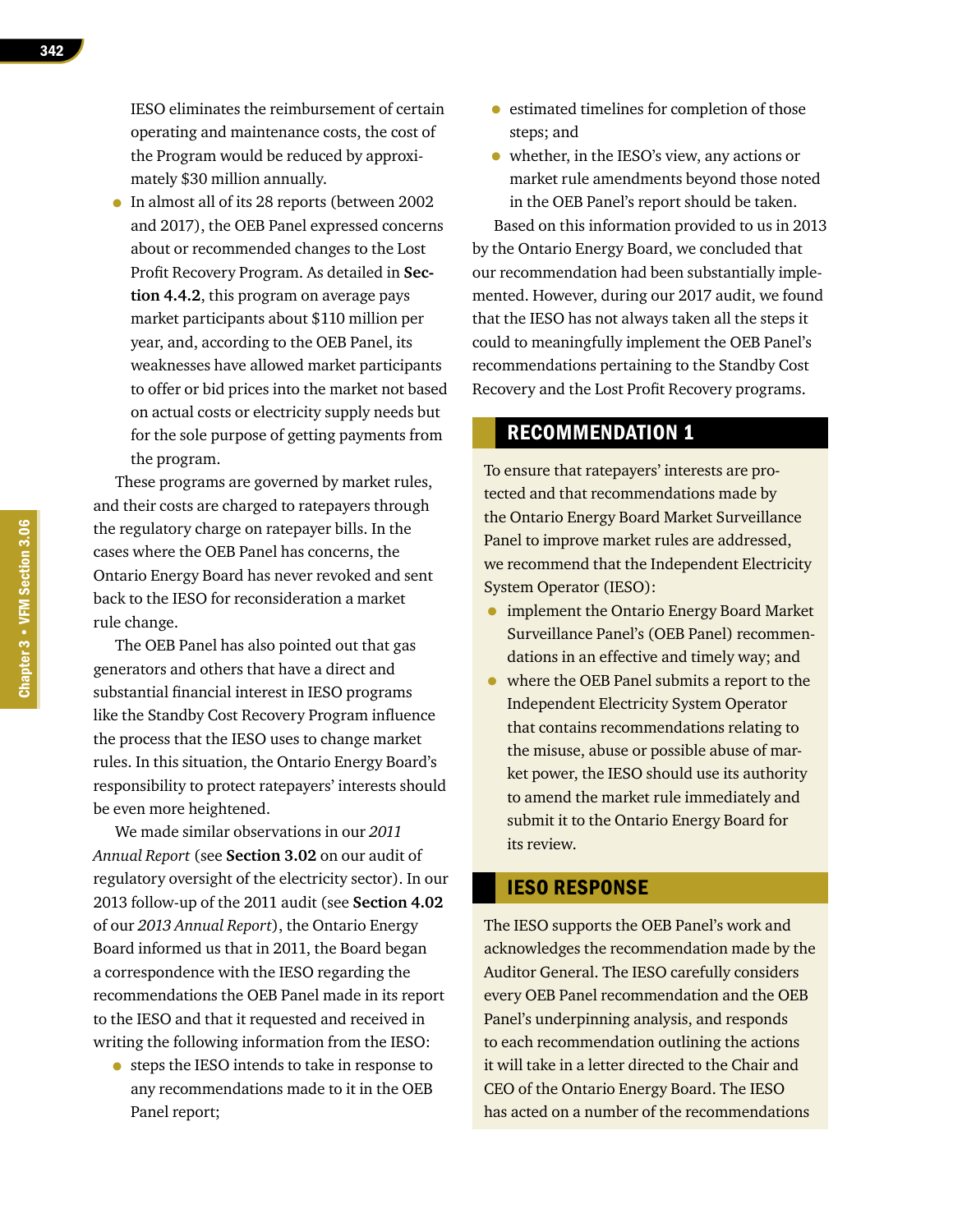made by the OEB Panel in the past and has made a number of market rule amendments as a result. The IESO will further continue to analyze and assess OEB Panel recommendations and consider possible amendments to market rules to address those recommendations, while also balancing the need to ensure the reliability of the electricity network, to consider the impact upon market design, including potential unintended adverse effects, and to assess the ability of the IESO and market participants to implement the change.

Where the OEB Panel submits a report to the IESO that contains recommendations related to market power, the IESO will take the action required of it under the *Electricity Act, 1998*,including amending the market rules where so ordered by the Board.

## RECOMMENDATION 2

To ensure that ratepayers' interests are protected and that recommendations made by the Ontario Energy Board Market Surveillance Panel (OEB Panel) to improve market rules are addressed, we recommend that the Ontario Energy Board (OEB) use its legislative authority to revoke and refer a market rule amendment back to the Independent Electricity System Operator (IESO) for further consideration when the OEB's review determines that an amendment to the market rule is not in the best interest of ratepayers, having regard to the fact that it does not address the Market Surveillance Panel's recommendations. The OEB should continue to revoke and refer such a market rule amendment back to the IESO until it is satisfied that the market rule amendment is in the best interest of ratepayers.

#### ONTARIO ENERGY BOARD RESPONSE

The Ontario Energy Board (OEB) agrees with the importance that the Auditor General attaches to outcomes that are in the best interests of ratepayers. The OEB supports the recommendations of its OEB Panel, and will continue to use the tools at its disposal to signal that support while respecting its own mandate and processes and the authority and responsibilities of other agencies.

Since 2011, the OEB has regularly corresponded with the IESO regarding the recommendations the OEB Panel makes in its reports. When the OEB renewed the IESO's licence in 2013, a new licence condition was included that requires the IESO to make annual filings to the OEB on the status of actions taken further to recommendations in OEB Panel reports, including the rationale for not taking action where a recommendation remains outstanding.

The OEB will continue to work with the IESO to ensure that high-priority recommendations made by the OEB Panel are appropriately addressed in a timely manner.

## OFFICE OF THE AUDITOR GENERAL RESPONSE

Although the OEB obtains annual filings from the IESO on the status of actions taken on the OEB Panel's recommendations, we noted that these status updates do not meaningfully address the recommendations pertaining to the Standby Cost Recovery and Lost Profit Recovery programs.

## RECOMMENDATION 3

To ensure that ratepayers' interests are protected and that recommendations made by the Ontario Energy Board Market Surveillance Panel (OEB Panel) to improve market rules are addressed, we recommend that the Ministry of Energy review the legislative power and authority of the Ontario Energy Board to conduct a review of a market rule on its own motion, and to consider expanding its authority under the *Electricity Act, 1998*, when misuse and abuse of a market rule is brought forward by the OEB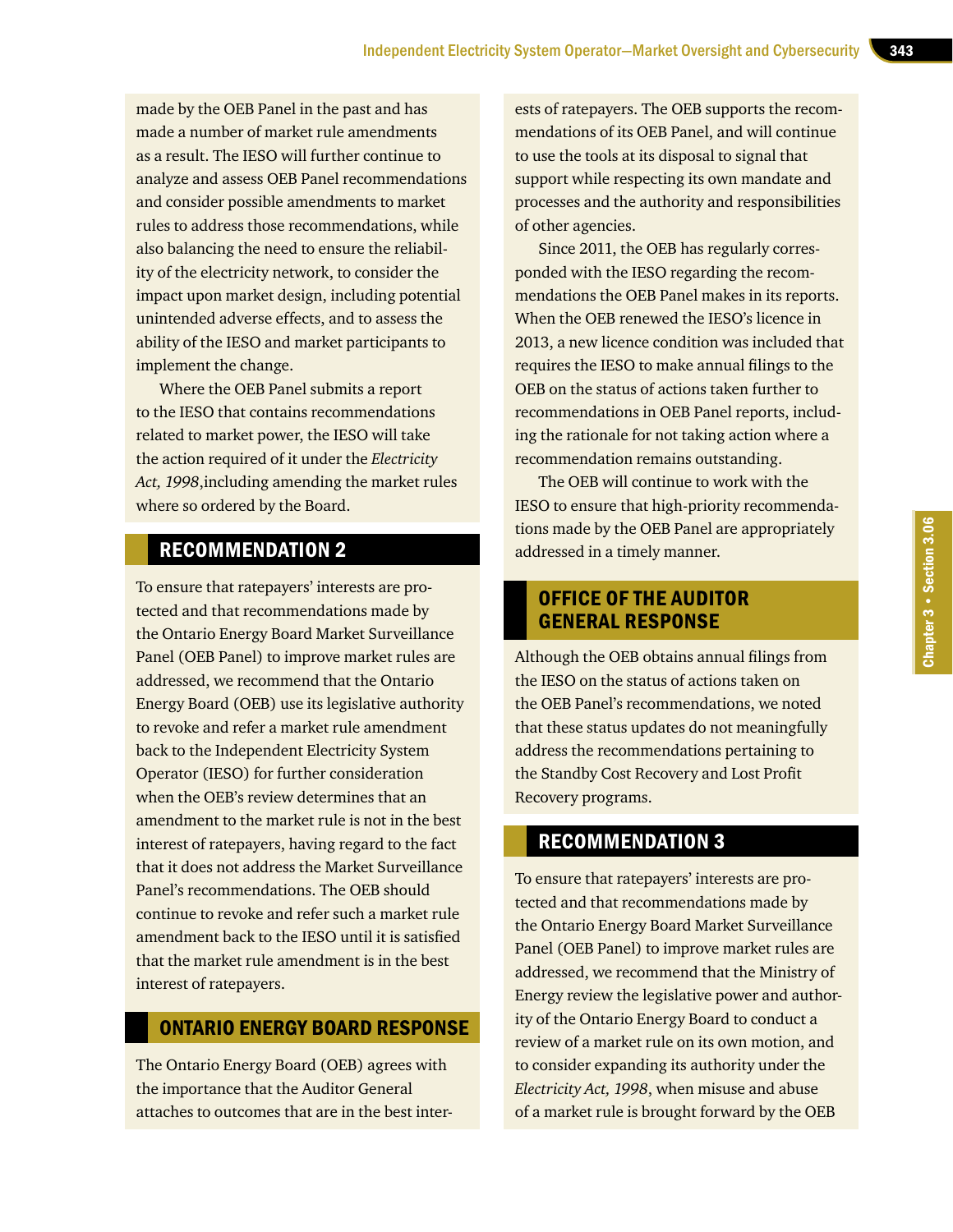344

Panel and is not effectively being addressed by the Independent Electricity System Operator (IESO) in a timely manner.

#### MINISTRY RESPONSE

The Ministry of Energy supports the Ontario Energy Board (OEB) and the IESO in the important roles they play to ensure that Ontario's electricity market operates efficiently.

The Ministry, in consultation with both the OEB and the IESO, will review the *Electricity Act, 1998*, regarding the market rule approval process. The Ministry will also review the authority of the OEB.

## 4.2 Government Not Transparent about the Effect of Expanding the Industrial Conservation Initiative

#### 4.2.1 Overview

The government introduced the Industrial Conservation Initiative (ICI) to provide large industrial ratepayers with an incentive to reduce their consumption when the demand for electricity is at its peak. The government announced at the time of its launch in 2011 that by encouraging less consumption, the ICI could reduce the need to procure new generation resources. However, new generation resources have been procured since 2011.

The incentive the ICI provides is a reduction in the amount of global adjustment eligible ratepayers have to pay each month (recall from **Section 2.4**  that the global adjustment is the larger of the two components of a ratepayer's electricity charge, the other being the market price of electricity). Under the ICI, an eligible industrial ratepayer has its global adjustment charge reduced in accordance with its portion of the overall provincial demand for electricity in the five hours of the year demand is at its highest.

To illustrate how this works, **Figure 7** presents hypothetical ratepayer data, and **Figure 8** shows the calculations.

#### Figure 7: Hypothetical Data for an Industrial Ratepayer Eligible for the Industrial Conservation Initiative

Prepared by the Office of the Auditor General of Ontario

|                       |                    | <b>Overall</b>     |
|-----------------------|--------------------|--------------------|
| <b>5 Hours With</b>   | Ratepayer's        | <b>Provincial</b>  |
| <b>Highest Demand</b> | <b>Demand (MW)</b> | <b>Demand (MW)</b> |
| July 1, 5-6 p.m.      | 5.2                | 23,000             |
| July 12, 4-5 p.m.     | 5.5                | 22,500             |
| August 22, 5-6 p.m.   | 5.7                | 23,800             |
| August 23, 3-4 p.m.   | 5.1                | 23,500             |
| September 4, 2-3 p.m. | 5.8                | 24,000             |
| <b>Total</b>          | 27.3               | 116,800            |
|                       |                    |                    |

The electricity charge for the hypothetical industrial ratepayer in this example will be the market price plus \$255,366 each month. Once the industrial ratepayer's global adjustment amount is calculated, the payment amount is fixed for the whole year, regardless of the amount of electricity the industrial ratepayer actually consumes at any time other than the five hours provincial peak demand is at its highest.

The more the industrial ratepayer reduces its electricity consumption during the five hours of highest peak demand, the lower its fixed monthly global adjustment charge will be. If the industrial ratepayer reduces consumption to zero during those five hours, the global adjustment component of its monthly bill will be eliminated altogether, and it pays just the market price for electricity every month for a full year. This can be a very significant discount—as **Figure 4** shows, for 2016, the global adjustment made up 85% (9.66 cents per kilowatt hour [cents/kWh] of the total 11.32 cents/kWh) of Ontario ratepayers' electricity charge.

To be eligible when the ICI was first launched in 2011, an industrial ratepayer's monthly peak demand had to average out, over the 12 months from May 1 to April 30, to at least 5 MW. Since then, eligibility was expanded three times (that is, the minimum average monthly peak demand was lowered three times), as follows:

- July 2015—from 5 MW to 3 MW;
- January 2017—from 3 MW to 1 MW; and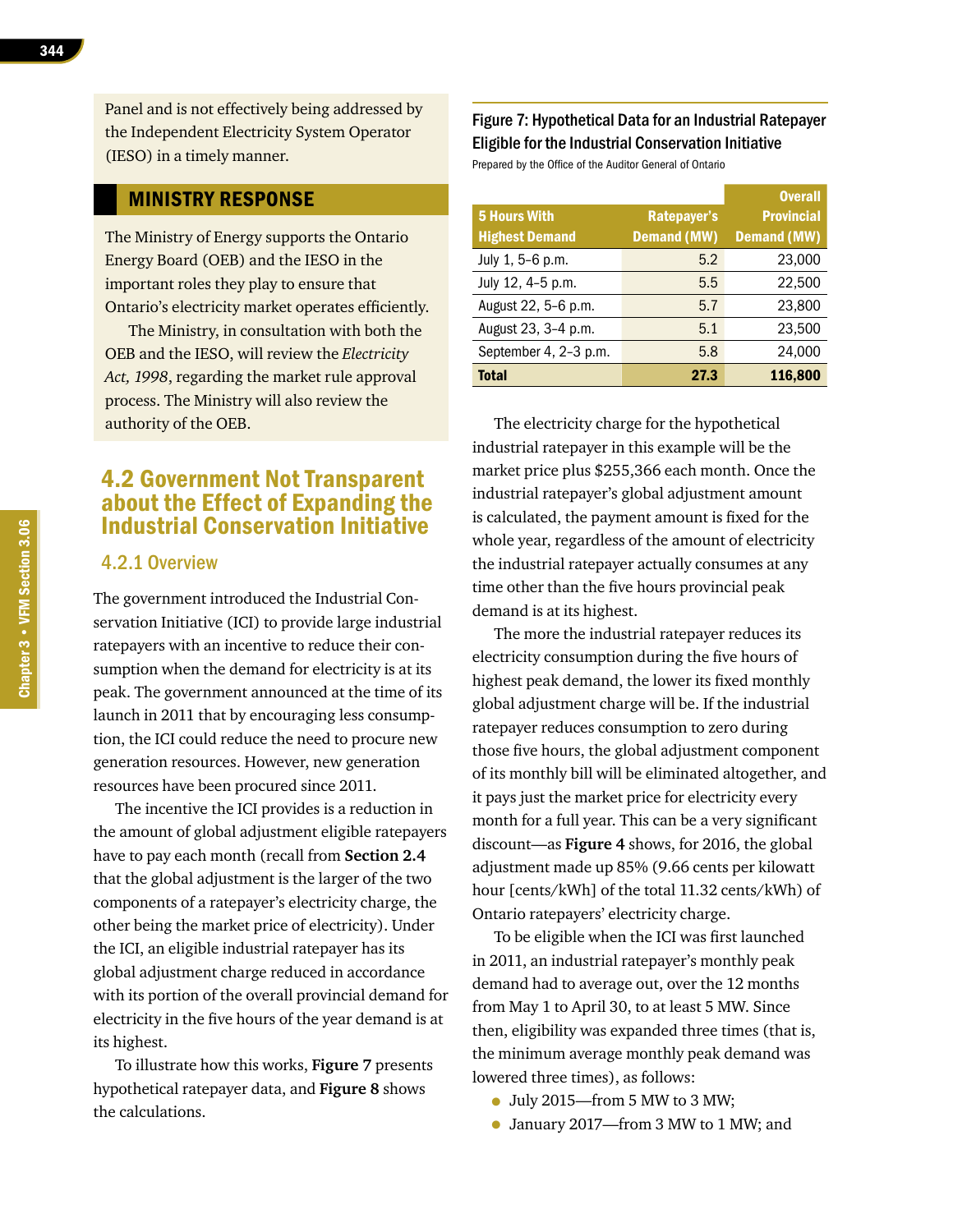## Figure 8: Calculations for Hypothetical Industrial Ratepayer's Global Adjustment Charge

Prepared by the Office of the Auditor General of Ontario

| <b>Ratepayer's Portion of Overall Annual Provincial Demand</b> |   |                                        |     |            |
|----------------------------------------------------------------|---|----------------------------------------|-----|------------|
| Total Ratepayer Demand                                         | ÷ | <b>Total Overall Provincial Demand</b> |     |            |
| 27.3 MW                                                        |   | 116.800 MW                             | $=$ | 0.00023373 |

| <b>Ratepayer's Fixed Global Adjustment Monthly Payment</b> |          |                                        |  |           |
|------------------------------------------------------------|----------|----------------------------------------|--|-----------|
| Ratepayer's Portion of Overall                             |          |                                        |  |           |
| <b>Provincial Demand</b>                                   | $\times$ | <b>Total Monthly Global Adjustment</b> |  |           |
| 0.00023373                                                 | $\times$ | \$1.076 billion                        |  | \$255.366 |

• July 2017 (under the *Ontario Fair Hydro Plan Act, 2017*)—from 1 MW to 0.5 MW.

To put this into perspective, the initial requirement of a minimum 5 MW peak demand restricted eligibility to very large industrial electricity consumers, such as car manufacturing plants, cement companies, mining companies and pulp-and-paper mills. The latest lowering of the requirement to a minimum 0.5 MW peak demand makes commercial operations as small as greenhouses eligible for the ICI.

#### 4.2.2 OEB Panel Reports that the ICI Increases Electricity Charges to Residential and Small-Business Ratepayers

The OEB Panel reported on the impact of the ICI shortly after it was launched. In summer 2011, electricity prices for large industrial ratepayers had decreased by about 13% compared to the summer before. In the first 10 months of the ICI, about 65 large industrial ratepayers reduced their global adjustment charge by about \$245 million. This \$245 million was added to the electricity bills of residential and small-business ratepayers.

Electricity prices continued to decrease for eligible industrial ratepayers in the ensuing years as a result of the ICI. The average monthly electricity prices they paid stayed below what they paid in 2010 (with the exception of three months in winter 2014 when the market price spiked because of a sudden rise in gas prices).

In the same time period, electricity prices for residential and small-business ratepayers almost doubled, as shown in **Figure 9**.

As of December 2016, about 80 industrial ratepayers participated in the ICI. With the government's significant lowering of the eligibility threshold in January and July 2017 (on the latter date as part of the Fair Hydro Plan), many more non-residential ratepayers are eligible to participate in the ICI. As a result, more global adjustment charges have been shifted to residential and small-business ratepayers.

#### RECOMMENDATION 4

To ensure the transparency of government decisions, we recommend that the Ministry of Energy review the impact of the Industrial Conservation Initiative on low-energy-consuming ratepayers and publicly report this information.

#### MINISTRY RESPONSE

The Ministry continues to monitor the impact of the Industrial Conservation Initiative (ICI) on the electricity system in reducing peak demand and the impact on all classes of electricity consumers. The recovery mechanism under ICI maintains the relationship between a consumer's electricity costs and their contribution to provincial peak demand.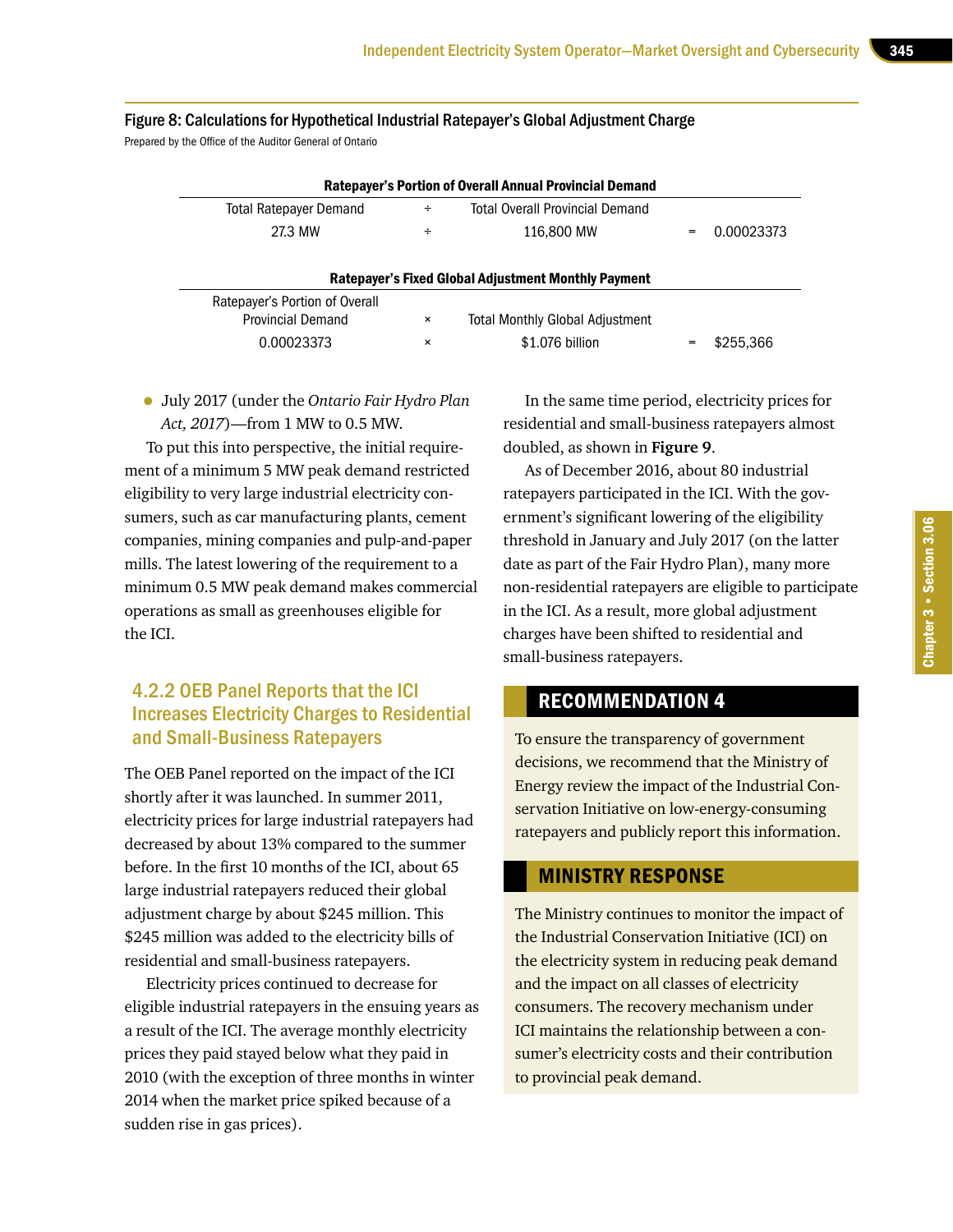

Figure 9: Electricity Charge Before and After the Introduction of the Impact of Industrial Conservation Initiative (ICI) Source of data: Independent Electricity System Operator (IESO)

The Industrial Conservation Initiative (ICI) split the charge paid by all ratepayers into two charges: one for large industrial ratepayers participating in ICI, and a second one paid by all other (residential and small-business) ratepayers.

Lowered peak demand reduces the need for supply resources and ultimately the projection for electricity system cost. The Independent Electricity System Operator (IESO) estimates that ICI reduced peak demand by about 1,300 megawatts in 2016. ICI supports a fair cost allocation framework where consumers who are contributing the least to peak demand pay a smaller portion of these related long-run costs. It is also worth noting that the IESO publishes on its website the allocation of globaladjustment costs each month, as well as the consumption for each class of consumer.

The Ministry would also like to clarify that the benefit for residential and small-business consumers will not be influenced by ICI expansion. The Ontario Fair Hydro Plan reduced electricity bills for residential consumers by an average of 25% and will hold any increases to the rate of inflation for four years.

## 4.3 The IESO Continues to Administer the Standby Cost Recovery Program Despite Reasons Not To

The Standby Cost Recovery Program pays generators for costs to start and then run their equipment while on standby to supply electricity. The generators enrolled in the Program are gas plants (prior to their closures by 2014, coal-fired power plants were also enrolled), whose equipment needs to be warmed up, running and ready to go so the IESO can dispatch them to supply electricity very quickly should demand spike suddenly or unexpectedly.

When the Program was introduced in 2003, it reimbursed generators only for their fuel costs for being on standby. In 2009, the program was expanded to also reimburse them for their additional operating and maintenance costs while on standby.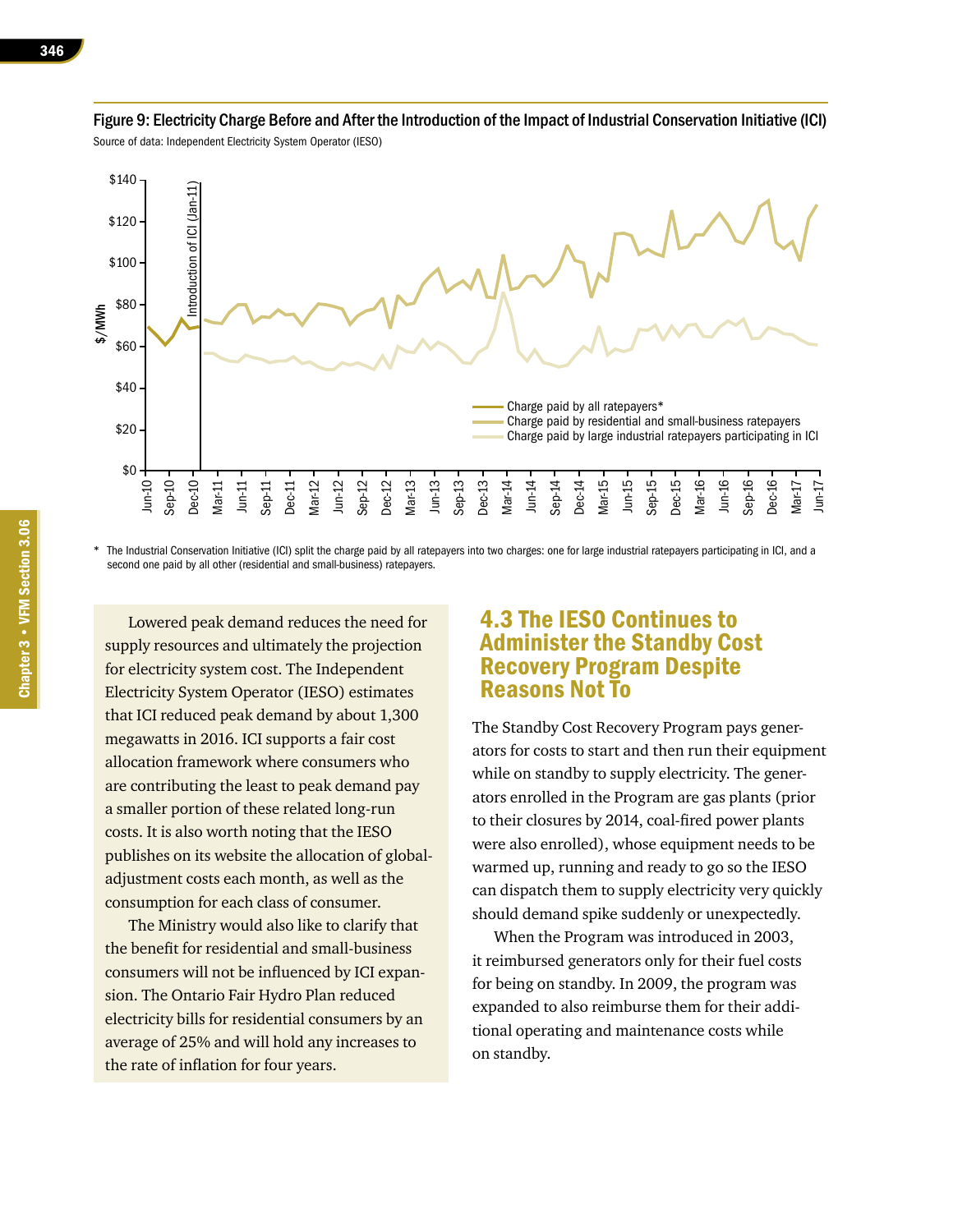#### 4.3.1 The IESO Has Not Implemented the OEB Panel's Recommendation to Reassess and Change the Standby Cost Recovery Program

The OEB Panel reported in 2015 that the electricity supplied by the gas generators that claimed \$61 million in costs in 2014 under the Standby Cost Recovery Program was used for less than 1% of the hours to meet Ontario demand.

The OEB Panel was concerned that the Program is overused, at a time when Ontario regularly finds itself in surplus power conditions and is a net exporter of electricity.

OEB Panel reports in 2010 and 2011 recommended that the IESO revise (2010) and reassess (2011) whether the Standby Cost Recovery Program is providing a net benefit for ratepayers, which the IESO did not do. A 2014 OEB Panel report recommended that the IESO provide detailed analysis of market data to justify the need for the Standby Cost Recovery Program's continued existence, which the IESO did not provide. In its 2016 report, the OEB Panel again questioned the need for this Program and why the IESO does not stop reimbursing gas generators for certain operating and maintenance costs, which, according to the OEB Panel, would save ratepayers millions.

The IESO has asserted that the Program is still needed for reliability purposes. However, the IESO has yet to provide any detailed analysis to justify the need for the Standby Cost Recovery Program and its concerns about reliability if the program was discontinued.

#### 4.3.2 Changes to the Standby Cost Recovery Program Do Not Encourage Generators to Be Efficient—Costing Ratepayers More than Necessary

In 2009, the type of costs reimbursed by the Standby Cost Recovery Program expanded from just gas and coal generators' standby fuel costs to their maintenance and operating costs as well.

This change has reduced the incentive for gas and coal generators (prior to their closure) to try to operate more efficiently by managing costs. Costs associated with the Standby Cost Recovery Program are directly passed through to ratepayers.

In 2015, the OEB Panel reported that ratepayers would save about \$30 million annually if the Program stopped reimbursing gas generators for certain maintenance and operating costs.

In addition to the savings, this change would provide an incentive for generators to operate more efficiently and minimize these costs, as they would no longer be automatically reimbursed.

The IESO has not implemented the Panel's recommendations. As a result, the Program continues today to reimburse gas generators for their maintenance and operating costs.

## 4.3.3 Nine Gas and Coal Generators Have Claimed \$260 Million in Ineligible Costs under the Program—About \$168 Million Recovered

In response to a suggestion by the OEB Panel, in 2012 the IESO Oversight Division started auditing the costs claimed by nine of the 11 gas and coal generators registered under the Standby Cost Recovery Program at that time. Since then, the number of generators registered under the Program has increased to 17. The audits conducted by the Oversight Division identified almost \$260 million in possible ineligible cost claims out of a total of about \$600 million paid out to gas and coal generators under the Program. The Oversight Division recovered about \$168 million (about two-thirds) of the \$260 million through settlements with individual generators, and at the time of our audit it was trying to recover another \$10 million that generators were disputing. **Figure 10** shows the results of the audits.

Only fuel, maintenance and operating costs that gas and coal generators incur for being on standby are eligible to be claimed under the Standby Cost Recovery Program. The IESO was not reviewing all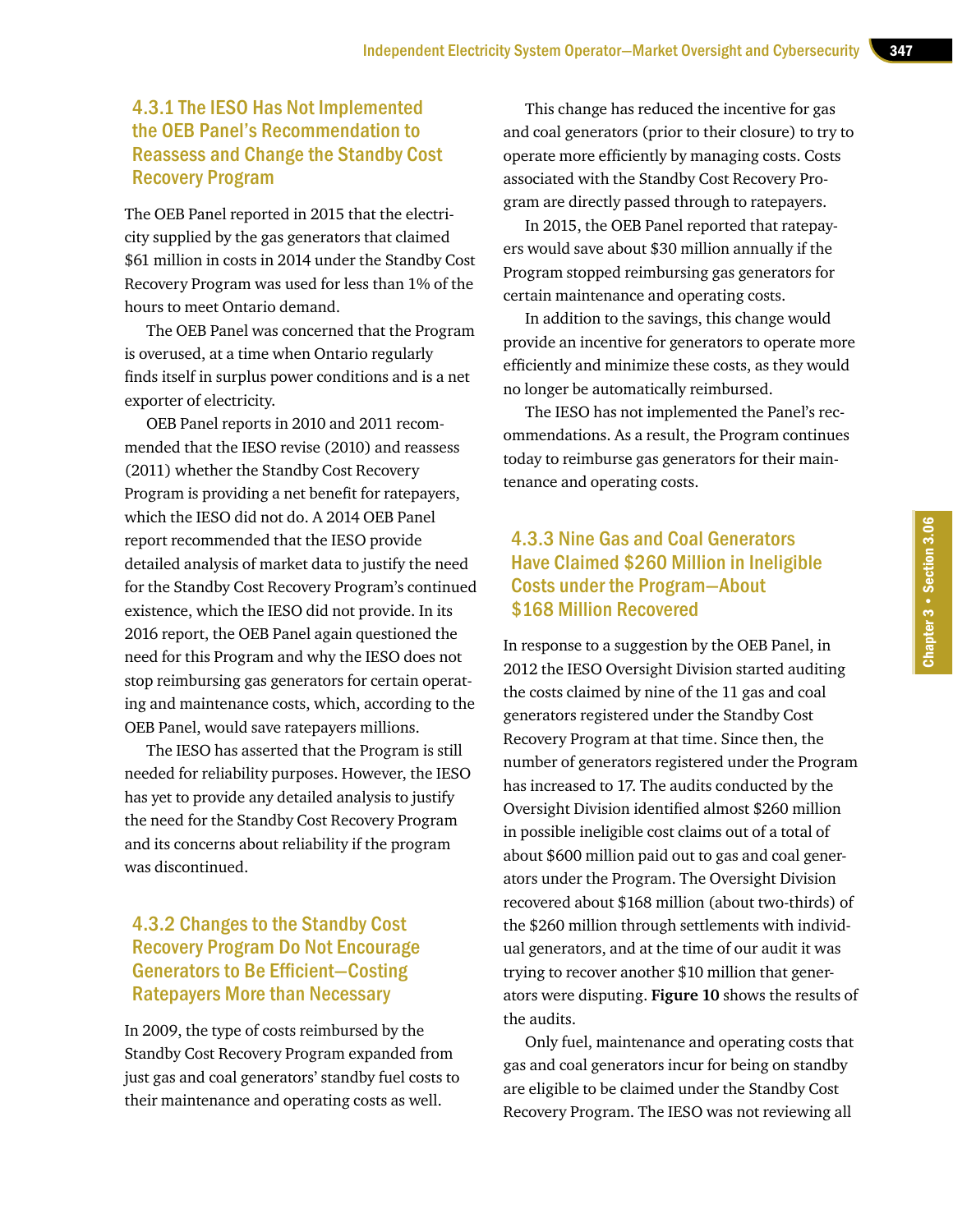|                | <b>Years of</b>          | <b>Total</b>       | <b>Ineligible Costs</b> |                   |                        | <b>Ineligible Costs Recovered</b> |
|----------------|--------------------------|--------------------|-------------------------|-------------------|------------------------|-----------------------------------|
|                | <b>Submissions</b>       | <b>Claims Paid</b> |                         | $%$ of            | <b>Total Recovered</b> | % of Ineligible                   |
| Generator*     | <b>Covered by Audits</b> | (\$ million)       | (\$ million)            | <b>Total Paid</b> | (\$ million)           | <b>Costs Recovered</b>            |
| Company A      | 2009-15                  | 240.0              | 162.1                   | 68                | 110.0                  | 68                                |
| Company B      | 2006-15                  | 147.0              | 50.9                    | 35                | 22.0                   | 43                                |
| Company C      | 2006-15                  | 78.0               | 22.7                    | 29                | 17.4                   | 77                                |
| Company D      | 2008-14                  | 72.0               | 2.1                     | 3                 | 1.3                    | 62                                |
| Company E      | 2010-12                  | 23.0               | 7.5                     | 33                | 7.5                    | 100                               |
| Company F      | 2009-12                  | 17.0               | 6.5                     | 38                | 3.5                    | 54                                |
| Company G      | 2010-12                  | 7.9                | 4.1                     | 51                | 2.7                    | 66                                |
| Company H      | 2006-12                  | 3.6                | 2.3                     | 64                | 2.3                    | 100                               |
| Company I      | 2006-15                  | 2.4                | 1.2                     | 50                | 0.8                    | 67                                |
| <b>Total</b>   |                          | 590.9              | 259.4                   | 44                | 167.5                  | 65                                |
| <b>Average</b> |                          |                    |                         | 41                |                        | 71                                |

Figure 10: Results of Audits of Costs Claimed by Nine Generators under the Standby Cost Recovery Program Source of data: Independent Electricity System Operator (IESO)

Audit information is designated confidential information under the provisions of the Market Manual, Market Rules and the Electricity Act, 1998. We therefore refer to generators in this figure anonymously as "Company A," "Company B," and so on.

cost claims submitted by generators before paying. Generators claimed thousands of dollars annually for staff car washes, carpet cleaning, road repairs, landscaping, scuba gear and raccoon traps, which have nothing to do with running power equipment on standby. For example, the Oversight Division found that one generator claimed about \$175,000 for coveralls and parkas at one facility over a two-year period.

In October 2017, the OEB Panel released a public report detailing the results of its investigation of the Goreway Power Station's misuse of the Standby Cost Recovery and Lost Profit Recovery programs. Through review of Goreway's internal records and documents and other information, the OEB Panel found the following:

- Goreway claimed \$17 million in costs for which it could not provide any supporting records.
- Goreway claimed an extra \$25,000 in costs each time it started its power equipment. The total of payments it received under the Standby Cost Recovery Program as a result was \$5 million.
- Goreway claimed ineligible costs that included \$6.5 million for gas to fuel a steam turbine that does not consume any gas and \$300,000 for landscaping.
- Goreway provided to the IESO Oversight Division, which was conducting its own audit, documents containing fictitious costs. Some related to equipment parts worth about \$27 million that Goreway had no intention of purchasing and that would be redundant.

#### 4.3.4 Electricity Bought at Higher Cost from Gas Generators Because Gas Generators Used the Standby Cost Recovery Program to Suppress the Market Price

Besides filing ineligible claims for costs that have nothing to do with fuel, maintenance or operating costs, some gas generators have filed Standby Cost Recovery Program claims for their costs to produce electricity, instead of reflecting those costs in their offer to sell electricity to the market (those costs would then be recovered through the market price, as explained in **Section 2.4**). Only incremental costs to run equipment on standby should be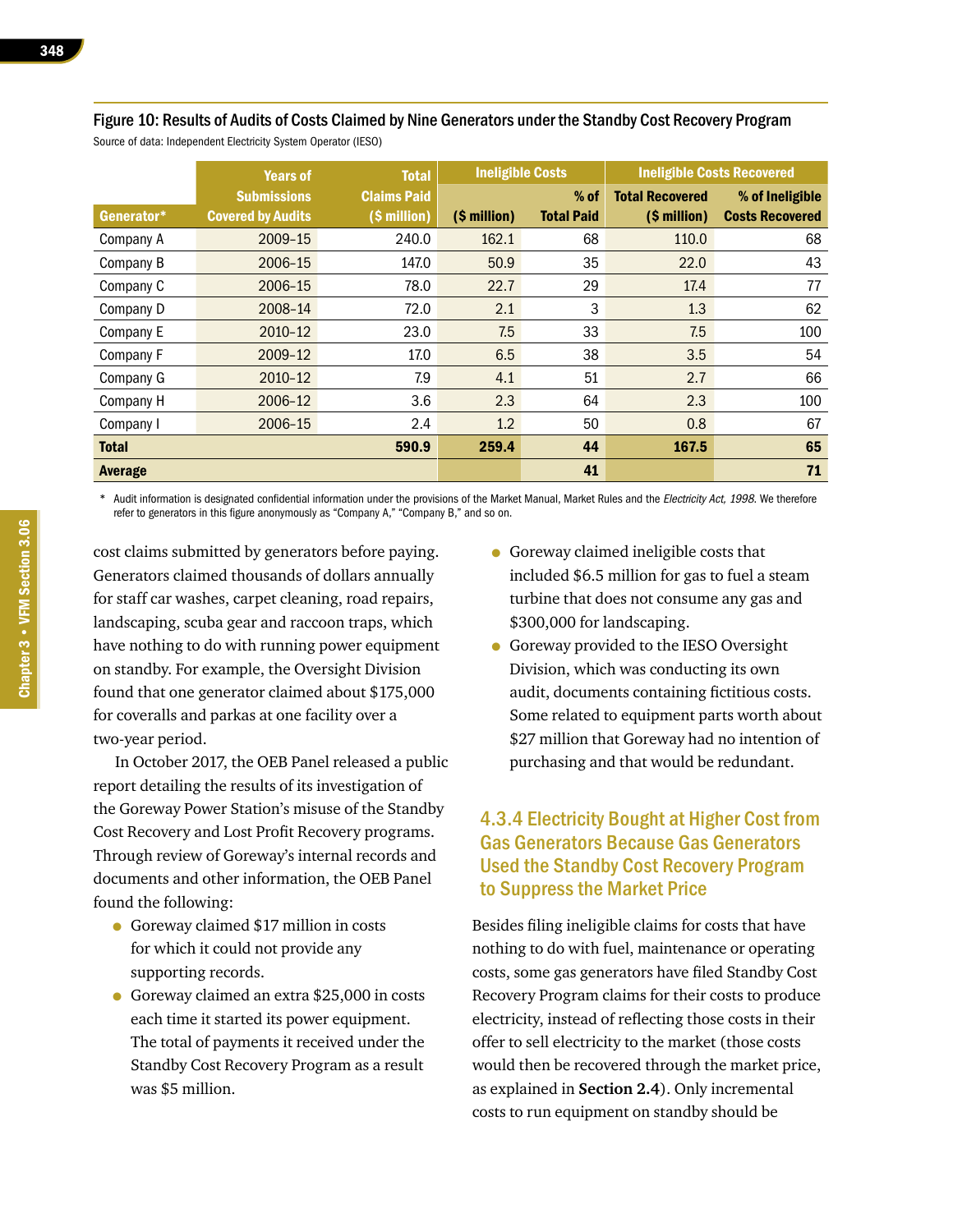claimed under this Program, not generators' costs to produce electricity for sale to the market. The OEB Panel reported on this in 2010.

Claiming their costs to produce electricity under the Standby Cost Recovery Program enabled gas generators to lower the price they offered to be chosen to produce electricity. **Figure 11** shows how the market price is suppressed when gas generators misuse the Program by claiming their costs to produce electricity.

This has led to the IESO's inefficiently selecting which gas generators will produce electricity (that is, the IESO buys electricity from a gas generator that produces it for a higher overall cost), resulting in a depressed market price and an inflated global adjustment.

According to a Panel estimate, the market price for electricity from January to April 2010 was artificially lower by as much as 85% than it would have been if generators had not claimed their costs from the Standby Cost Recovery Program. The OEB Panel also estimated that between December 9, 2009, and April 30, 2010, the loss associated with the IESO's buying electricity from one gas generator that produced it for a higher overall cost was about \$16.3 million.

The OEB Panel has not done any similar reviews since 2010.

#### 4.3.5 Electricity Costs Higher Because Gas Generators Do Not Continuously Run Their Equipment When on Standby

Another way reported by the OEB Panel that gas generators can raise electricity costs is by shutting down their equipment while on standby, only to restart it again within two hours. This allowed generators to submit their equipment start-up costs under the Standby Cost Recovery Program. Running their equipment continuously would have saved money, but generators could not have then submitted the additional start-up costs for reimbursement. The OEB Panel reported that in summer 2010, nearly all of the \$19 million in extra electricity costs charged to ratepayers was because of this practice.

## RECOMMENDATION 5

To protect ratepayers' interests and to improve the transparency of the decisions of the Independent Electricity System Operator (IESO),



Prepared by the Office of the Auditor General of Ontario



1. This figure is for demonstration purposes only and does not reflect an actual transaction that has occurred.

2. Based on an artificially lower offer, Generator 1 would be selected by the Independent Electricity System Operator (IESO) to produce electricity over Generator 2, even though Generator 1's cost to produce electricity is \$50 higher. Generator 1 recovers \$100 worth of costs through the Standby Cost Recovery Program, which is charged directly to ratepayers.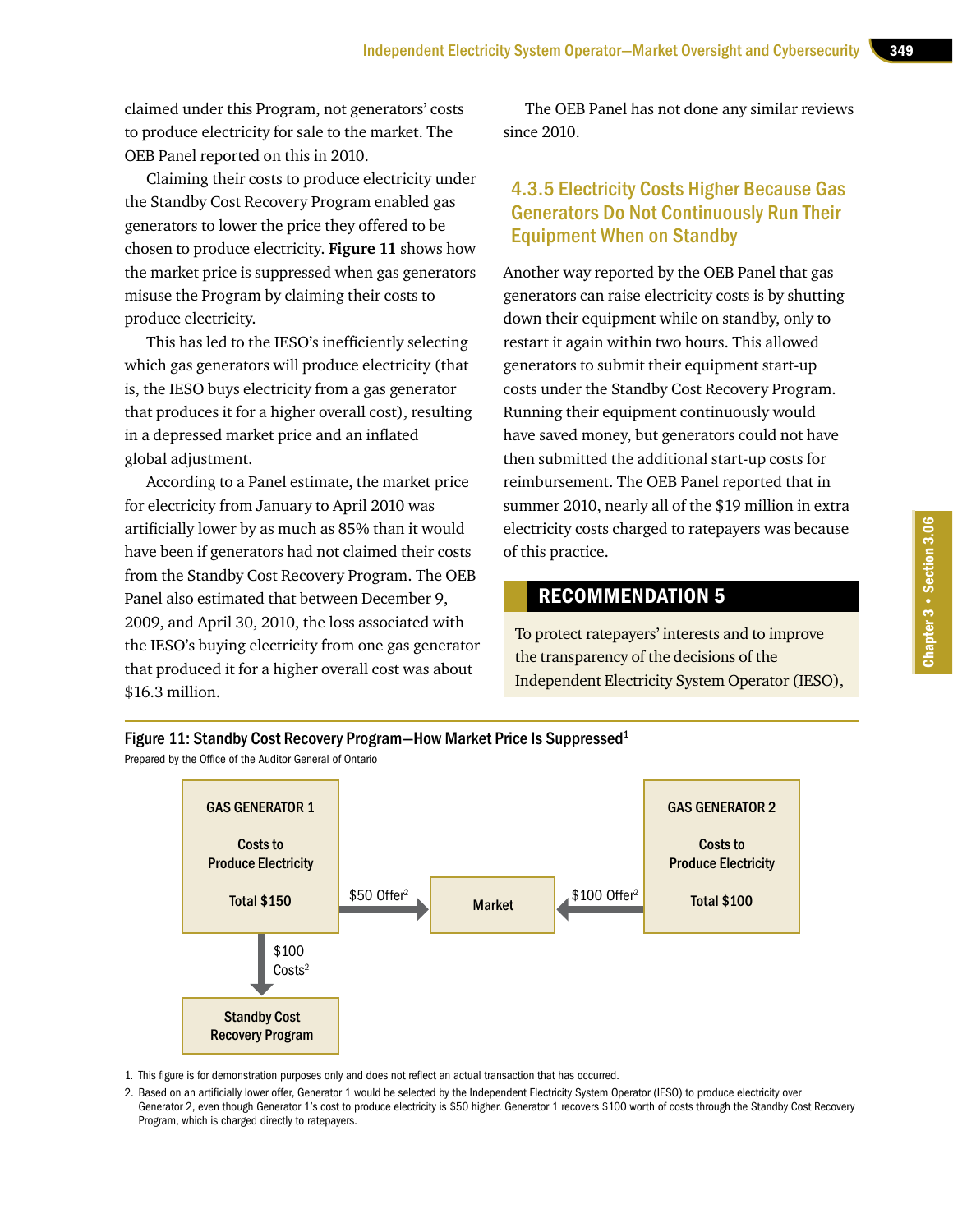we recommend that the IESO provide a detailed analysis to the Ontario Energy Board Market Surveillance Panel (OEB Panel) to support its assertion that the Standby Cost Recovery Program is necessary to ensure a reliable supply of electricity for Ontarians.

#### IESO RESPONSE

In 2018, the IESO will present to the OEB Panel a detailed analysis supporting the rationale for its previous assertions to the OEB Panel that a real-time generator commitment mechanism (currently the Real-Time Generator Cost Guarantee Program, referred to in this report as the Standby Cost Recovery Program) is necessary to allow the IESO to comply with North American power system reliability standards and ensure a reliable supply of electricity for Ontarians.

## RECOMMENDATION 6

To ensure that ratepayers are not charged for unnecessary costs, we recommend that, if the Independent Electricity System Operator does not cancel the Standby Cost Recovery Program, it fully implement the Ontario Energy Board Market Surveillance Panel's (OEB Panel) recommendations and not reimburse generators for operating and maintenance costs under the Program.

#### IESO RESPONSE

The IESO acknowledges the recommendation made by the Auditor General and notes that the total costs of the Real-Time Generator Cost Guarantee Program (referred to in this report as the Standby Cost Recovery Program) have fallen from \$61 million in 2014 to \$23 million in 2016. In light of OEB Panel recommendations, the IESO implemented a new cost recovery framework for this Program on August 1, 2017. Under this new framework, the values for 14 of 15 eligible costs are now set and approved in

advance of participating in the Program for each program participant. This change introduced transparency and removed the potential for overpayments and the need for after-the-fact audits for these components. One cost component is still subject to audit, as it cannot be pre-approved, but this cost component was not identified as an issue in the Standby Cost Recovery Program audits.

The IESO acknowledges issues with the current Standby Cost Recovery Program in our responses to previous OEB Panel reports and has committed to replace it. The IESO has initiated a \$200-million comprehensive program to fundamentally overhaul Ontario's electricity market. Market Renewal is estimated to result in up to \$5.2 billion in savings, the majority of which is estimated to be realized by ratepayers (see "The Future of Ontario's Electricity Market, A Benefits Case Assessment of the Market Renewal Project," **[http://www.ieso.ca/-/media/files/](http://www.ieso.ca/-/media/files/ieso/document-library/engage/me/benefits-case-assessment-market-renewal-project-clean-20170420.pdf%3Fla%3Den) [ieso/document-library/engage/me/benefits](http://www.ieso.ca/-/media/files/ieso/document-library/engage/me/benefits-case-assessment-market-renewal-project-clean-20170420.pdf%3Fla%3Den)[case-assessment-market-renewal-project](http://www.ieso.ca/-/media/files/ieso/document-library/engage/me/benefits-case-assessment-market-renewal-project-clean-20170420.pdf%3Fla%3Den)[clean-20170420.pdf?la=en](http://www.ieso.ca/-/media/files/ieso/document-library/engage/me/benefits-case-assessment-market-renewal-project-clean-20170420.pdf%3Fla%3Den)** and **[http://www.](http://www.ieso.ca/sector-participants) [ieso.ca/sector-participants](http://www.ieso.ca/sector-participants)**). The Enhanced Real-Time Unit Commitment initiative of Market Renewal will replace the current Standby Cost Recovery Program with a transparent and competitive mechanism that will ensure reliability through a more efficient commitment of resources near real time.

## 4.4 The IESO Continues to Pay Market Participants under the Lost Profit Recovery Program without Addressing the Program's Flaws and Weaknesses

#### 4.4.1 Overview

The Lost Profit Recovery Program was established in May 2002. The Program compensates market participants if they lose money from a change that the IESO makes to the way it has scheduled power to be dispatched. The need to make these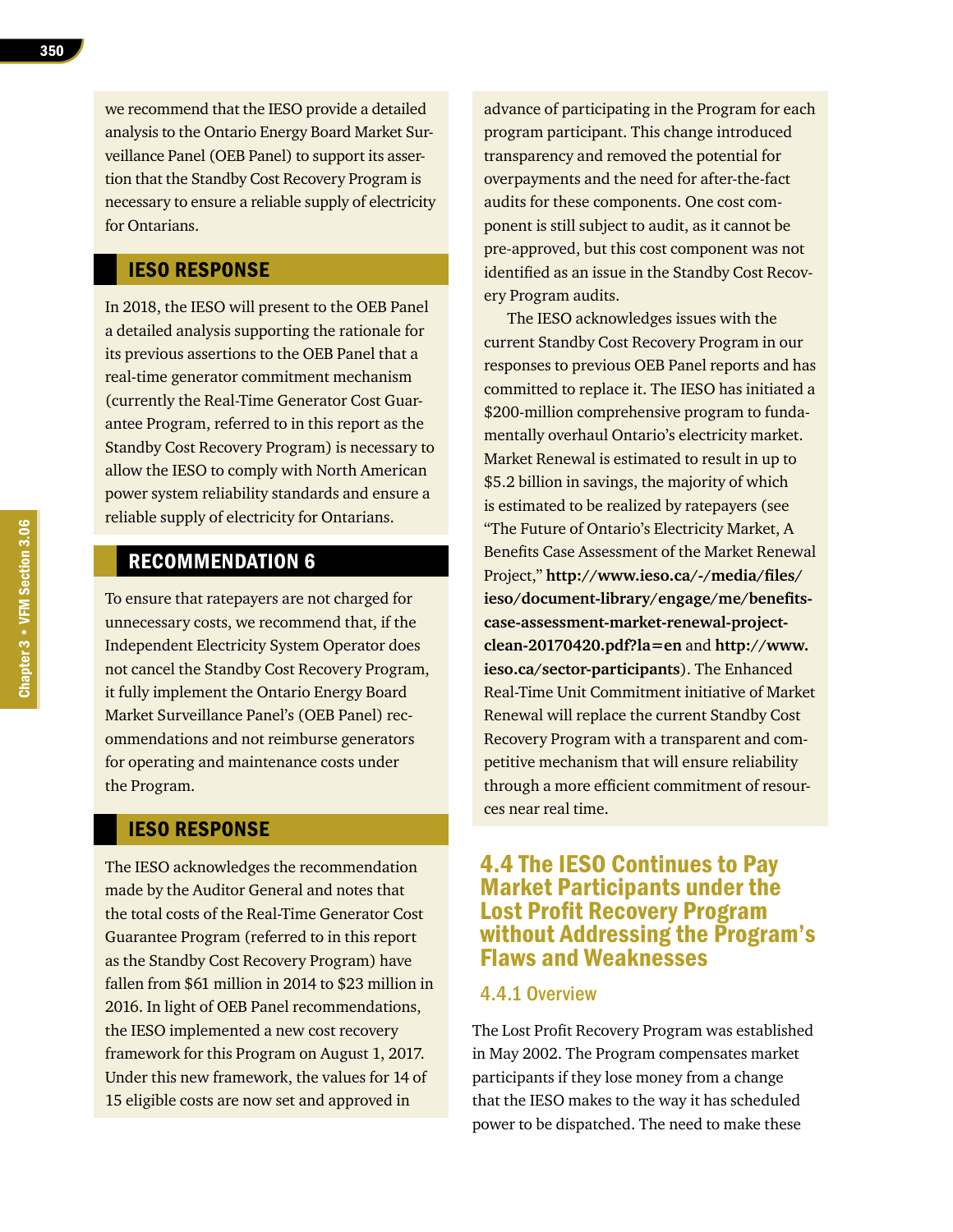interventions, and then to pay compensation, is built into Ontario's market design: one scheduling approach considers system constraints (such as transmission line capacity) to determine which generator produces power, but another scheduling approach, based on an unconstrained (competitive and open) transmission system, is used to determine market price.

One of the reasons for the IESO's intervention in the market schedule is to keep transmission lines from being overloaded. Another is to fill an unexpected shortfall in supply. Here are three scenarios where this program comes into play:

- Generator A has successfully offered to supply electricity for the market for a given time period. However, the IESO must order it to stop supplying electricity because of a potentially damaging overload in the transmission lines. Generator A loses money as a result. The Program compensates Generator A for the lost profit.
- There is a shortfall in electricity because the IESO has ordered Generator A to stop supplying. The IESO orders Generator B, whose bid to supply electricity was too high to be chosen, to supply the shortfall at the market price. Generator B's costs to supply the electricity are higher than the market price. The Program compensates Generator B for the difference between its costs to supply electricity and the market price.
- A large industrial consumer offers, for a price, to reduce its high demand for electricity at a given time. The IESO cannot accept this offer as it already planned to supply the electricity, and sending the supply through the transmission lines without the consumers needed to draw down the supply would cause a potentially damaging overload in the transmission lines. The IESO orders the large industrial consumer to keep its demand high, and the large industrial consumer loses money as a result. The Program compensates the large industrial consumer for this loss.

Between 2002 and the end of 2016, market participants have been paid about \$1.6 billion, or \$110 million annually on average, under this Program.

### 4.4.2 The OEB Panel Has Reported the Potential for Participants to Misuse Market Rules under the Lost Profit Recovery Program

A 2016 OEB Panel special report on the Lost Profit Recovery Program states: "Since market opening, no element of Ontario's wholesale electricity markets has attracted the attention and concern of the Market Surveillance Panel [OEB Panel] more than [Lost Profit Recovery Program] payments."

Even before the market opened in 2002, the OEB Panel reported that the market participants could offer or bid prices not based on actual costs or supply needs but for the sole purpose of getting payments from the Program.

Soon afterwards, the OEB Panel was reporting not just on the potential for this to happen, but also on actual situations of market participants misusing the program. The OEB Panel began reviewing the payments market participants received under the Program after the market opened in 2002, and also investigating the behaviour of certain participants. The results of five investigations, some of which took from two to four years to complete, have been made public by the OEB Panel. These are summarized in **Figure 12**.

The OEB Panel has also reported on large payments made under the Program. As of the end of 2015, about \$500 million of the total \$1.5 billion paid out went to market participants in northwestern Ontario. The generators in that region represent less than 5% of Ontario's generation capacity, and the demand for electricity in that region has fallen. The concern is that the market participants involved may be submitting bids and offers into the market to create the conditions under which they can claim lost profits that they may not have incurred.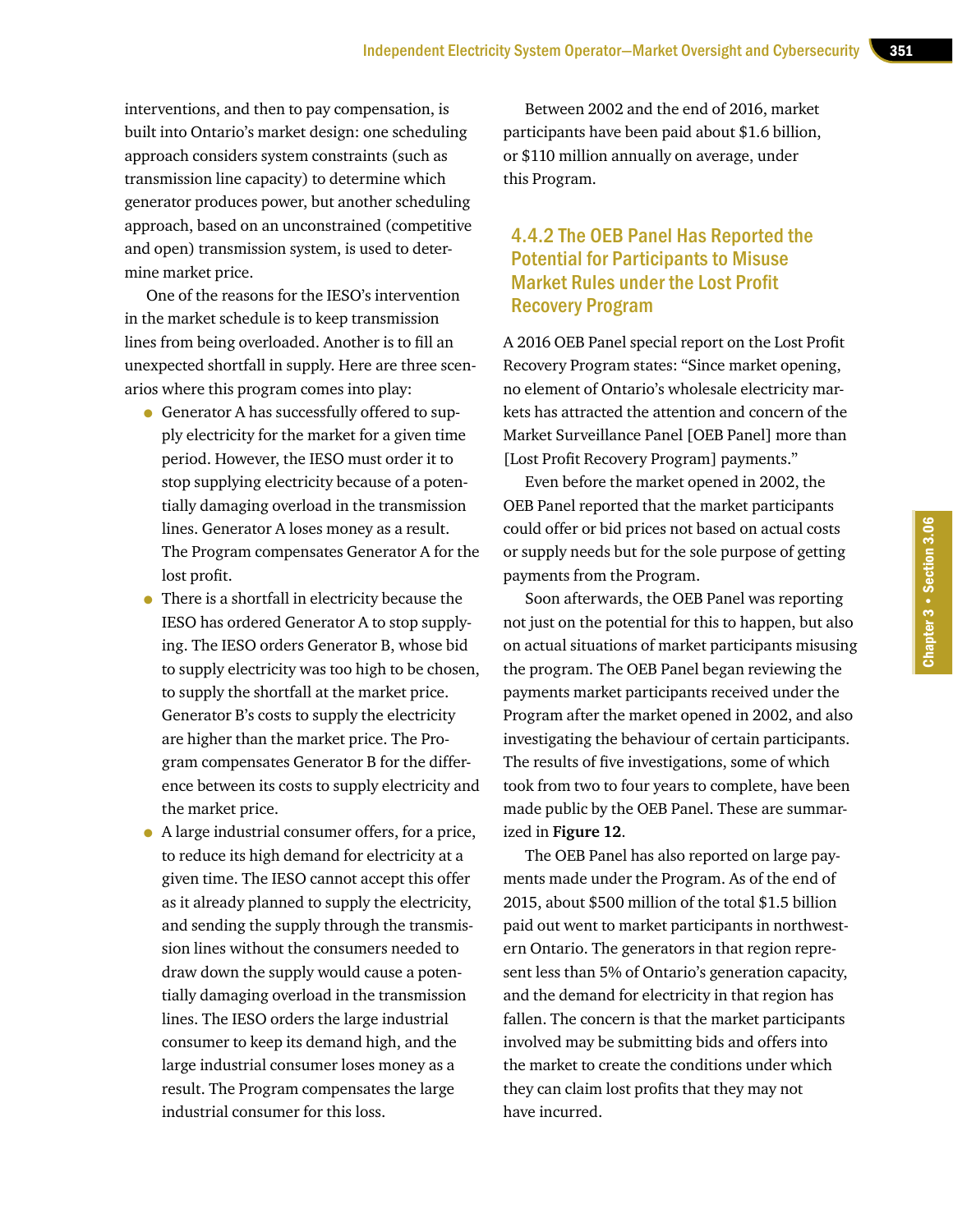#### Figure 12: Investigations into the Lost Profit Recovery Program Reported by the Ontario Energy Board (OEB) Panel $1$

Source of data: Ontario Energy Board (OEB)

| Year | <b>Market Participant</b>                  | <b>Summary of Results</b>                                                                                                                                                                                                                                                                                                                                                                          |
|------|--------------------------------------------|----------------------------------------------------------------------------------------------------------------------------------------------------------------------------------------------------------------------------------------------------------------------------------------------------------------------------------------------------------------------------------------------------|
| 2016 | <b>Goreway Power Station</b>               | A substantial portion of the \$11 million paid to Goreway under the Program<br>between June 2009 and June 2012 is believed by the OEB Panel to have resulted<br>from misuse of the rules.                                                                                                                                                                                                          |
| 2015 | Resolute Forest Products Inc. <sup>2</sup> | During an eight-month period in 2010, the company misused market rules to gain<br>\$20.4 million. The OEB Panel reported that the company used one of the Panel's<br>past reports, which recommended that the IESO fix the rules, to learn how to<br>misuse the rules. As a result of a subsequent investigation by the IESO's Oversight<br>Division, Resolute repaid \$10.6 million. <sup>3</sup> |
| 2014 | <b>Greenfield Energy Centre</b>            | Between December 2010 and August 2011, the company misused market rules to<br>gain \$432,000. Greenfield Energy later repaid the amount in full to the IESO.                                                                                                                                                                                                                                       |
| 2012 | TransAlta Energy Marketing Corp.           | The investigation exposed weaknesses in certain market procedures, which the<br>OEB Panel recommended that the IESO fix.                                                                                                                                                                                                                                                                           |
| 2012 | West Oaks Energy NYINE, LP                 | The investigation exposed weaknesses in certain market procedures, which the<br>OEB Panel recommended that the IESO fix.                                                                                                                                                                                                                                                                           |

1. The only other investigation conducted by the OEB Panel since 2003 did not relate to the Lost Profit Recovery Program (it was a complaint about possible withholding by Ontario Power Generation of coal-fired generation).

2. In 2011, Abitibi Bowater Inc. (Abitibi) was renamed Resolute Forest Products Inc. At the time, Abitibi owned and operated Bowater Canadian Forest Products Inc. and Abitibi-Consolidated Company of Canada.

3. The OEB Panel does not have the authority to issue fines or sanctions against market participants. It can report and make recommendations, and refer the matter to the IESO Oversight Division. The Division can issue fines; however, it has to conduct its own independent investigation. For further discussion see Section 4.7.5.

As mentioned in **Section 4.3.3**, the OEB Panel released a public report detailing a generator's misuse of the Standby Cost Recovery and Lost Profit Recovery programs. The OEB Panel found that this generator received under the Lost Profit Recovery Program a large portion of \$11 million for claimed lost profits that did not exist. The OEB Panel also reported that some of the IESO's fixes to the market rules that the generator misused may still leave the Program open for other generators to misuse.

The OEB Panel has analyzed the Program in almost all of its 28 reports and made several recommendations for the IESO to fix the rules' flaws that allow market participants to claim artificial losses. The Panel has also recommended that the IESO restrict this Program. The IESO has fixed some of the flaws, but sometimes not to the full extent recommended by the Panel. The IESO has otherwise responded to the OEB Panel that it is deferring making any major changes to the Program until

the working group of its Market Renewal Initiative completes its work. However, changes resulting from this work will not be implemented for another five years. (See **Section 4.6.2** for more information on this working group.)

#### RECOMMENDATION 7

To ensure that ratepayers are not charged for unnecessary costs associated with the Lost Profit Recovery Program, we recommend that the Independent Electricity System Operator (IESO) implement the recommendations of the Ontario Energy Board Market Surveillance Panel (OEB Panel) regarding this Program.

#### IESO RESPONSE

The IESO acknowledges the recommendation made by the Auditor General and carefully considers every OEB Panel recommendation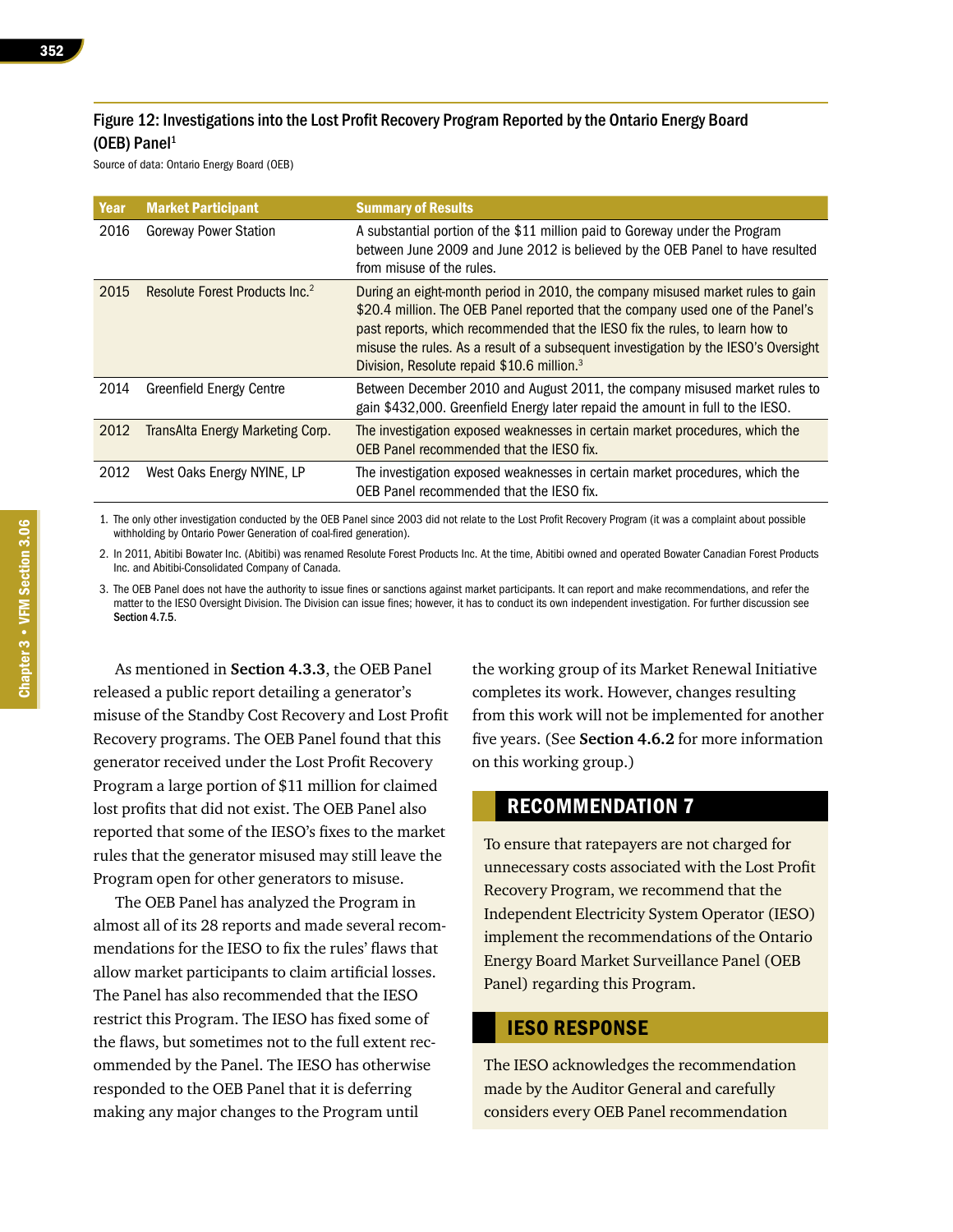and the OEB Panel's underpinning analysis, and responds to each recommendation outlining the actions it will take in a letter directed to the Chair and CEO of the OEB. The IESO has acted on a number of the recommendations made by the OEB Panel related to Congestion Management Settlement Credits (referred to in this report as the Lost Profit Recovery Program) and has implemented more than a dozen market rule amendments regarding the Program. In light of the recommendations made by the OEB Panel over the years, the IESO will continue to consider the OEB Panel recommendations when assessing amendments to market rules while also balancing the need to ensure the reliability of the electricity network, to consider the impact upon market design including potential unintended adverse effects and to assess the ability of the IESO and market participants to implement the change.

The IESO has initiated a \$200-million comprehensive program to fundamentally overhaul Ontario's electricity market. Market Renewal is estimated to result in up to \$5.2 billion in savings, the majority of which is estimated to be realized by ratepayers (see "The Future of Ontario's Electricity Market, A Benefits Case Assessment of the Market Renewal Project," **[http://www.ieso.ca/-/media/files/ieso/](http://www.ieso.ca/sector-participants) [document-library/engage/me/benefits](http://www.ieso.ca/sector-participants)[case-assessment-market-renewal-project](http://www.ieso.ca/sector-participants)[clean-20170420.pdf?la=en](http://www.ieso.ca/sector-participants)** and **[http://](http://www.ieso.ca/sector-participants) [www.ieso.ca/sector-participants](http://www.ieso.ca/sector-participants)**). The Single Schedule Market (SSM) initiative of Market Renewal will eliminate the Lost Profit Recovery Program.

## 4.5 Market Participants Benefiting from Market Flaws Are Involved in Changing Market Rules and Market Design

#### 4.5.1 Overview of the Market Rule Amendment Process

The IESO Board has the authority and responsibility to amend market rules. Anyone, including the IESO or market participants, can request an amendment to the market rules. Before the IESO Board approves any amendment, it is first reviewed by the IESO Technical Panel, appointed by the IESO Board, made up of members who are mostly industry and generators' representatives. **Figure 13**  shows the most recent composition of the Technical Panel as of June 27, 2017.

The Technical Panel considers each proposed amendment and decides if:

- the amendment should not be adopted;
- the amendment should be adopted and recommended for IESO Board approval; or
- the amendment needs further clarification or stakeholder input and should then be resubmitted to the Technical Panel for reconsideration.



Source of data: Independent Electricity System Operator (IESO)

| Member*        | <b>Representation</b>                          |
|----------------|------------------------------------------------|
| 1              | Consumer                                       |
| $\overline{2}$ | Energy-Related Business/Services               |
| 3              | Natural Gas Industry                           |
| 4              | Independent Electricity System Operator (IESO) |
| 5              | <b>Market Participant</b>                      |
| 6              | Generator                                      |
|                | Generator                                      |
| 8              | <b>Residential Consumer Group</b>              |
| 9              | <b>Industrial Consumer Group</b>               |
| 10             | <b>Electricity Wholesalers</b>                 |
| 11             | Transmitters                                   |
| 12             | Chair                                          |

\* Number of members can fluctuate.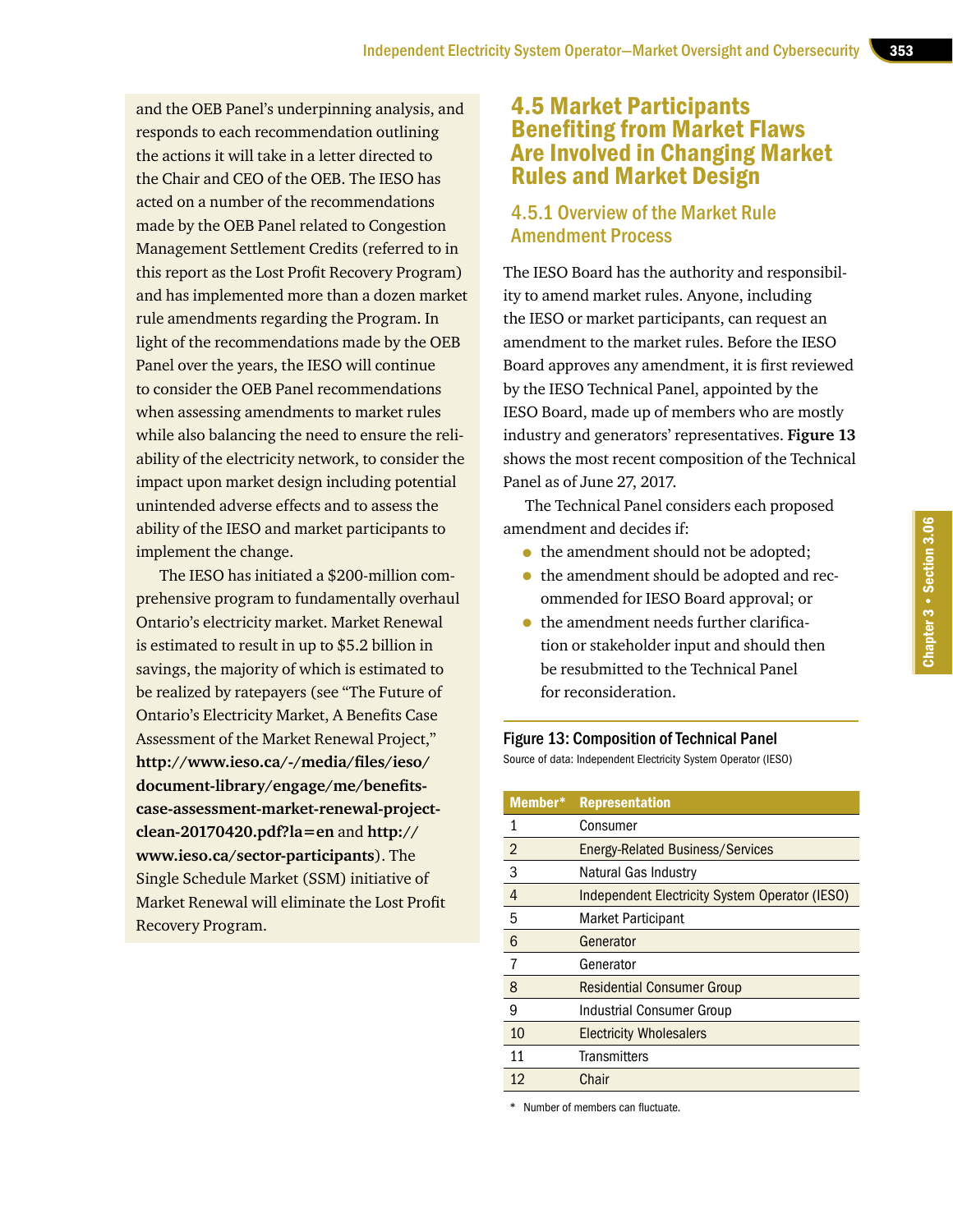#### 4.5.2 Gas Generators Are Involved in the Rule-Changing Process of the Standby Cost Recovery Program

As mentioned in **Sections 4.3.1** and **4.3.2**, the OEB Panel has repeatedly recommended that the market rules that govern the Standby Cost Recovery Program be changed. The OEB Panel specifically recommended that the IESO stop reimbursing gas generators for their maintenance and operating costs. The following is a chronology of key events relating to issues with the Standby Cost Recovery Program:

- 2011 and 2014—The OEB Panel recommends that the Standby Cost Recovery Program be reviewed to assess its benefits for ratepayers and whether it continues to be needed.
- 2012–2014—The IESO Oversight Division audits payments made between 2006 to 2015 under the Program and finds \$260 million paid to gas and coal generators was for possibly ineligible costs.
- 2015—The OEB Panel again recommends that the IESO define the eligible costs more precisely.
- April 20, 2016—IESO management submits a proposal to its Technical Panel to amend the market rules governing the Standby Cost Recovery Program. The amendments are to clarify and better define the operating and maintenance costs eligible for recovery, and to reduce the scope and frequency of audits conducted by the IESO Oversight Division (because clarifying and better defining eligible costs will reduce or eliminate generator claims for ineligible costs).
- September 13, 2016—At a public meeting held by the Technical Panel, IESO management tells the panel that generators are continuing to submit ineligible cost claims, that IESO staff are burdened with having to review these claims, and that these costs need to be more clearly defined for generators. Generators tell the Technical Panel that the IESO has not sufficiently consulted them on

the changes it is considering making to the Standby Cost Recovery Program. The Technical Panel votes six to four against recommending to the IESO Board that changes be made to the Standby Cost Recovery Program. The rationale provided by the six members voting no is primarily that IESO management has not allowed generators to review the proposed changes and provide input on the technical details supporting them.

- October 2016–March 2017—The IESO obtains input from gas generators on the technical details, revises its proposed changes and resubmits them to the Technical Panel.
- March 21, 2017—The Technical Panel votes seven to four (with one abstention) in favour of recommending the changes to the IESO's Board for approval.
- April 2017—The IESO Board approves market rule changes to better define and pre-approve costs that generators can claim and to reduce the scope and frequency of audits of generator cost claims under the Standby Cost Recovery Program.
- May 2017—IESO management says to the Technical Panel that involving generators in the process of drafting technical details that support market rules (as was done between October 2016 and March 2017) contravenes its usual procedures.

In reviewing these events, we were particularly concerned about the involvement of generators in the process of drafting technical details that support market rules. This involvement was apparently based simply on generators' assertion that they were not sufficiently consulted on the changes to the technical details that support market rules—yet such consultation is not a normal procedure.

At the time of our audit, the IESO had not meaningfully addressed the recommendations made by the OEB Panel, and gas generators continued to be reimbursed for their operating and maintenance costs under the Standby Cost Recovery Program. We noted as well that neither had the Ontario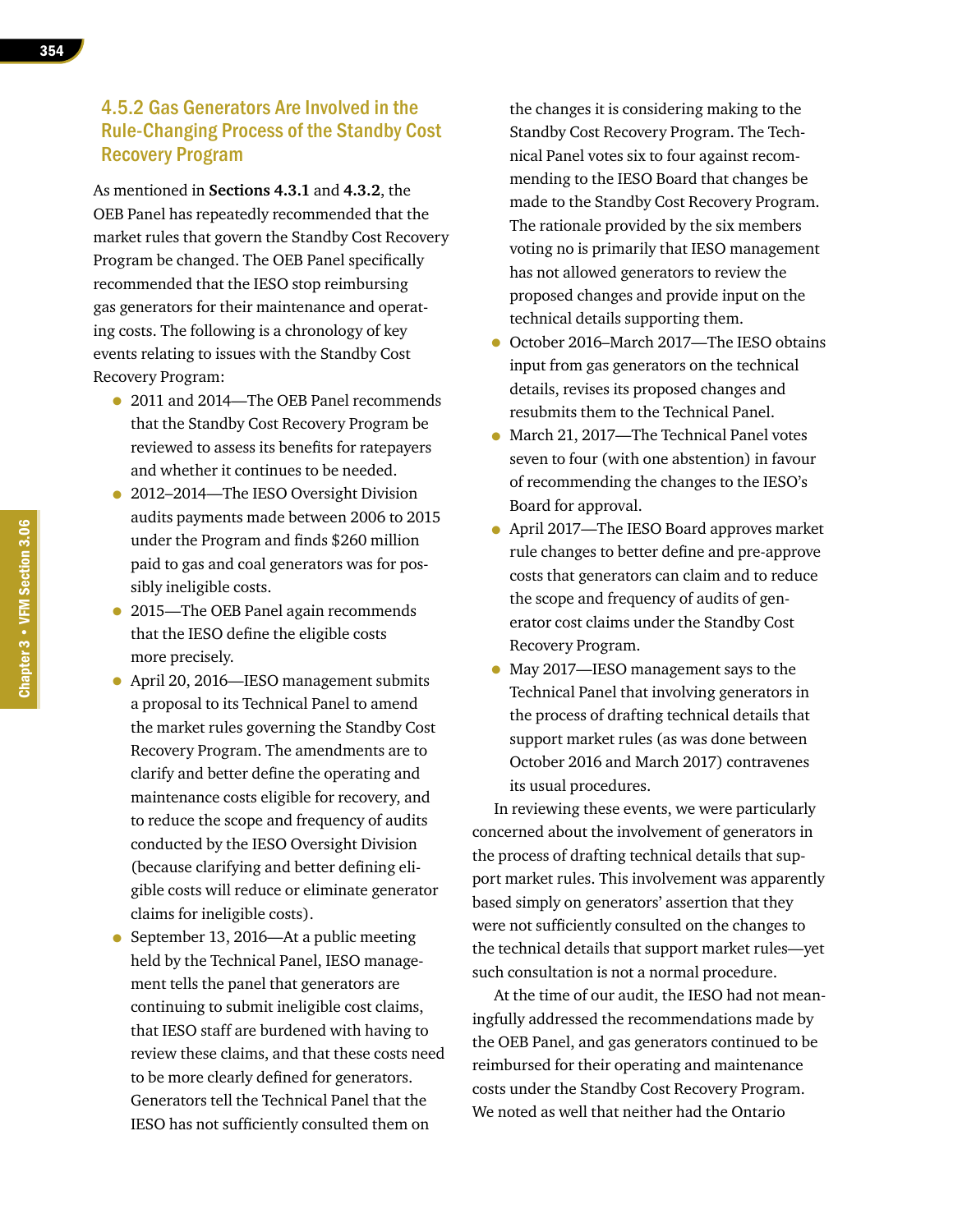Energy Board used its authority to revoke the IESO Board–approved changes to the Program and send the changes back to the IESO for reconsideration on the basis that they are not in the best interest of ratepayers.

## 4.5.3 Market Participants Are Heavily Involved in the Market Renewal Process

In 2016, the IESO started a Market Renewal Initiative (Initiative) to address known issues with the current market design. These issues relate to the fact that, over the 15 years the market has been in place, two different schedules have governed its operations. One scheduling sequence determines market price based on an unconstrained transmission system. The second scheduling sequence considers transmission constraints to schedule which generator produces power. The "two-schedule" system was intended to be only temporary when the market opened in 2002, but this problem has not been resolved to date. This system also prompted the need for the Lost Profit Recovery Program and has resulted in the inefficiencies that have been reported by the OEB Panel and that we have highlighted in **Section 4.4**.

The IESO stated in a 2017 report published as part of the Market Renewal Initiative that one area the Initiative will specifically address is changes to the Lost Profit Recovery Program. The IESO told us that it expects to implement these changes sometime in 2022.

A 23-member working group is leading the Initiative, advising the IESO on strategic, policy and market design issues. Its members represent generators, consumers and other stakeholders.

**Figure 14** shows the make-up of the working group. Some of the members that are on the working group are representing companies that have been found by the OEB Panel and/or the IESO Oversight Division to have misused market rules. More specifically:

- Goreway (whose representative is co-chairing the Initiative)—was found by the OEB Panel to have claimed ineligible or fabricated costs under the Standby Cost Recovery Program totalling \$89 million and took advantage of market rules that govern the Lost Profit Recovery Program to obtain a substantial portion of the \$11 million it received for lost profits that were not incurred. (See **Section 4.4.2** for details.)
- Resolute Forest Products—was found by the OEB Panel to have obtained \$20.4 million by misusing market rules that govern the Lost Profit Recovery Program and was found by the IESO Oversight Division to have broken market rules by repeatedly submitting false bids to withdraw electricity from the grid when

Figure 14: Members of the Market Renewal Initiative Working Group as of October 1, 2017

| Source of data: Independent Electricity System Operator (IESO) |  |  |  |
|----------------------------------------------------------------|--|--|--|
|----------------------------------------------------------------|--|--|--|

| <b>Representing Generators</b>            | <b>Representing Consumers</b>                          | <b>Representing Other</b><br><b>Stakeholders</b> |
|-------------------------------------------|--------------------------------------------------------|--------------------------------------------------|
| Co-Chair/Goreway Power Station            | Co-Chair/Tembec                                        | EnerNOC                                          |
| <b>Brookfield Renewable Power</b>         | <b>Ivaco Rolling Mills</b>                             | <b>HO Energy Marketing</b>                       |
| Vacant                                    | Gerdau                                                 | <b>NRStor</b>                                    |
| NextEra                                   | <b>Resolute Forest Products</b>                        | Energy Storage Canada                            |
| <b>Northland Power</b>                    | <b>Association of Major Power Consumers in Ontario</b> | Alectra                                          |
| <b>Ontario Power Generation</b>           | Vacant                                                 | Market Surveillance Panel                        |
| TransCanada Energy                        | <b>Power Consumer</b>                                  | <b>Opus One Solutions</b>                        |
| Association of Power Producers of Ontario | <b>Canadian Manufacturers and Exporters</b>            | Peak Power Energy                                |
|                                           |                                                        | Milton Hydro                                     |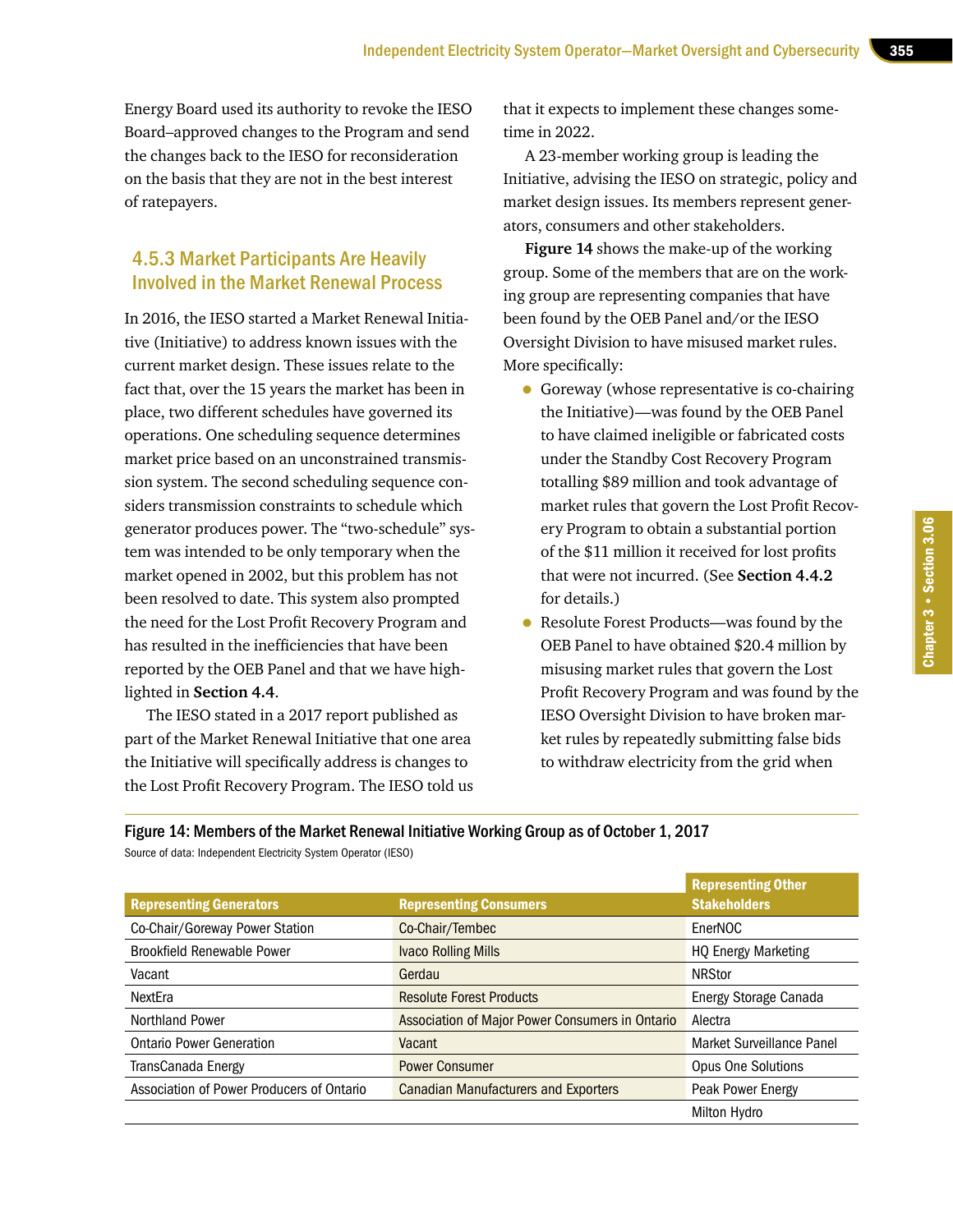it could not do so and by defying the IESO's dispatch instructions. (See **Section 4.4**.)

The 23-member working group also includes three other organizations that have or are being investigated by the IESO Oversight Division for misusing market rules:

- a market participant that was being investigated by the IESO Oversight Division at the time of our audit for major breaches of market rules that govern the Lost Profit Recovery Program involving a potential \$20 million in related payments;
- a market participant that submitted ineligible cost claims under the Standby Cost Recovery Program that the IESO Oversight Division estimated to be about \$51 million (see **Section 4.3**); and
- a market participant that claimed ineligible costs under the Standby Cost Recovery Program totalling \$7.5 million (see **Section 4.3**).

Audit information and the names of market participants under investigation are designated confidential under the provisions of the Market Manual, market rules and the *Electricity Act, 1998*. We therefore do not disclose the names of these market participants in our report.

We also noted that the representation of consumers in the working group is weighted in favour of high-volume electricity consumers, as opposed to medium- and low-volume electricity consumers.

#### RECOMMENDATION 8

To ensure that the Market Renewal Initiative (Initiative) considers and protects all ratepayers' interests, we recommend that the Independent Electricity System Operator (IESO):

- immediately prohibit representatives from companies that have been found by the Ontario Energy Board Market Surveillance Panel or the IESO Oversight Division to have misused IESO programs from participating in the Initiative working group;
- establish a minimum number of working group members representing low-power

consumers and ensure that those positions are always filled; and

• publicly report in clear language how the results of the Initiative will be in the best interests of all ratepayers.

#### IESO RESPONSE

The IESO acknowledges the recommendations of the Auditor General and will continue to evaluate the membership of the working groups used for Market Renewal.

The IESO will also continue to ensure that its stakeholder engagement processes, including Market Renewal, seek representation from low-volume consumers where appropriate. The IESO's stakeholder engagement processes seek the input from a wide representation of participants—generators, traders, consumers, stakeholders, First Nations and Metis Peoples, communities, and the general public—and are guided by seven engagement principles that were put in place in November 2015 (see **[http://www.ieso.ca/sector-participants/](http://www.ieso.ca/sector-participants/engagement-initiatives/overview/engagement-principles) [engagement-initiatives/overview/](http://www.ieso.ca/sector-participants/engagement-initiatives/overview/engagement-principles) [engagement-principles](http://www.ieso.ca/sector-participants/engagement-initiatives/overview/engagement-principles)**).

One of the principles, which applies to Market Renewal, seeks to ensure adequate representation in each engagement of the public or those that have a tendency to remain silent or reluctant to engage. Where practical, a variety of engagement methods will be offered to provide flexibility to participate.

The IESO is also required by statute (the *Electricity Act, 1998*, S.O. 1998, c. 15, Sched. A, s. 188) to have a Stakeholder Advisory Committee that provides appointed stakeholder representatives with the opportunity to present advice and recommendations on key initiatives like Market Renewal directly to the IESO's independent Board of Directors and Leadership Team. Members include low-volume consumers (see **[http://www.ieso.ca/-/media/files/ieso/](http://www.ieso.ca/-/media/files/ieso/document-library/sac/sac_tor.pdf) [document-library/sac/sac\\_tor.pdf](http://www.ieso.ca/-/media/files/ieso/document-library/sac/sac_tor.pdf)**).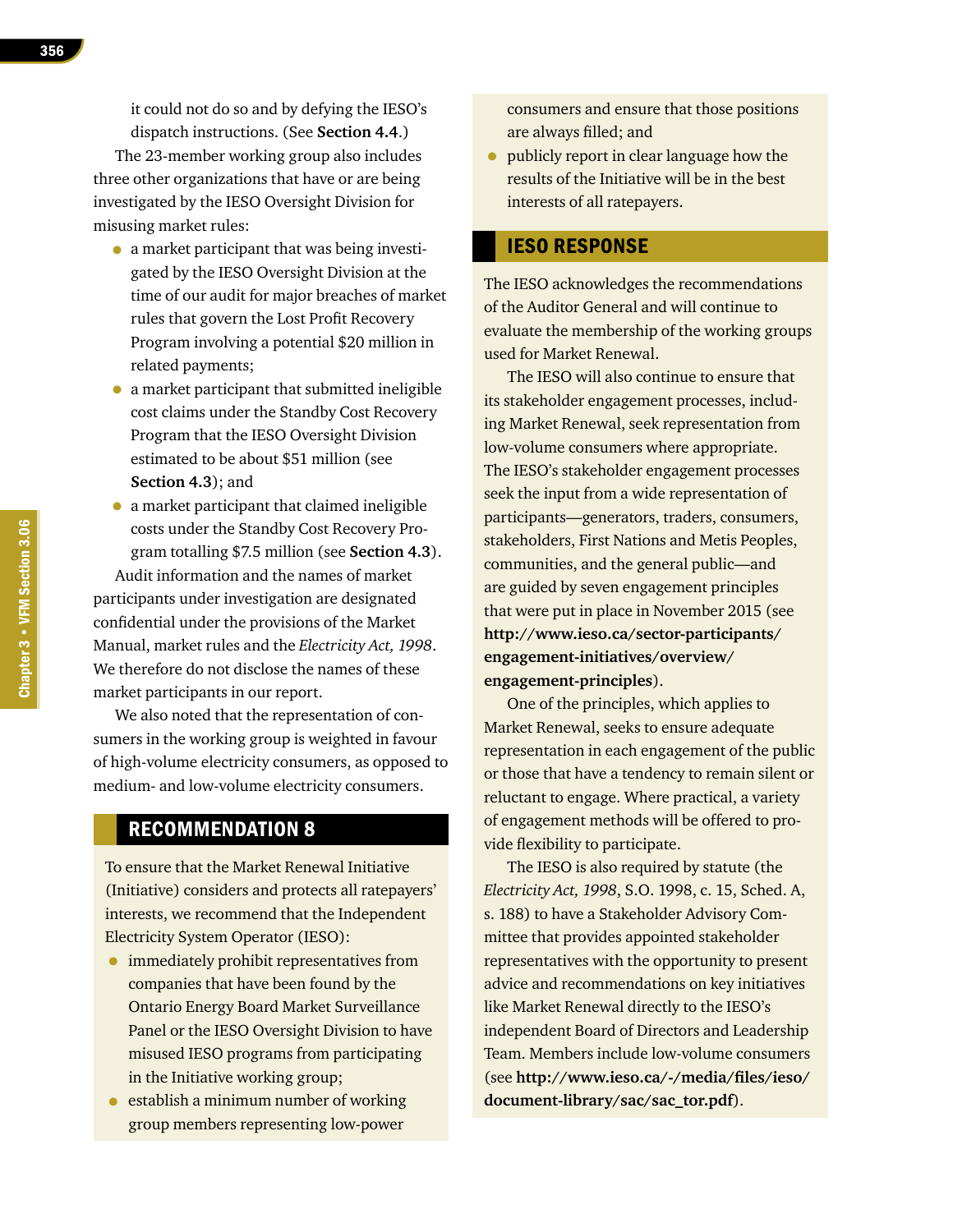## 4.6 The IESO Oversight Division's Ability to Uncover Significant Rule Violations Is Limited

In addition to conducting its own market monitoring, the Oversight Division receives information from the IESO about suspicious or anomalous market activity that could signal rule violations. Market participants can also self-report rule violations. The Oversight Division investigates the activity and, if there was a violation, warns or fines the guilty party. **Figure 15** lists the range of possible sanctions that the Oversight Division can issue for rule violations.

#### 4.6.1 Limited Investigations Have Uncovered Significant Rule Violations

The focus of the Oversight Division's investigations between 2003 and 2014 was on self-reported partial and full non-compliance of market rules: 341 investigations resulting in fines or payment recoveries were completed, and 70 market participants were issued fines totalling about \$2.5 million.

In contrast, between 2015 and 2017, the focus shifted to major investigations; only three such investigations were completed, but they uncovered repeated non-compliance over an extended period: the total fines or settlements exceeded \$30 million. **Figure 16** summarizes the investigation results.

The scale of these last three investigations was much larger than the earlier investigations, and there was less co-operation from the investigated

market participants. The average time to complete them was three-and-a-half years.

## 4.6.2 IESO Oversight Division Under-Resourced, Resulting in a Backlog of Investigations

One reason for the large-scale investigations taking years to complete was the Oversight Division's lack of staff. Only two active investigators did the work. At the time of our audit, the Division Director had identified, out of a total 78 possible rule violations, five potential major violations requiring large-scale investigations. However, only one investigation was under way. Four others were suspended because of a lack of resources.

In addition, as of June 2017, the Division had a backlog of 43 investigations of minor breaches of market rules.

## 4.6.3 Ontario Has Similar Staffing to Alberta But Faces Greater Investigative Challenges

We conducted a comparison of Ontario's Oversight Division to the most comparable Canadian jurisdiction, Alberta. Alberta is the only other province that operates an electricity wholesale market and has a market oversight function that is similar to Ontario's.

We found that both provinces' oversight functions have similar levels of staffing. At the time of

#### Figure 15: Range of Possible Sanctions Issued by the Independent Electricity System Operator (IESO) Oversight Division

Source of data: Independent Electricity System Operator (IESO)

| <b>Level of Non-compliance</b> | <b>Level of Co-operation</b>         | <b>Range of Sanctions per Breach</b>    |
|--------------------------------|--------------------------------------|-----------------------------------------|
| Partial compliance             | Self-report, full co-operation       | Warning letter or fine of up to \$2,000 |
|                                | Self-report, full co-operation       | Warning letter or fine of up to \$4,000 |
| Full non-compliance            | No self-report, partial co-operation | Warning letter or fine of up to \$6,000 |
|                                | No self-report, no co-operation      | Fine of \$1,000 to \$10,000             |
| Repeated full non-compliance*  | Not applicable                       | Fine of up to \$1,000,000               |

\* Repeated non-compliance or a breach during a declared emergency or market suspension, or if the breach had an impact on market or electricity grid reliability.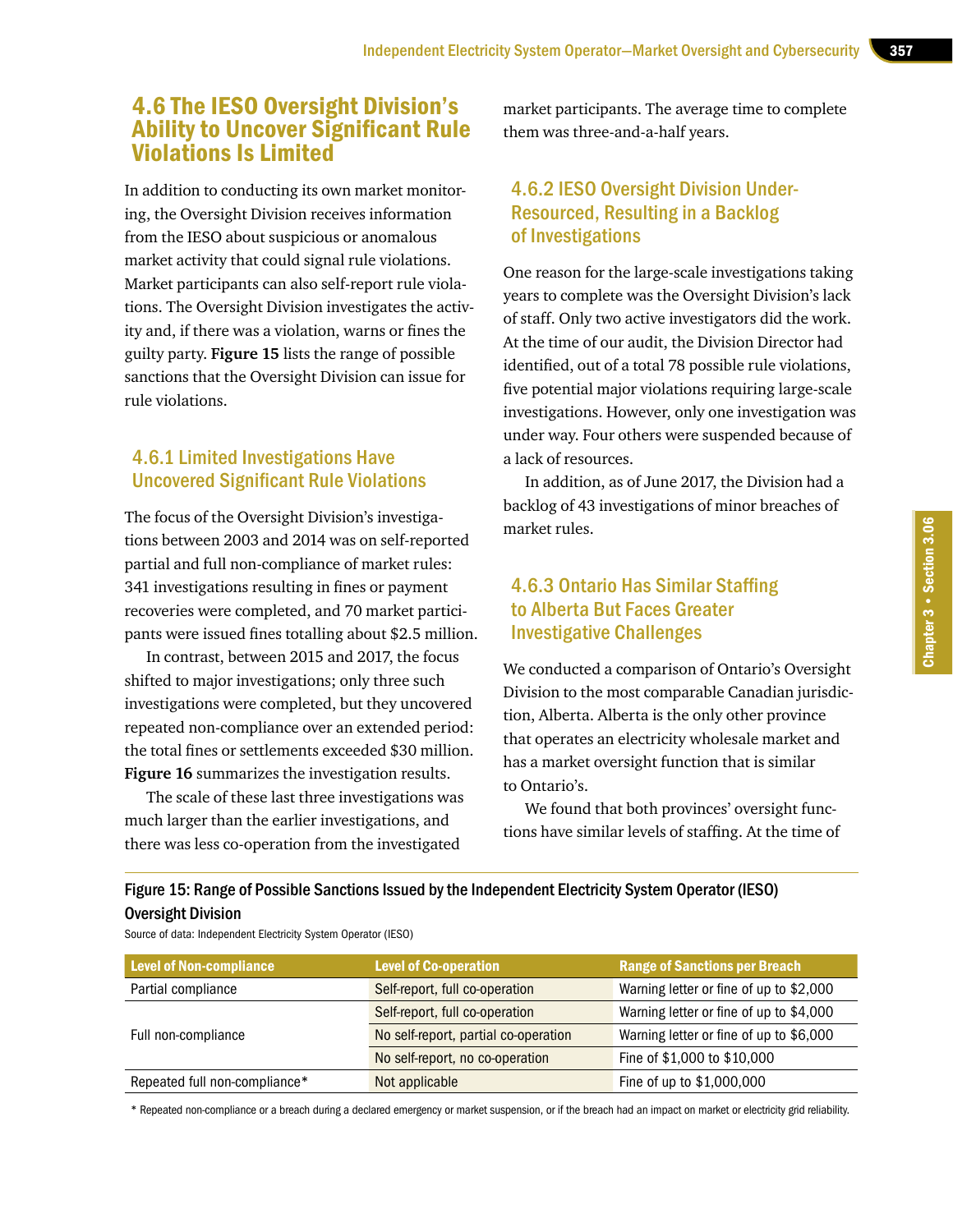#### Figure 16: Results of Three Large-Scale Investigations by Independent Electricity System Operator's (IESO) Oversight Division

Source of data: Independent Electricity System Operator (IESO)

| Year             |                                                                                                      |                                                                                                                                                                                                                                  | Settlement/Fine |
|------------------|------------------------------------------------------------------------------------------------------|----------------------------------------------------------------------------------------------------------------------------------------------------------------------------------------------------------------------------------|-----------------|
| <b>Completed</b> | <b>Market Participant</b>                                                                            | <b>Description of Breach</b>                                                                                                                                                                                                     | (\$ million)    |
| 2017             | Manitoba Hydro                                                                                       | From October 2011 to September 2012, Manitoba<br>Hydro repeatedly breached market rules and submitted<br>misleading market offers to sell electricity into the market<br>and refused to co-operate during the investigation.     | 9.6             |
| 2016             | Resolute Forest Products Inc.<br>pulp and paper facilities in Fort<br><b>Frances and Thunder Bay</b> | From October 2004 to September 2013, Resolute<br>repeatedly breached market rules and submitted false bids<br>to withdraw electricity from the grid when it could not do<br>so, and did not follow IESO's dispatch instructions. | 10.6            |
| 2015             | <b>Goreway Power Station</b>                                                                         | Between June 10, 2009, and March 31, 2013, Goreway<br>repeatedly made false claims to IESO's Cost Recovery<br>Program totalling \$12 million.                                                                                    | $10.0*$         |

\* The IESO's Oversight Division negotiated settlements with Manitoba Hydro and Resolute Forest Products. In contrast, Goreway was fined an extra \$10 million and repaid the \$12 million as part of a larger negotiated settlement that was recovered from Goreway as a result of the audits of its claims under the Standby Cost Recovery Program.

our audit, the IESO Oversight Division had 14 fulltime staff, while Alberta's oversight function had 12 full-time staff.

Working with about the same number of staff, however, Ontario has greater investigative challenges. Ontario's Standby Cost Recovery Program and the Lost Profit Recovery Program have presented a number of issues that required enforcement action and, as a result, required significant financial resources from the IESO Oversight Division. Similar programs with significant enforcement issues do not exist in Alberta's electricity wholesale market, which has resulted in less extensive investigative work by its staff, and far smaller fines issued, compared to Ontario. In 2015 and 2016, Alberta issued a combined total of 1,071 fines, averaging only about \$230 each. Further, most rule violations in Alberta have been self-reported by market participants, not uncovered by large-scale investigations.

Adding to the comparison, Alberta's electricity market is only half the size of Ontario's: Alberta's installed generation capacity is about 16,300 MW, while Ontario's is about 36,500 MW, and Alberta's highest demand for electricity in 2016 was about 11,000 MW, versus Ontario's of about 23,200 MW.

#### 4.6.4 High Employee Turnover in the IESO Oversight Division

At the time of our audit, the IESO Oversight Division had a budget to employ a total of 24 full-time staff and 10 temporary staff. We found that only 60% of these positions were filled—that is, 20 staff were employed at the Division (14 full-time and six temporary staff).

In Ontario, many staff hired for the temporary positions leave, contributing to an average staff turnover of almost 30% per year since 2012. This turnover has meant that new staff often lack the experience and need more time to conduct effective, thorough and in-depth investigations. This is a serious shortcoming given that, as detailed in **Section 4.6.1**, the focus of the Oversight Division has shifted to larger-scale, more challenging probes into significant non-compliant conduct by market participants.

#### RECOMMENDATION 9

To ensure that the Independent Electricity System Operator (IESO) Market Assessment and Compliance Division can conduct proper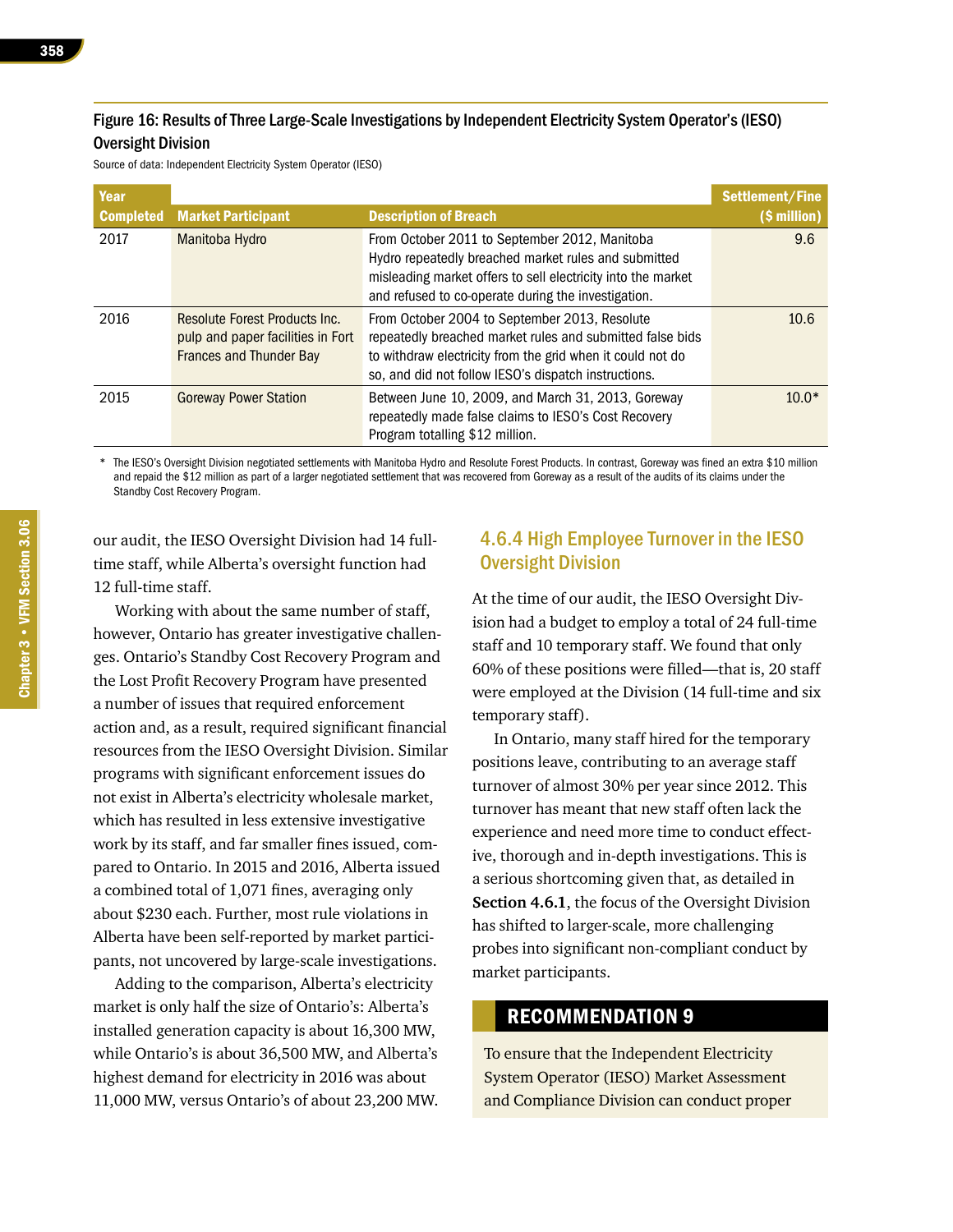oversight of the market, we recommend that the IESO:

- assess the resources needed to eliminate its investigation backlog and conduct the largescale investigations that have proven effective in recovering funds and identifying and sanctioning significant rule violations; and
- attract and retain staff with experience in market rules and expertise in investigation.

## IESO RESPONSE

The IESO agrees with the Auditor General's recommendation, as it is consistent with recent increases in staff at the Oversight Division and the process of ongoing review of priorities.

As part of the IESO Business Planning process for 2018, the IESO is evaluating the risk profile of a variety of its priorities, including the enforcement of market rules. As part of this exercise, consideration is being undertaken to both increase the total level of resources made available for enforcement, as well as the conversion of some current resources to full-time and non-temporary staff. In doing so, attracting staff with expertise in market rules and investigations will be a priority.

## 4.6.5 IESO Oversight Division Has No Explicitly Legislated Investigative Authority

The IESO Oversight Division has no explicit legislative authority to compel the subjects of its investigations to provide information. Instead, the Division must rely on market-rule-based obligations that are more limited than the investigatory powers given to the OEB Panel under the *Electricity Act, 1998*. This means that there is no way of ensuring that its investigations:

- uncover the full extent of rule violations committed by market participants; and
- issue appropriate penalties for those violations. In contrast, under the *Electricity Act, 1998*, the

OEB Panel is empowered to compel the subjects

of its investigations to provide information. This means that the OEB Panel can obtain complete evidence to determine the full extent of market participants' behaviour. However, the OEB Panel is not empowered to sanction or fine the market participants it investigates. It can refer matters to the IESO Oversight Division.

The IESO Oversight Division must conduct its own investigations of these market participants, without explicit legislative authority to compel the subjects of its investigations to provide information.

As a result, for example:

- The Oversight Division was not able to uncover the full extent of rule violations committed by Manitoba Hydro, which in 2011 and 2012 submitted misleading offers to sell electricity (see **Figure 16**) and then, while being investigated by the Oversight Division, refused to answer some questions and provide requested information.
- The Oversight Division's ongoing investigation of one market participant for allegedly breaking market rules that govern the Lost Profit Recovery Program to gain an estimated \$20 million has been prolonged and hampered by this market participant's refusal to provide some requested information.

## RECOMMENDATION 10

To enable the Independent Electricity System Operator Market Assessment and Compliance Division (Oversight Division) to conduct thorough and effective investigations, we recommend that the Ministry of Energy give the Oversight Division explicit legislative authority under the *Electricity Act* to compel information and evidence in the course of its investigations.

#### MINISTRY RESPONSE

The Ministry of Energy supports the vital role that the Oversight Division plays in investigating potential infractions in Ontario's electricity system.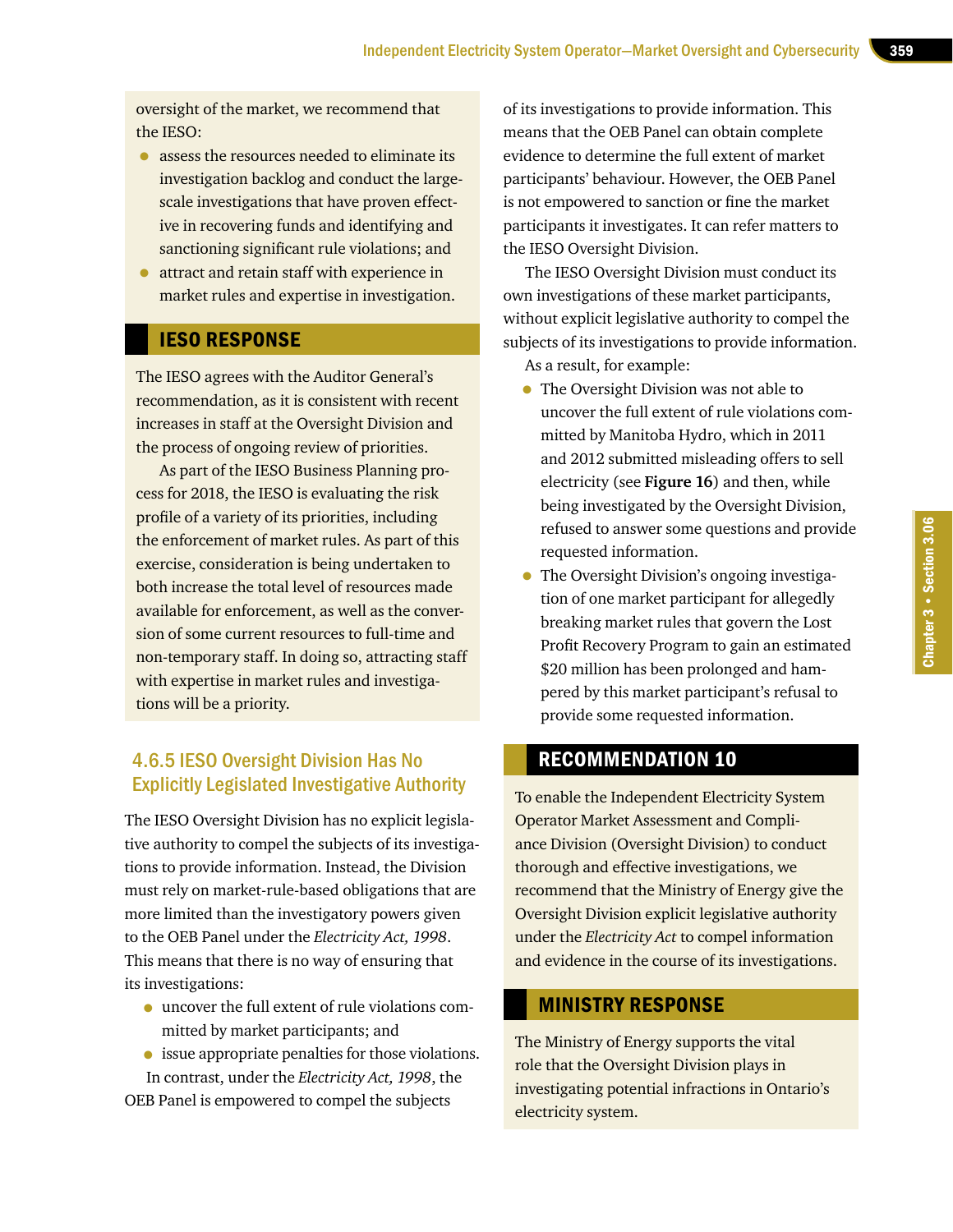To ensure that the Oversight Division can effectively conduct its investigations, the Ministry will consult with the Independent Electricity System Operator regarding the potential need for additional legislative authority to assist the Oversight Division in performing its mandated duties.

#### 4.6.6 IESO Oversight Division's Computer System Lacks Functionality

The Oversight Division uses a computer system developed in-house in 2003 to log, track and analyze information about possible breaches of market rules. When Oversight Division staff demonstrated the system to us, we found that it can no longer support the Oversight Division's oversight activities. For example:

- it lacks the basic functions needed to analyze trends in the information it contains;
- it is prone to freezing (it stopped working a number of times during the demonstration, and staff informed us that they were afraid the system would crash if they demonstrated certain functions); and
- staff are unable to enter fines issued to generators where the fine amounts are more than five digits.

At the time of our audit, the Oversight Division staff providing IT support for the system did not have IT expertise. As shown in **Figure 6**, the system is part of the larger administration system for the IESO; the IESO's IT Department provides support to the grid and market systems but not to the system used by the Oversight Division.

When we asked why the system had not been replaced, the IT Department and the Oversight Division's Director told us that plans were made in 2011 to replace it, but:

- the Oversight Division lacked staff with the skills needed to help implement a new system; and
- IT resources were too constrained as a result of the merger of the IESO and the OPA to procure the replacement.

In the absence of a sufficiently functional computer system, Oversight Division staff manually track and analyze some market activity information in spreadsheets. But due to a lack of resources, these spreadsheets are not always updated and the updates, entered manually, are prone to errors, which we identified when we reviewed them.

## RECOMMENDATION 11

To ensure that the Independent Electricity System Operator (IESO) Market Assessment and Compliance Division (Oversight Division) can conduct proper oversight of the market, we recommend that the IESO replace the Oversight Division's computer system as soon as possible.

#### IESO RESPONSE

As part of the IESO Business Planning process for 2018, the IESO is evaluating the risk profile of a variety of its priorities, including the sufficiency of resources directed towards the Oversight Division's IT support and replacement of the computer system.

## 4.7 Oversight Division Not Independent of the IESO

Since market opening, a letter between the IESO CEO and the Oversight Division Director has delegated the IESO's rule enforcement responsibilities to the Oversight Division. The Oversight Division is empowered to investigate not just market participants for rule violations, but also the IESO itself. This makes it critical that the Oversight Division operates independently of the IESO.

The IESO Oversight Division is not fully independent given that IESO senior management is involved in Oversight Division activities and operations. For example:

• In one instance, we found that senior management was involved in negotiating a settlement with a generator to recover ineligible overpayments identified through the audits of the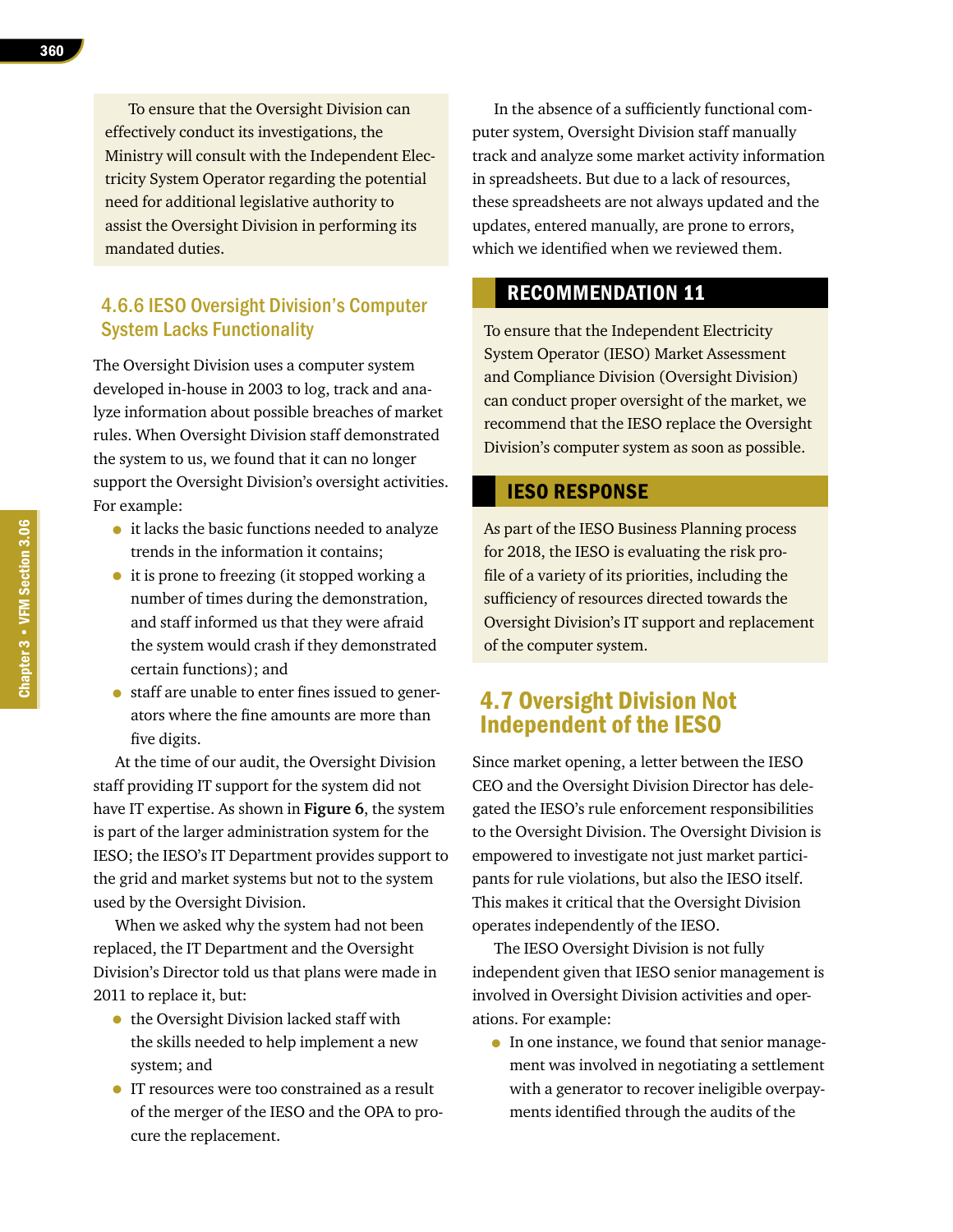Standby Cost Recovery Program (discussed in **Section 4.3**). In contrast, the Alberta Electricity System Operator has no direct involvement with Alberta's oversight function. Rather, the head of Alberta's oversight division is appointed by and reports directly to the Minister of Energy, who evaluates the performance of the division. This separation of functions would prevent Alberta's system operator from interfering with the activities of Alberta's oversight division. The instance we cite here is further inappropriate in that the IESO is considered a market participant under Ontario market rules, and the IESO Oversight Division even has the authority to sanction the IESO.

- The IESO's CEO is responsible for approving the Division's budgets and approving any budget increases. In Alberta, the Chair of the Alberta Utilities Commission (with similar functions to the Ontario Energy Board) approves its oversight division's yearly budget, which is then funded by Alberta's Electricity System Operator. To avoid any conflict of interest, the Chair of the Alberta Utilities Commission cannot sit on any commission proceedings that are initiated by Alberta's oversight division.
- In the United States, electricity markets are monitored and investigated by the Division of Energy Market Oversight that operates within the Federal Energy Regulatory Commission. The Commission is responsible for the regulation of the interstate transmission of electricity, natural gas and oil, and is an independent agency. Its members are appointed by the President of the United States with the advice and consent of the Senate.

#### RECOMMENDATION 12

To strengthen independence of the Independent Electricity System Operator (IESO) Market Assessment and Compliance Division (Oversight Division), we recommend that the IESO change the Oversight Division's reporting structure.

#### IESO RESPONSE

The IESO agrees with the Auditor General's recommendation.

The IESO's independent Board of Directors approved in October 2017 a new reporting structure whereby the Director of the Oversight Division will report directly to the IESO Board of Directors and report only administratively to the IESO CEO.

# 5.0 Detailed Audit Observations—Cybersecurity

## 5.1 The IESO Lacks Dedicated Cybersecurity Resources

Given the realistic threat of a cyberattack on the operations of the IESO, best practices suggest that the IESO should have individuals specifically dedicated to ensuring that it is protected from a cyberattack. The qualified individuals need to be at the senior executive level as well as in the front lines of the organization. The IESO is lacking in both.

#### 5.1.1 No Senior Executive Position Is Dedicated to Cybersecurity

The IESO does not have a designated senior executive responsible for cybersecurity.

Leading frameworks and good practice guidance such as COBIT 5 (which is a framework for the governance and management of enterprise IT) and NIST Special Publication 800-12 (which gives guidelines for maintaining the security of information travelling across networks) suggest that organizations appoint a senior official who is accountable for the security of all enterprise information and for defining, operating and monitoring a system for information security management. NIST Special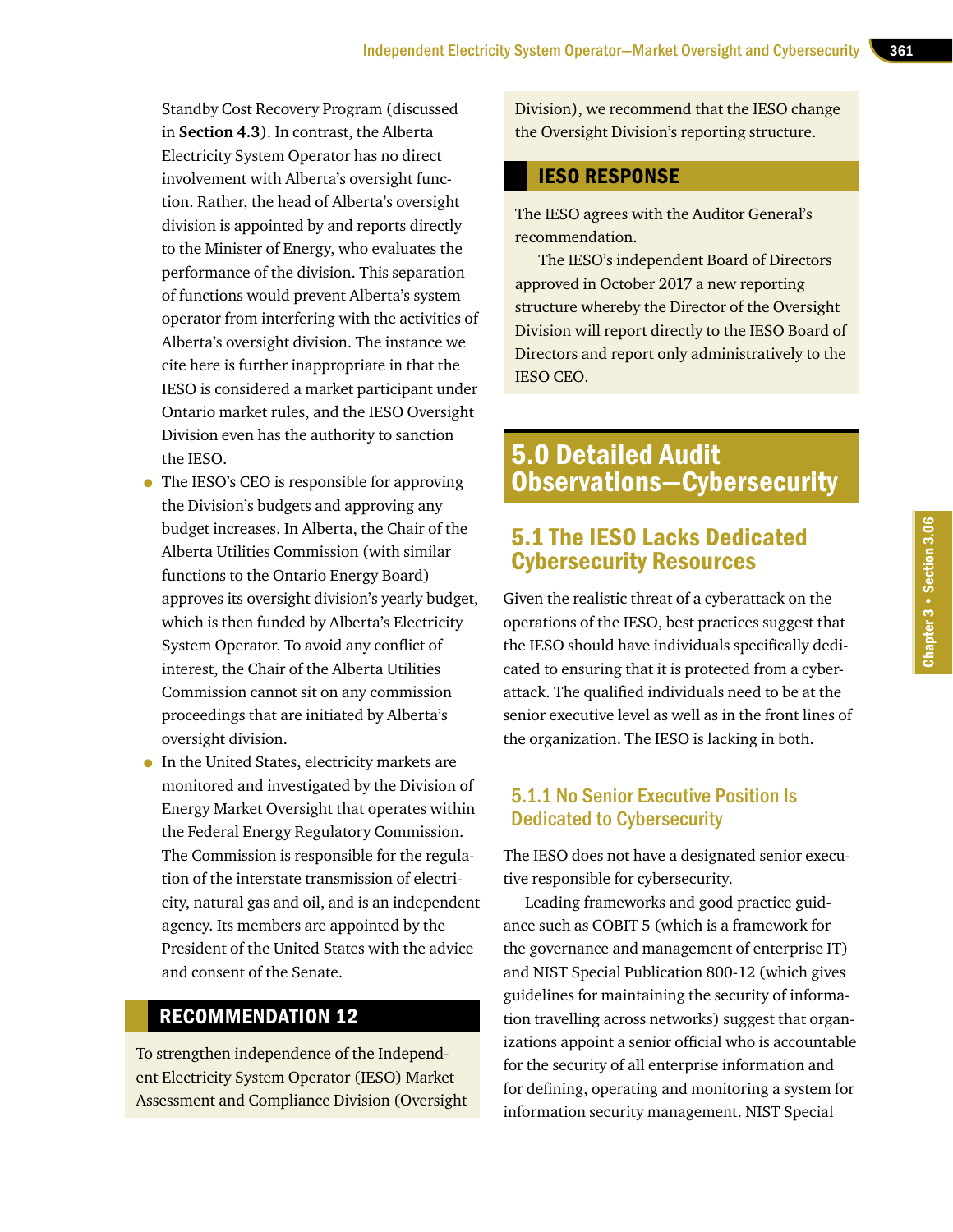Publication 800-52 further recommends that this senior official be provided "resources to coordinate, develop, implement, and maintain an organizationwide information security program."

Comparable organizations that follow this best practice and have a dedicated senior executive solely responsible for reporting cybersecurity matters to senior executives and the Board of Directors include Hydro One and grid operators in New York, New England and California. In these cases, the senior executive position is the Chief Information Security Officer.

At the IESO, the most senior individual directly responsible for cybersecurity is a Team Lead who reports to the IT manager. The IT manager in turn reports to the Chief Information Officer, who reports to the Board. The problem with this is that the person with the most responsibility for cybersecurity does not have the authority to make the decisions needed to ensure the IESO has sufficient cybersecurity measures in place. Correspondingly, the people who do have the authority to make toplevel decisions may not understand the impact their decisions will have on IESO cybersecurity.

#### RECOMMENDATION 13

To strengthen its cybersecurity governance, we recommend that the Independent Electricity System Operator (IESO) create a senior-level position for cybersecurity and establish a formal reporting process to both IESO executives and the IESO Board of Directors.

#### IESO RESPONSE

The IESO agrees with the Auditor General's recommendation.

The IESO is already in the process of recruiting a new Chief Information Officer (CIO) with an increased focus on cybersecurity, and will consider creating a senior-level position for cybersecurity with formal reporting to both IESO executives and the IESO independent Board of Directors.

#### 5.1.2 Number of Cybersecurity Staff Is under the Recommended Level

At the time of our audit, the IESO had four cybersecurity staff, a number that had not increased over the past decade. One of the four was eligible for retirement. However, during the past decade, IESO staff have almost doubled in number, and cyberattacks have become more sophisticated and frequent.

Having so few cybersecurity staff can increase the risk of the IESO falling prey to a cyberattack and responding to it too slowly. The risk is greatly increased should two cyberattacks happen at the same time. For example, in January 2017, hackers attacked a computer system that supported the operations of the former Ontario Power Authority (part of the IESO from the January 1, 2015, merger—see **Appendix 1**). The IESO's four cybersecurity staff worked overtime for several days to contain this one attack. If a second attack had been launched during this time, there would not have been sufficient staff to respond to it quickly enough.

Two external consultants who conducted separate reviews of the IESO's IT environment in 2015 and 2016 both recommended that the IESO should have at least seven dedicated cybersecurity staff.

An alternative to increasing the number of internal staff is to engage an external IT cybersecurity vendor to be on standby to provide immediate support or cybersecurity experts to help deal with a second or more sophisticated attack. The Alberta Electric System Operator has such a vendor on standby.

#### RECOMMENDATION 14

To ensure there are sufficient cybersecurity resources in place to respond to cyberattacks, we recommend that the Independent Electricity System Operator (IESO) increase the number of cybersecurity staff to the recommended level of seven and/or engage an external IT cybersecurity vendor to be on standby.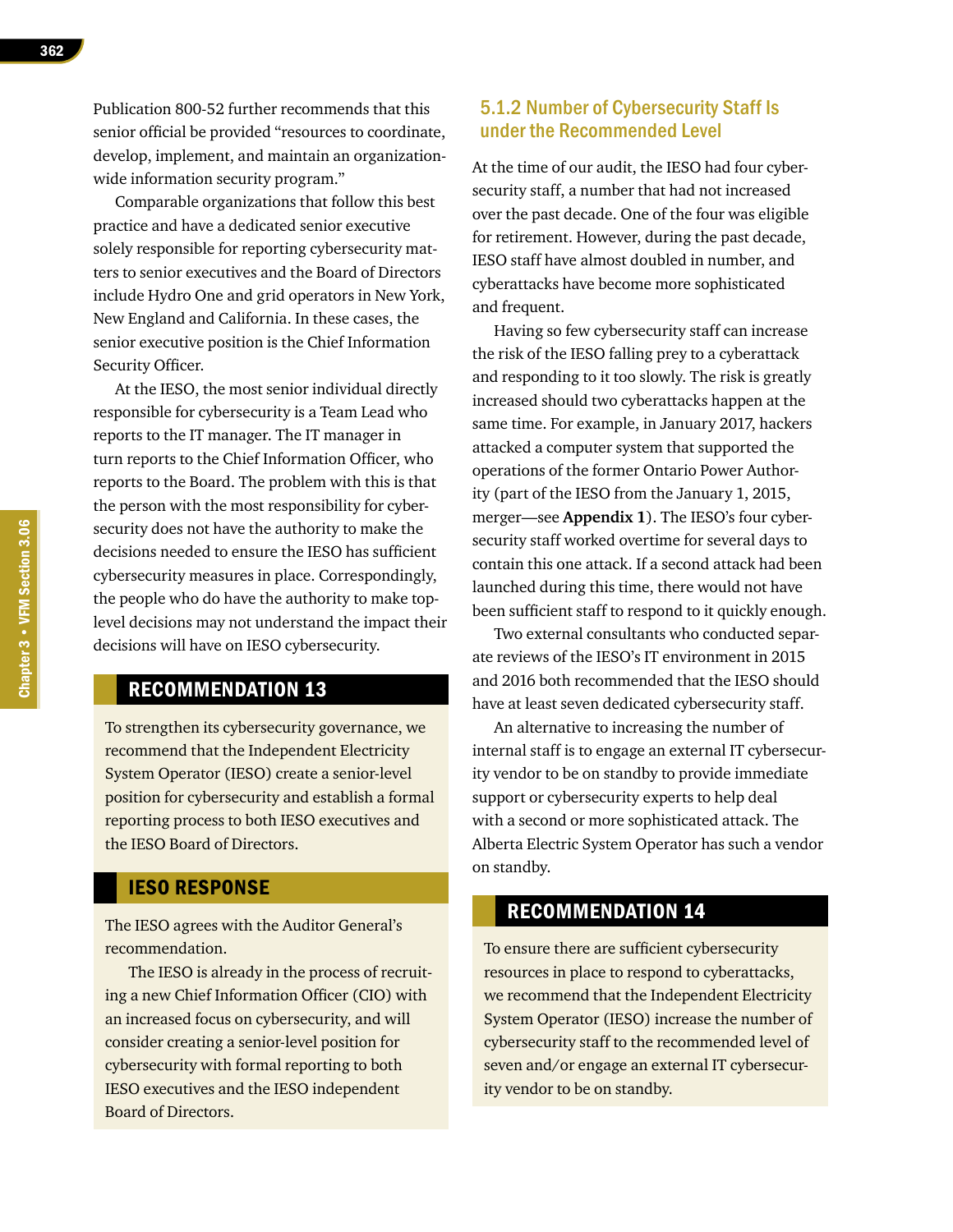#### IESO RESPONSE

The IESO complies with all applicable North American Electric Reliability Corporation (NERC) Critical Infrastructure Protection standards, which include standards for cybersecurity. The IESO is in the process of implementing an independent consultant's recommendation to increase the number of current cybersecurity staff in a manner consistent with the Auditor General's recommendation. The IESO has also retained the services of a cybersecurity vendor to augment the existing staff in the event of a cybersecurity event. The IESO is also an active member of the North American Cybersecurity Mutual Assistance Program (CMA), which provides access to cybersecurity specialists from over 150 North American utilities in the event of a cyberincident.

#### 5.1.3 Role of Cybersecurity in IT Planning Needs to Be Heightened

According to leading security intelligence organizations, having an independent cybersecurity department with clearly defined roles and responsibilities ensures that security is at the forefront of all IT project planning, reducing cybersecurity risks. The IESO does not have such a department, and it is up to the IT project managers to decide whether and when to involve cybersecurity staff in IT planning.

We found that in a number of instances, project managers involved cybersecurity staff only in the later stages of a project. This increased the risk that something was missed that could make the IESO more vulnerable to an attack or that costly redesigns would be necessary at the late stage when cybersecurity staff pointed out what had been missed.

For example, the IESO did not involve cybersecurity staff when it moved its email service to the cloud for external storage. It did not realize that the firewall needed to be updated to allow the external use of the cloud. After the move, the email service stopped working. Only when cybersecurity staff

were brought in was the problem identified. The disruption to email and the additional time and cost taken to resolve the issue could have been avoided if cybersecurity staff had been consulted during the planning phase of the project.

The relatively low priority assigned to cybersecurity issues is also a problem when cybersecurity has to compete with other IT issues. For example, in March 2017, cybersecurity staff found that the IESO's cybersecurity technology was malfunctioning and asked the IT department to fix it. The IT department delayed the fix because of a shortage of resources and competing priorities, and the IESO's cybersecurity risk was heightened until the technology was fixed.

## RECOMMENDATION 15

To reduce cybersecurity risk and to prevent potential costly IT project redesigns, we recommend that the IT department of the Independent Electricity Sector Operator (IESO) involve its cybersecurity staff in the early stages of all IT projects that could pose cybersecurity risks.

#### IESO RESPONSE

The IESO complies with all applicable North American Electric Reliability Corporation (NERC) Critical Infrastructure Protection standards, which include standards for cybersecurity. It is the IESO's current practice that security risk assessments are incorporated in the IT project management practices. Having said that, the IESO will continue to enhance its approach to ensure "cybersecurity by design" in all of its IT-related projects. That means ensuring that the cybersecurity requirements are being considered early in the process of any new IT program design and that sufficient cybersecurity staff are allocated at this important part of any project. This will be further facilitated by the formation of the IESO's new Program Management Office, which will ensure an enterpriseholistic view on all IESO projects.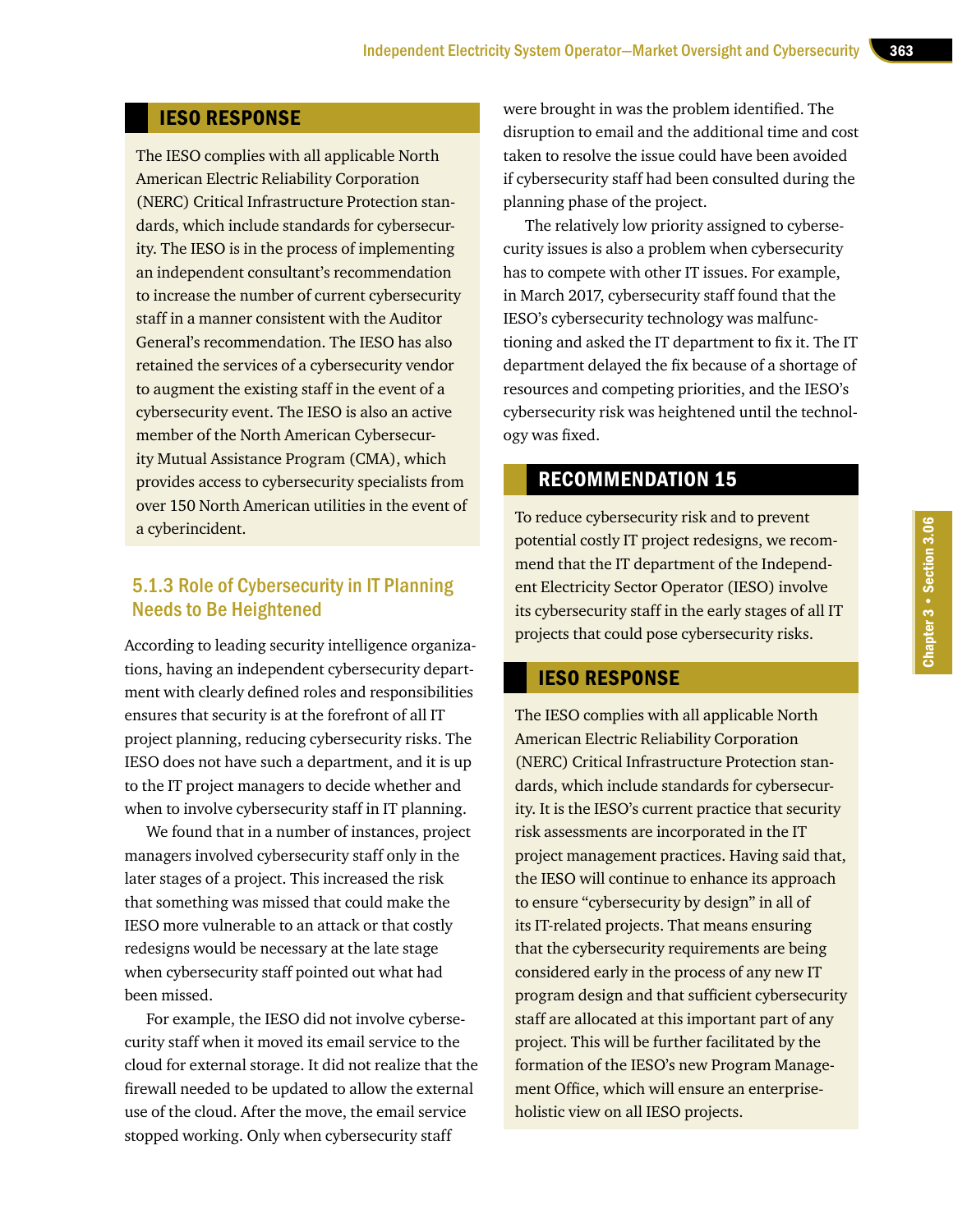## 5.2 No Centralized Control and Monitoring of User Access

The IESO's market system stores and processes an average of about 135,000 transactions involving confidential information per day. This makes the IESO a potential target for hackers wanting to access or steal this information.

Although the IESO has monitoring technology that works well to identify threats and risks in instances of spam and to block suspicious data traffic, we identified a weakness: the IESO's cybersecurity systems do not monitor the activities of privileged users in real time to proactively trigger alerts for unusual behaviour. About 14% of IESO employees have privileged-user access, meaning that they have almost unrestricted freedom to access any part of the computer system or network. Privileged users can abuse their authority and hack a system, or a hacker can try to steal the privileged user's log-in credentials and use them to launch a cyberattack.

Also, the IESO's cybersecurity system cannot support real-time analysis and investigation of certain types of breaches. In addition, because of the way some computer systems are connected, the cybersecurity system cannot record certain hacker activity during an attack.

This may have been a factor in a 2015 breach where the confidential contract information of one market participant was accessible to other participants for about seven minutes. The breach was not identified by the IESO but rather by a generator that alerted the IESO.

#### RECOMMENDATION 16

To reduce the cybersecurity risk of the Independent Electricity System Operator (IESO), we recommend that the IESO procure technology that prevents and identifies breaches of confidential information and monitors staff access to confidential information in real time.

#### IESO RESPONSE

The IESO agrees with the Auditor General's recommendation.

The IESO complies with all applicable North American Electric Reliability Corporation (NERC) Critical Infrastructure Protection standards, which include standards for cybersecurity. The IESO has procured technology that prevents and identifies breaches of confidential information and monitors staff access to confidential information in real time through the Advanced Malware project, and is implementing that technology now, with a target completion date of the end of the fourth quarter of the 2017 fiscal year.

## 5.3 No Cybersecurity Policy for External Vendors

External vendors providing specialized IT services are usually given log-in credentials that then reside outside the IESO, increasing the risk of their being stolen and used by hackers to attempt a cyberattack. The IESO does not have a strong, uniform policy that holds vendors accountable for maintaining high security over these credentials.

Instead, each department is responsible for managing its own relationship with vendors and can decide whether or not to enforce cybersecurity requirements with vendors.

Also, the cybersecurity team does not review the contracts and does not assess on an ongoing basis the security risk of external vendors. Information security does perform an initial evaluation of thirdparty vendor risk but it also does not monitor this risk on an ongoing basis. Changes might occur in the vendor's environment that may introduce new unassessed risk to the IESO.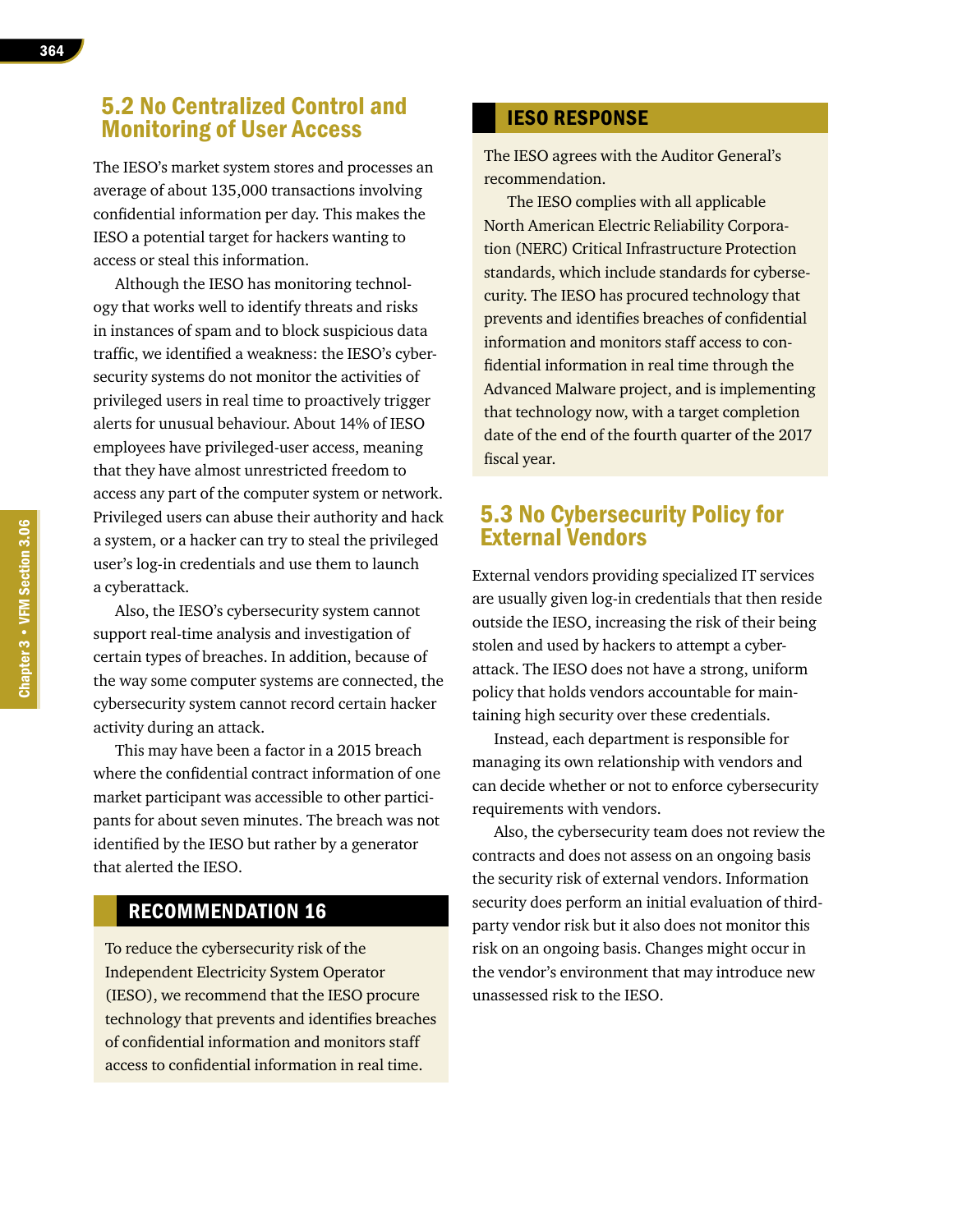## RECOMMENDATION 17

To reduce the cybersecurity risk of the Independent Electricity System Operator (IESO), we recommend that:

- the IESO establish an external vendor cybersecurity policy; and
- the cybersecurity team conduct a regular assessment of the security risk that external vendors pose to the IESO.

#### IESO RESPONSE

The IESO complies with all applicable North American Electric Reliability Corporation (NERC) Critical Infrastructure Protection standards, which include standards for cybersecurity. The cybersecurity team works directly with the procurement and legal processes to ensure security requirements are met. The IESO was an active participant in the development of the NERC Supply Chain risk standards, and is in the process of developing and implementing supply chain risk management measures to comply with these standards, which will also include processes that are responsive to the recommendation.

## RECOMMENDATION 18

To ensure that backup tapes are adequately protected and available when needed, we recommend that the Independent Electricity System Operator (IESO):

- properly encrypt all backup tapes; and
- store them in a secure off-site location.

#### IESO RESPONSE

The IESO complies with all applicable North American Electric Reliability Corporation (NERC) Critical Infrastructure Protection standards, which include standards for cybersecurity.

Access to backup tapes is tightly controlled both in on-site and off-site storage. The IESO will investigate the feasibility of storing all backup tapes off-site and of further protecting backup tapes with encryption. The IESO does not rely on backup tapes as a primary recovery mechanism as all of our critical systems are high availability and site redundant through our Backup Data Centre.

# 5.4 Backup Tapes Not Adequately Protected

The IESO's policies pertaining to storage of its system backup information could be improved in two ways.

First, the tapes on which the IESO stores system backup information are not encrypted. This means that anyone accessing the tapes can access the information.

Second, some backup tapes are stored on-site. If the IESO's location were to sustain physical damage, the tapes could also be damaged. As a result, it would take the IESO longer to recover from a potential attack or natural disaster.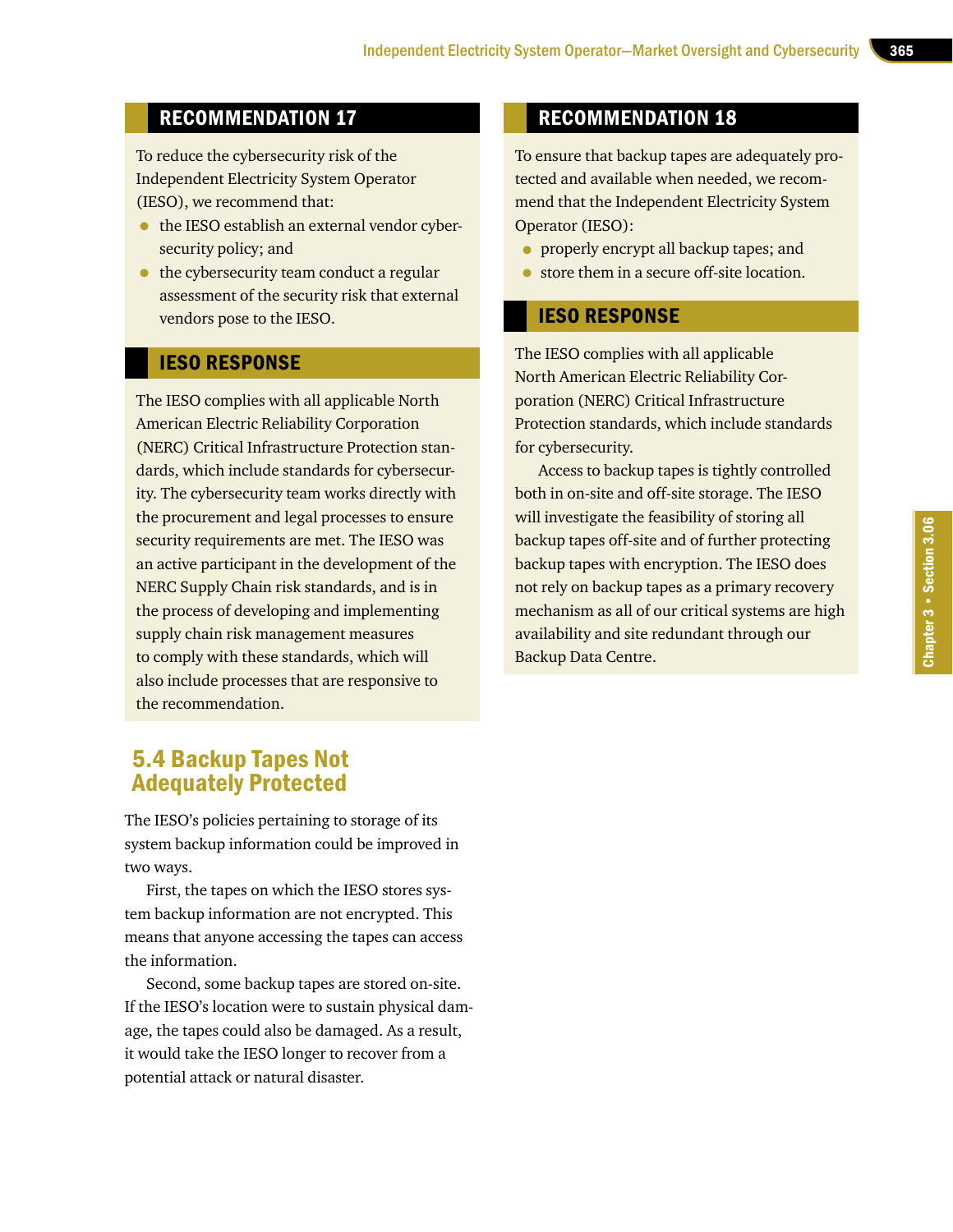## Appendix 1: Ontario's Electricity Grid—Key Events and Historical Outline

#### Prepared by the Office of the Auditor General of Ontario

Period Key Events 1970–1980s Ontario Hydro constructed the Bruce, Pickering and Darlington Nuclear Generation Stations. Construction delays reached 10 years and cost overruns reached billions of dollars. 1990–1992 Ontario experienced a recession that reduced electricity demand. Electricity rates increased by 40%, while generation capacity exceeded demand by 50%. 1993 The Ontario government froze electricity rates for almost the next 10 years. This caused Ontario Hydro's debt to rise. 1995 The government embarked on a program to transform the electricity industry from a government-owned Ontario Hydro to a competitive market-based structure. 1996 The government's Advisory Committee on Competition in Ontario's Electricity System delivered a report recommending the breakup of Ontario Hydro and a move toward a competitive electricity market. 1998 With the passage of the *Energy Competition Act, 1998*, Ontario Hydro ceased to exist. Ontario Hydro was replaced by five entities: • Ontario Power Generation (OPG), an electricity generator; • Hydro One Inc., responsible for the transmission and distribution of electricity to consumers; • the Ontario Electricity Financial Corporation (OEFC), responsible for retiring Ontario Hydro's debt; • the Independent Electricity Market Operator (IMO), the IESO's predecessor, responsible for operating the new electricity market; and • the Electrical Safety Authority, responsible for regulating electricity inspections. 1999 Ontario Energy Board (OEB), which had been regulating the province's natural gas sector since 1960, was tasked with regulating the electricity sector. 2002 The Electricity Wholesale Market opened on May 1, 2002. Following the market opening, with a potential shortage of supply and an increased demand for electricity during the summer of 2002, electricity rates began to increase significantly. The government passed the Electricity Pricing, Conservation and Supply Act, 2002 on December 9, 2002, to freeze electricity rates for most consumers until 2005. 2003 The Electricity Conservation and Supply Task Force was set up to create an action plan to attract new generators in Ontario. The task force projected that as early as 2006, Ontario might not have enough power to meet peak demand. It recommended a future electricity sector that relied less on the competitive market price of electricity and more on long-term contract pricing. 2004 The government passed the *Electricity Restructuring Act, 2004*, to create the Ontario Power Authority, which became responsible for long-term planning and procurement of power under long-term contracts. 2005 In May 2005, the government ended the electricity price freeze and the OEB's Regulated Price Plan took effect; the plan was designed such that the rate charged to residential and small-business consumers approximately reflects the full cost of electricity. 2007–2009 The government ordered the closing of coal-fired plants by December 31, 2014. The Green Energy and Green Economy Act, 2009 empowered the OPA in the renewable energy field. 2015 The IESO merged with the OPA and acquired responsibility for long-term planning, procurement and conservation efforts.

# Historical Outline

#### Government's Control of Electricity Until 2002

Prior to the 1980s, having the government supply electricity was viewed as the most cost-effective way to provide electricity to consumers. The government's provision of electricity was seen as a natural monopoly. This precluded the entry of the

private sector, since the lack of competition would greatly reduce the chance to make a profit.

The government-owned company that used to provide Ontario's electricity was called Ontario Hydro. In the 1970s and 1980s, Ontario Hydro constructed the Bruce, Pickering and Darlington Nuclear Generation Stations. Construction delays stretched to 10 years and cost overruns reached billions.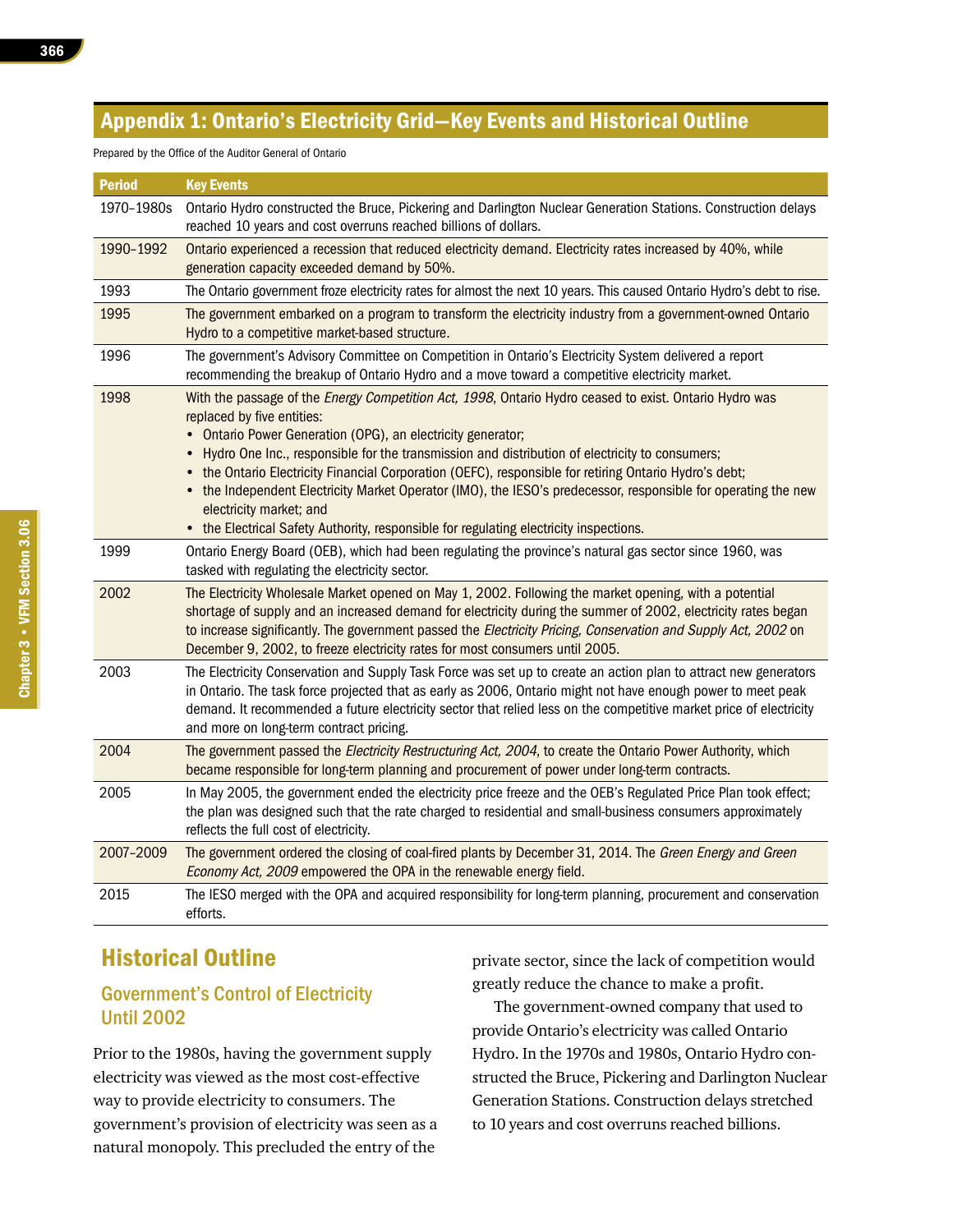The Ontario government faced a new challenge in the early 1990s with a recession that reduced electricity demand. Electricity rates increased by 40%, while generation capacity exceeded demand by 50%. In response, in 1993, the government froze electricity rates for almost the next 10 years. This caused Ontario Hydro's debt to rise even higher. Over the next five years, Ontario Hydro's total long-term debt increased from \$33 billion to \$38.1 billion.

Advances in generation technology and the expansion of the transmission system during this period challenged the view that electricity was best provided by government. The idea grew that electricity generation could be a competitive enterprise. Beginning in the 1990s, in response to rising electricity prices, several jurisdictions around the world, including the United States, began to create electricity wholesale markets where electricity became viewed as a commodity that could by bought and sold. The vision was that private-sector involvement in these competitive markets would lead to efficiencies that would result in lower electricity prices.

#### The Move toward a Competitive Electricity Market in Ontario

In 1995, the government embarked on a program to transform the electricity industry from government-owned Ontario Hydro to a structure based on a competitive market. In 1996, the government's Advisory Committee on Competition in Ontario's Electricity System delivered a report recommending the break-up of Ontario Hydro to accomplish this. In 1998, with the passage of the *Energy Competition Act*, Ontario Hydro was replaced by five organizations:

- Ontario Power Generation (OPG), an electricity generator;
- Hydro One Inc., responsible for the transmission and distribution of electricity to consumers;
- the Ontario Electricity Financial Corporation (OEFC), responsible for retiring Ontario Hydro's debt;
- the Independent Electricity Market Operator (IMO), the IESO's predecessor, responsible for operating the new electricity market; and
- the Electrical Safety Authority, responsible for regulating electricity inspections.

In 1999, the Ontario Energy Board, which had been regulating the province's natural-gas sector since 1960, was tasked with regulating the electricity sector.

Ontario's electricity market opened on May 1, 2002. Almost immediately, electricity rates began to increase significantly, from about 3 cents per kilowatt hour (/kWh) to over 8 cents/kWh by August 2002. In response to pressure from consumers distressed over high prices, the government passed the *Electricity Pricing, Conservation and Supply Act*. This Act froze electricity rates for most consumers at 4.3 cents/kWh effective December 9, 2002. The market continued to operate, but the government paid the difference between the higher market price and the lower frozen rate charged to consumers until May 2005.

Other jurisdictions that have tried to set up a wholly competitive market have had similar experiences to Ontario. Only when demand is high and supply is low can the price rise high enough to enable generators to recover all their costs just through the market price. The rest of the time, it would not be economical for generators to operate, which would force them out of business and risk electricity shortages. In North America, only the state of Texas has been able, for the most part, to successfully implement an electricity market where generators recover most of their costs from the market price. In all other jurisdictions, some other mechanism besides market price has been set up for generators to recover their costs.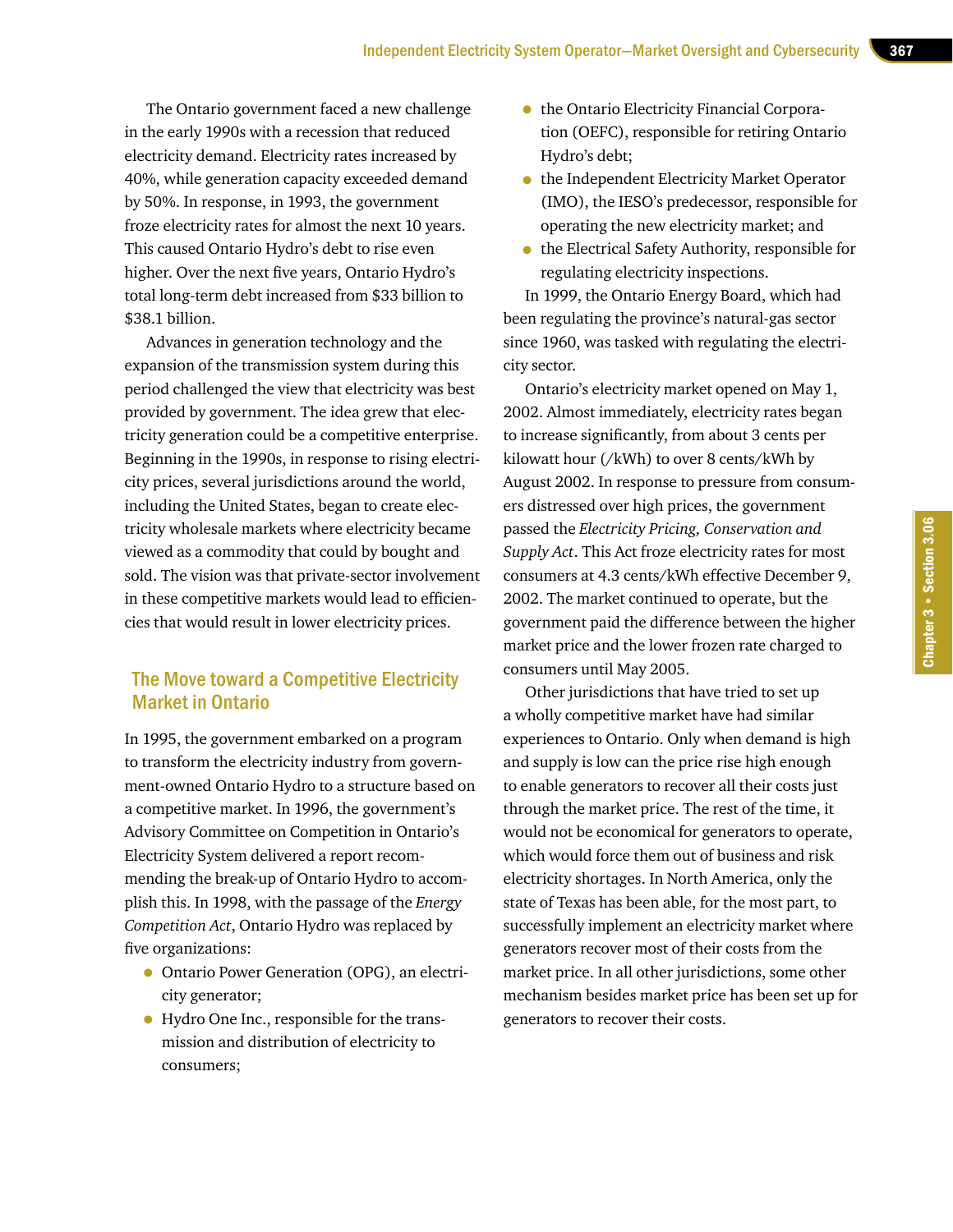#### The Need to Attract New Generators in Ontario

In June 2003, the government established the Electricity Conservation and Supply Task Force. It determined that a number of factors had contributed to a climate of regulatory and financial uncertainty that was deterring private-sector investment in Ontario's electricity sector. Those factors included:

- numerous delays in opening the market (it took five years from when government committed to it to when it opened);
- the subsequent rate freeze; and
- the collapse of Enron, a large publicly traded American company involved in wholesale trading of electricity that engaged in elaborate, systematic accounting fraud, which led to scandal, its bankruptcy in 2001 and the shutdown of Arthur Andersen, one of the country's biggest accounting firms, after being found guilty of criminal charges for how it handled its audits of Enron.

At the same time that the private sector was wary of participating in Ontario's electricity sector, the province was facing a potential looming electricity supply shortfall. Nuclear plants were approaching the end of their operating lives and would need to be temporarily shut down for refurbishment. The task force projected that as early as 2006, Ontario might not have enough power to meet peak demand. It recommended a future electricity sector that relied less on the competitive market price of electricity and more on long-term contract pricing.

Most of the task force's recommendations were adopted by the government in the *Electricity Restructuring Act*, passed in December 2004. This

Act created the Ontario Power Authority (OPA), responsible for long-term planning and procuring power under long-term contracts starting in 2005. The contracts signed with generators typically covered a 20-year period (for gas, wind and solar generators) or even longer (for nuclear and hydroelectric generators). Generators receive guaranteed payments during the life of the contracts.

In May 2005, the Ontario Energy Board's Regulated Electricity Price Plan took effect. This plan unfroze electricity rates; it was designed such that the rate charged to residential and small-business consumers approximately reflects the full cost of electricity.

Under this framework of an electricity market with limited competitiveness, long-term contracts guaranteeing payments to generators, and regulated electricity prices, the government continued bringing on new generators. In 2007, it issued a regulation requiring Ontario's four coal-fired power plants to stop burning coal by December 31, 2014. In 2009, it passed the *Green Energy and Green Economy Act*, which empowered the OPA to procure renewable energy and to streamline the development of renewable energy projects.

#### The Merging of the IESO and the OPA

In 2015, through amendments to the *Electricity Act*, the IESO merged with the OPA. This meant that, in addition to operating the electricity grid and administering the electricity market, the IESO is now also responsible for long-term planning, procurement and conservation efforts.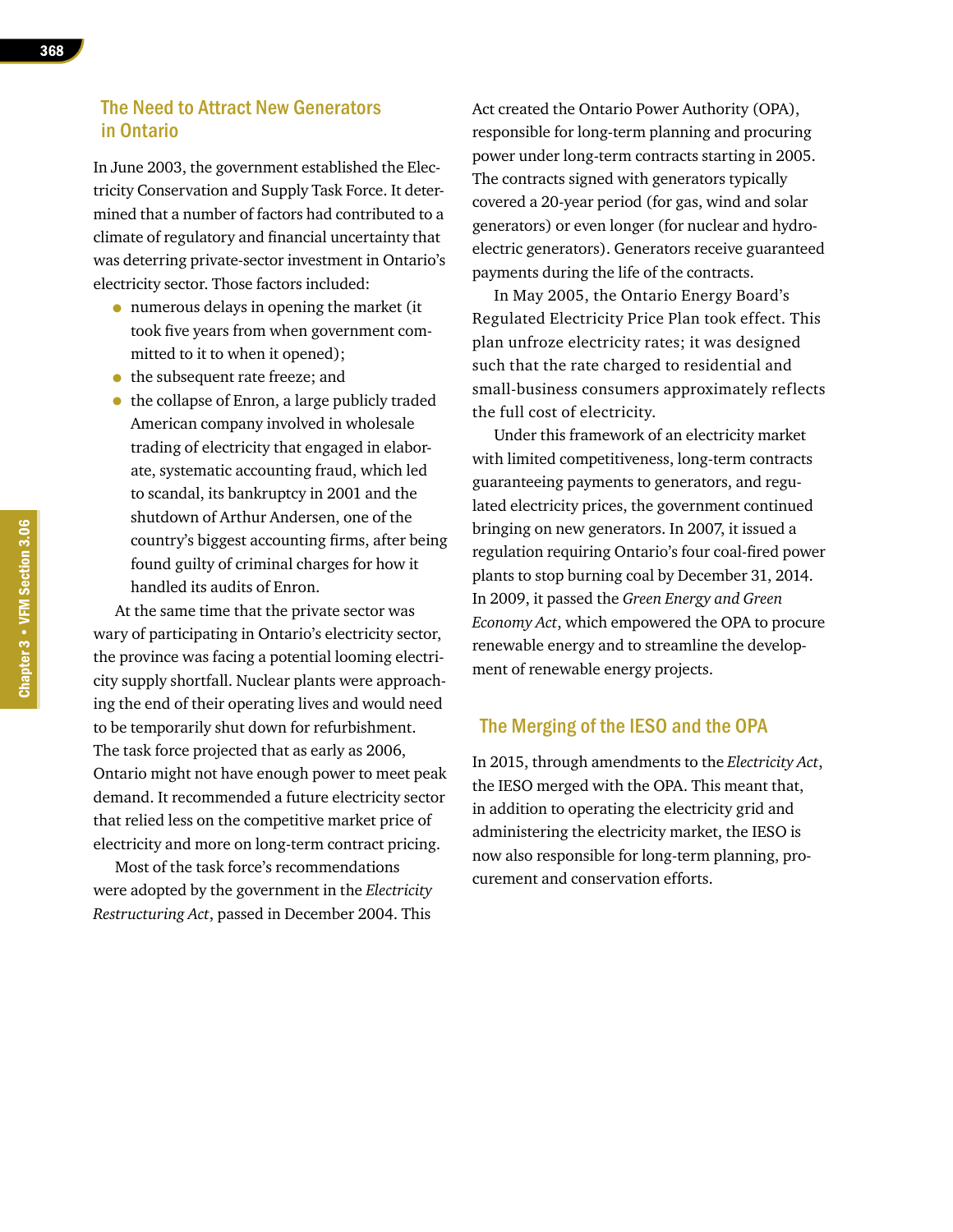## Appendix 2: Audit Objectives and Criteria

Prepared by the Office of the Auditor General of Ontario

# Audit Objective

To assess whether the Independent Electricity System Operator (IESO) has effective systems and processes in place to ensure that:

- oversight of electricity market participants is sufficient and that participants operate in accordance with market rules; and
- critical IT assets and infrastructure are protected so that the reliability of the grid is maintained.

# Audit Criteria

• Roles and responsibilities are clearly defined and accountability requirements are established to facilitate monitoring of the electricity market and reliability of the grid, in accordance with legislative, contractual and program requirements.

- Cost-effective procedures, controls and processes are in place to monitor the electricity market in accordance with market rules.
- Current evidence and best practices are used to inform the development of strategies, action plans and programs to maintain reliability of the electricity grid.
- Appropriate procedures, controls and processes are in place to detect security attacks, threats, weaknesses and vulnerabilities, and assess their impact on IESO's security posture while supporting key program objectives.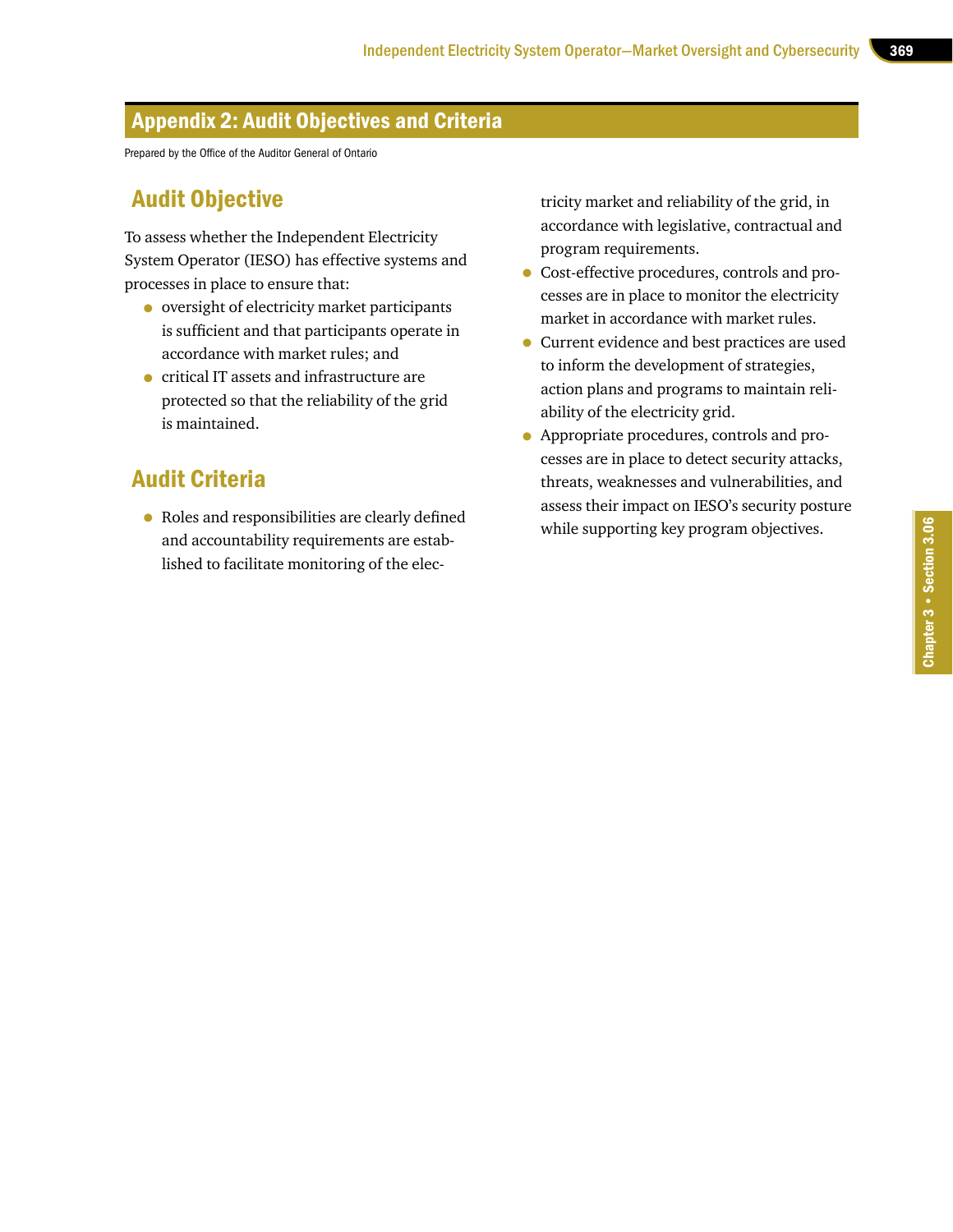## Appendix 3: Glossary of Terms

Prepared by the Office of the Auditor General of Ontario

#### Section 1: Market Oversight

Alberta Electricity System Operator (AESO): the independent operator of Alberta's electric system. The mandate of the AESO under the Electric Utilities Act, 2003, is to direct the reliable operation of the Alberta interconnected electric system, plan the transmission system and operate the wholesale electricity market. The AESO also evaluates Alberta's current and short-term electricity needs, and the adequacy and reliability of the integrated power system to meet those needs.

Alberta Market Surveillance Administrator (MSA): established in 2007, the Market Surveillance Administrator is a monitor, reporter, investigator and adviser for Alberta's electricity industry. One of the MSA's roles is to protect and promote the fair, efficient and openly competitive operation of Alberta's wholesale and retail electricity markets.

Alberta Utilities Commission (AUC): an independent, quasi-judicial agency of Alberta that regulates the utilities sector, and is responsible for ensuring that the delivery of Alberta's utility service is fair, responsible and in the public interest.

Analysis and Investigations Unit: the term used in this report to refer to the Market Assessment and Investigations Unit. This is the independent unit that supports the Ontario Energy Board's (OEB) Market Surveillance Panel (Panel). In 2005, the Independent Electricity System Operator (IESO) and the OEB established a protocol where employees of the IESO's Market Assessment and Compliance Division (Oversight Division) would assist the OEB Panel in carrying out its functions. The IESO established the Analysis and Investigations Unit to carry out this role, which is housed in the IESO's Oversight Division.

bid: in the wholesale electricity market, the price quoted for an immediate purchase of electricity. Retailers, distribution system owners and other market participants submit bids to purchase electricity from the power pool (wholesale market).

bioenergy: energy produced from a biomass living or recently living plant or animal source, such as waste, wood, agricultural residues, animal manure, food processing by-products and kitchen waste.

capacity: (1) a measure (in megawatts) of the output of a power plant. (2) the maximum sustainable amount of electricity that can be generated or carried in an instant. (3) the amount of electricity delivered to or required by an electric system component such as a power plant, turbine or transmission circuit.

coal-fired power plant: a type of power plant that makes use of the combustion of coal in order to generate electricity.

congestion: a situation that arises when there is a mismatch between power offered and the ability of the transmission lines to deliver that power, blocking the path between generators and consumers. A congested transmission system is a bit like a traffic jam on a highway. Too much electricity running through the system at a particular point in time limits the ability of some generators to move their power to various locations.

conservation (of electricity): any activity that reduces the amount of electricity used overall, or shifts the consumption of electricity from a peak time to a time of lower demand. Conservation includes energy efficiency, demand management, fuel switching and customer-based generation.

distribution system: a network that carries electricity from the transmission system and delivers it to consumers. Typically, the network would include medium-voltage power lines, substations and pole-mounted transformers, low-voltage distribution wiring and electricity meters.

dispatch instructions: physical operating instructions issued by the Independent Electricity System Operator either in the realtime dispatch process or in those dispatch intervals when administrative prices were applied.

dispatchable: a term describing generation sources that can increase or decrease their output when requested as demand fluctuates or the availability of other sources changes. Dispatchable generators submit offers to supply electricity in different quantities and prices for each hour of the day. They must be able to adjust the amount of electricity they generate in response to new instructions issued every five minutes by the Independent Electricity System Operator. An example of a dispatchable generation source is natural gas.

Eastern Interconnection Electricity Grid: the alternating-current power grid (or "interconnection") that reaches from Central Canada eastward to the Atlantic coast (excluding Québec), south to Florida and west to the foot of the Rockies (excluding most of Texas). It is one of the two major interconnections in North America (along with three minor interconnections). All of the electric utilities in the Eastern Interconnection are electrically tied together during normal system conditions and operate at a synchronized frequency operating at an average of 60 Hertz.

Electricity Act, 1998: Ontario legislation to ensure the adequacy, safety, sustainability and reliability of electricity supply in the province.

Electricity Charge: the charge shown on consumer electricity bills that incorporates both the Hourly Ontario Energy Price and global adjustment fees.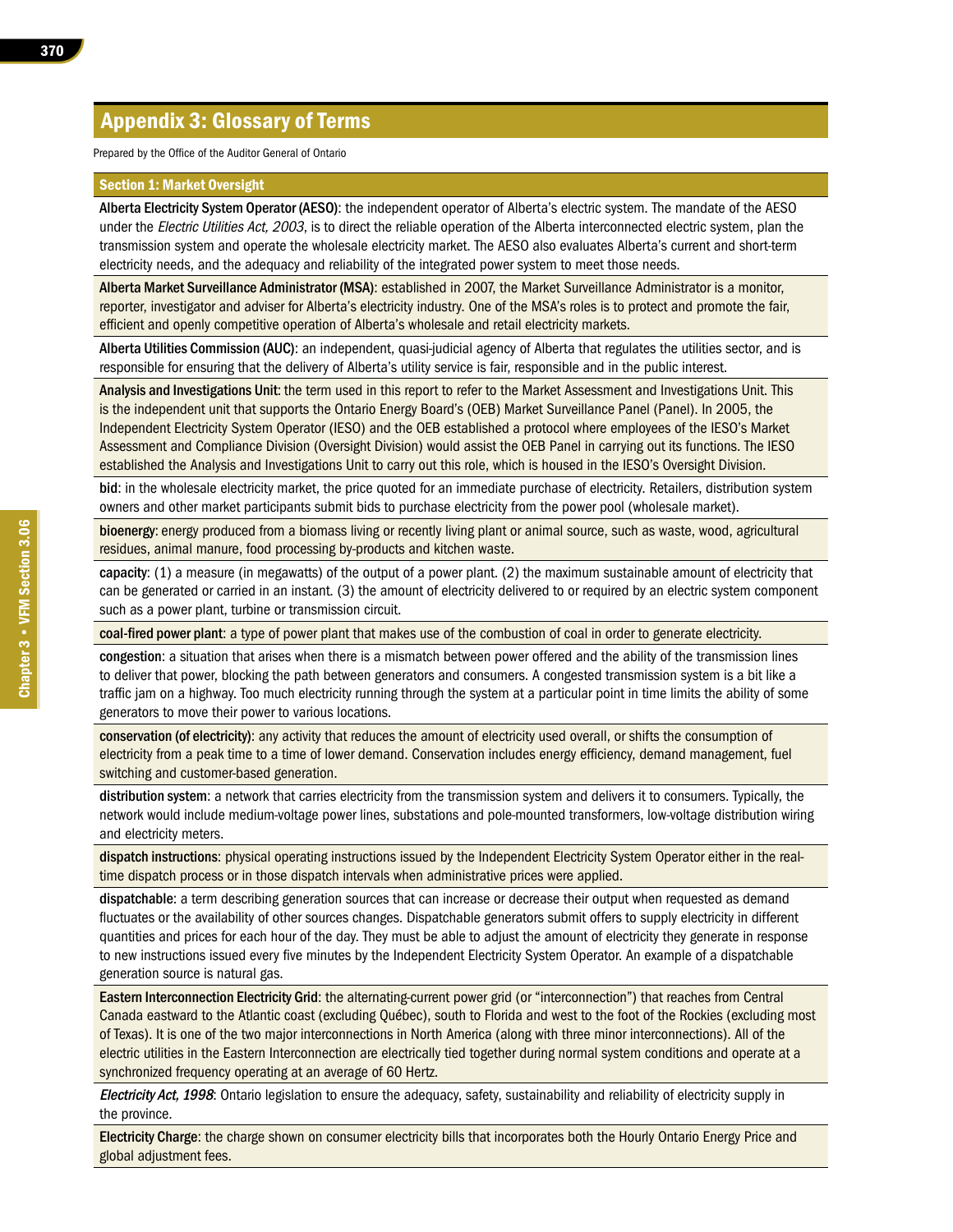Electricity Conservation and Supply Task Force (ECSTF): a task force formed in response to the August 2003 blackout in eastern North America to provide recommendations on the current market approach.

electricity demand: the rate at which electric energy is delivered to or by a system or part of a system, generally expressed in kilowatts or megawatts, at a given instant or averaged over any designated interval of time.

electricity grid: a centrally operated, interconnected network of generating plants, substations and power lines. Also referred to as an electricity system and a transmission system.

electricity supply: in Ontario, the energy supplied to the market by generators located within Ontario and by imports from neighboring jurisdictions.

electricity system: the interconnected system of generating plants, substations and power lines that carries electricity from producers to consumers. Also referred to as an electricity grid and a transmission system.

energy storage: the collection of energy so it can be used at a later date. Examples include batteries and hydro-electric dams.

Federal Energy Regulatory Commission (FERC): an independent agency in the United States that regulates the interstate transmission of electricity, natural gas and oil. FERC also reviews proposals to build interstate natural gas pipelines, natural gas storage projects and liquefied natural gas terminals; and licenses non-federal hydro power projects. The Energy Policy Act of 2005 gave FERC authority to oversee the reliability of the bulk power system. This includes the authority to approve mandatory cyber security reliability standards.

Feed-In Tariff Program: a program to procure renewable energy launched in September 2009 under the direction of the Minister of Energy, providing renewable energy generators with significantly higher contract prices than the previous procurement initiative, the Renewable Energy Standard Offer Program (RESOP), which it replaced.

generation: the production of electricity.

generation capacity: the amount of capacity available to generate power at a time of peak electricity demand.

generator: a company that produces electricity and feeds electricity into the Ontario electricity grid. Ontario Power Generation, a Crown corporation, is Ontario's largest power generator, operating electricity-producing stations throughout Ontario. Over the North American bulk electricity system, electricity can also be received from out-of-province power generators

global adjustment: a component of electricity bills whose amount is calculated to make up the difference between the revenues obtained from the electricity market price and the total payments made to regulated and contracted generators (whose prices are guaranteed) and the former Ontario Power Authority's conservation programs.

Green Energy and Green Economy Act: the Act enacted in May 2009 with provisions intended to attract investment in renewable energy, promote a culture of energy conservation, create a competitive business environment, increase job opportunities and reduce greenhouse gas emissions.

Hourly Ontario Electricity Price (HOEP): in the electricity market administered by the Independent Electricity System Operator, the HOEP is charged to local distribution companies and other non-dispatchable loads, and paid to self-scheduling generators. Businesses that use more than 250,000 kilowatt hours (kWh) per year pay the hourly price. The HOEP is also the basis for regulated rates charged to residential and small business customers. The HOEP values are reported as dollars per MegaWatt hour (\$/MWh).

hydroelectric generation: a type of power generation that converts the energy of falling or flowing water into electricity.

IESO Oversight Division: the term used in this report to refer to the Independent Electricity System Operator's Market Assessment and Compliance Division.

Independent Electricity System Operator (IESO): the administrator of the Ontario wholesale electricity market to match electricity supply with demand. Also responsible for forecasting Ontario's long- and short-term electricity requirements and providing direction to electricity transmitters and distributors on the capital work needed to increase the capacity of Ontario's electricity system.

IESO-administered grid: the portion of the Ontario transmission system that is controlled by the Independent Electricity System Operator (IESO). This includes all transmission lines equal or greater than 50 kiloVolts. These are high-voltage transmission lines that provide wholesale electricity to large industrial consumers, and to distributors who then provide electricity at the retail level.

installed generation capacity: the maximum intended power output from a facility.

kilowatt (kW): a standard unit of power equal to 1,000 watts (W).

kilowatt hour (kWh): a way of measuring energy production or consumption over time. A kilowatt hour measures 1,000 watts produced or consumed in one hour.

large industrial consumers: electricity consumers that are connected to the high-voltage grid and purchase wholesale electricity from the Ontario electricity market.

local distribution companies (LDCs): companies that own and operate infrastructure to convert high-voltage electricity to lowervoltage electricity through the use of transformers, and deliver electricity through distribution lines to residential and small business customers.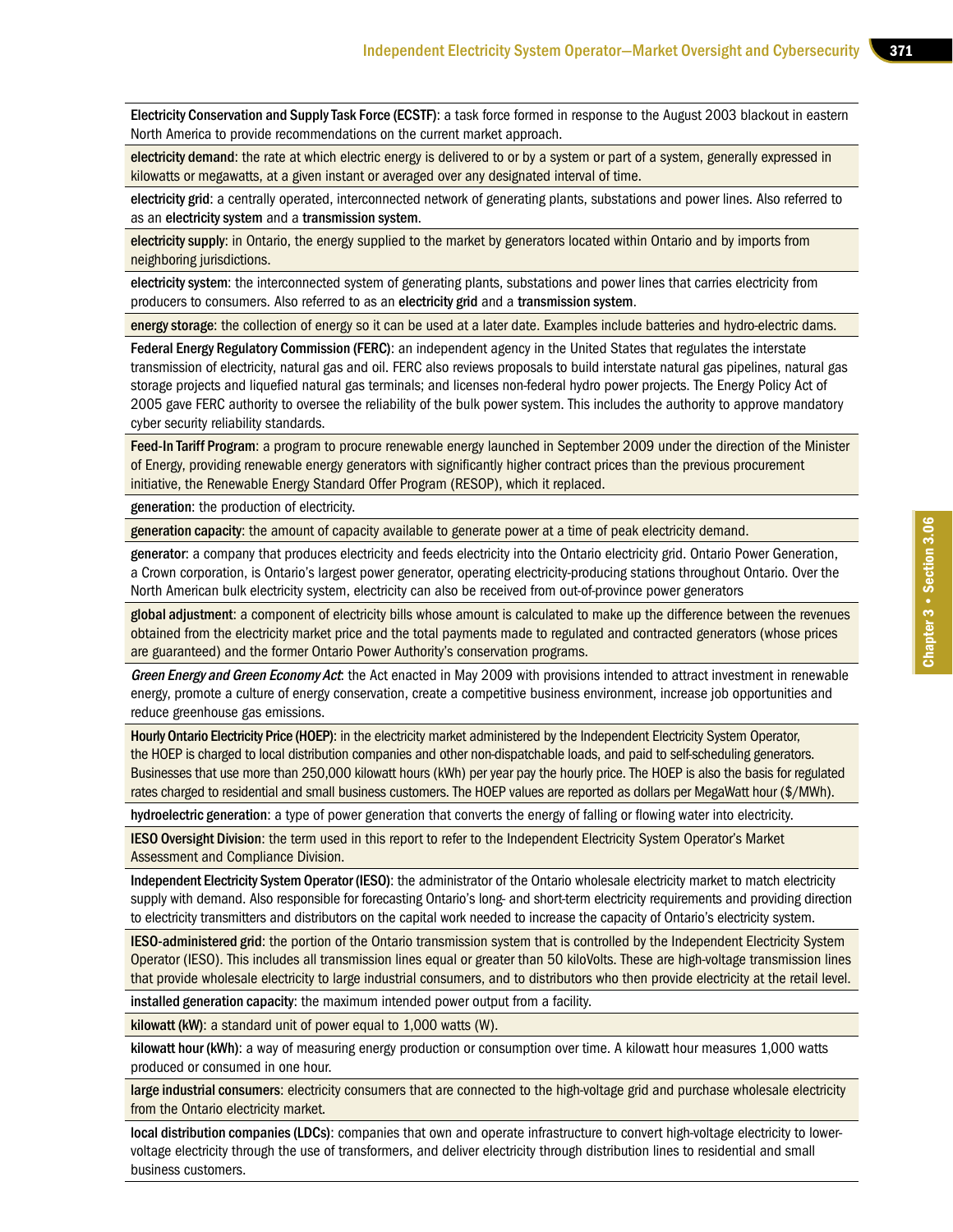Lost Profit Recovery Program: the term used in this report to refer to Congestion Management Settlement Credits (CMSCs). These credits are out-of-market payments made to suppliers (generators and importers) and dispatchable consumers (dispatchable loads and exporters) in the IESO-administered markets. CMSCs are paid to these participants whenever they are constrained on or off. They are constrained on or off whenever their market schedule and dispatch schedule quantities are different.

market design flaw: a defect in the market design, poorly specified rules or procedures, or a gap in the market rules or procedures that creates opportunities for exploitation by market participants without necessarily involving breaches of market rules.

market participant: an entity authorized by market rules to participate in the IESO-administered market or to cause or permit electricity to be transmitted into, through or out of the IESO-controlled grid.

market price: the price of energy or operating reserve determined in the real-time electricity market.

Market Renewal Initiative Working Group (MRWG): a representative stakeholder forum to guide, advise and inform the Independent Electricity System Operator (IESO) on important strategic, policy and design issues that will impact the overall success of the IESO's Market Renewal Initiative.

market rules: the rules that govern the operation of the wholesale electricity market in Ontario, administered by the Independent Electricity System Operator (IESO). Market rules define the roles and obligations of the IESO and all market participants that own or operate elements and facilities in the electricity grid. In order to participate in the market, participants must comply with all market rules and applicable reliability standards. Failure to comply with the standards can result in sanctions issued by the IESO Oversight Division.

market schedule: the dispatch schedule that would have resulted in the absence of transmission constraints on the IESOcontrolled grid.

megawatt (MW): a standard unit of power equal to 1,000 kilowatts (kW) or 1 million watts (W).

megawatt hours: a way of measuring energy production or consumption over time. A megawatt hour (MWh) measures 1 million watts produced or consumed in one hour.

Ministry of Energy: the Ontario government ministry responsible for setting the legislative and policy framework to assure a clean, reliable and affordable energy system for all Ontarians. It develops and advises on all aspects of energy policy for Ontario, including policies for electricity, natural gas and oil. It oversees the Ontario Energy Board and the Independent Electricity System Operator, and represents the shareholder—the provincial government—in dealings with Hydro One and Ontario Power Generation.

net exporter of electricity: a jurisdiction that exports more electricity than it imports. Ontario is an example. Ontario imports electricity, primarily from its neighboring provinces of Québec and Manitoba, and exports electricity, primarily to Michigan and New York State.

North American Electricity Reliability Corporation (NERC): a not-for-profit regulatory authority whose mission is to assure the reliability of North America's bulk electricity system. NERC develops and enforces reliability standards that must be followed by North American electricity transmitters.

nuclear power: power derived from the use of nuclear reactions that release nuclear energy to generate heat, which most frequently is then used in steam turbines to produce electricity in a nuclear power plant.

Ontario Energy Board (OEB): the regulator of electricity and natural gas in Ontario. OEB's objective is to promote a viable, sustainable and efficient energy sector that serves the public interest and assists consumers in obtaining reliable energy services at a reasonable cost. It licenses electrical generators, transmitters and distributors, and sets rules that they must follow. It also approves the rates that electrical utilities can charge their customers, as well as the construction of any electrical transmission lines that are more than two kilometres long.

OEB Panel: the term used in this report to refer to the Market Surveillance Panel (MSP). The MSP is housed under the Ontario Energy Board, and consists of three part-time panel members including a panel Chair, and is supported by the Analysis and Investigations Unit from the IESO Oversight Division. The MSP is mandated to monitor and report on the following:

- 1. inappropriate or anomalous conduct by market participants, including gaming behaviour;
- 2. whether IESO activities have had an impact on market efficiencies or effective competition;
- 3. whether the market rules or IESO rules and procedures are flawed or inefficient; and
- 4. market design flaws or whether other aspects of the structure of the IESO-administered markets are consistent with the efficient and fair operation of a competitive market.

Ontario Power Authority (OPA): the entity formerly responsible for forecasting electricity demand and procuring electricity supply to meet the province's power needs.

Ontario Power Generation (OPG): an Ontario-based electricity generation company whose principal business is the generation and sale of electricity in Ontario. Its focuses are the efficient production and sale of electricity from its generation assets, and maintaining a safe, open and environmentally responsible operation.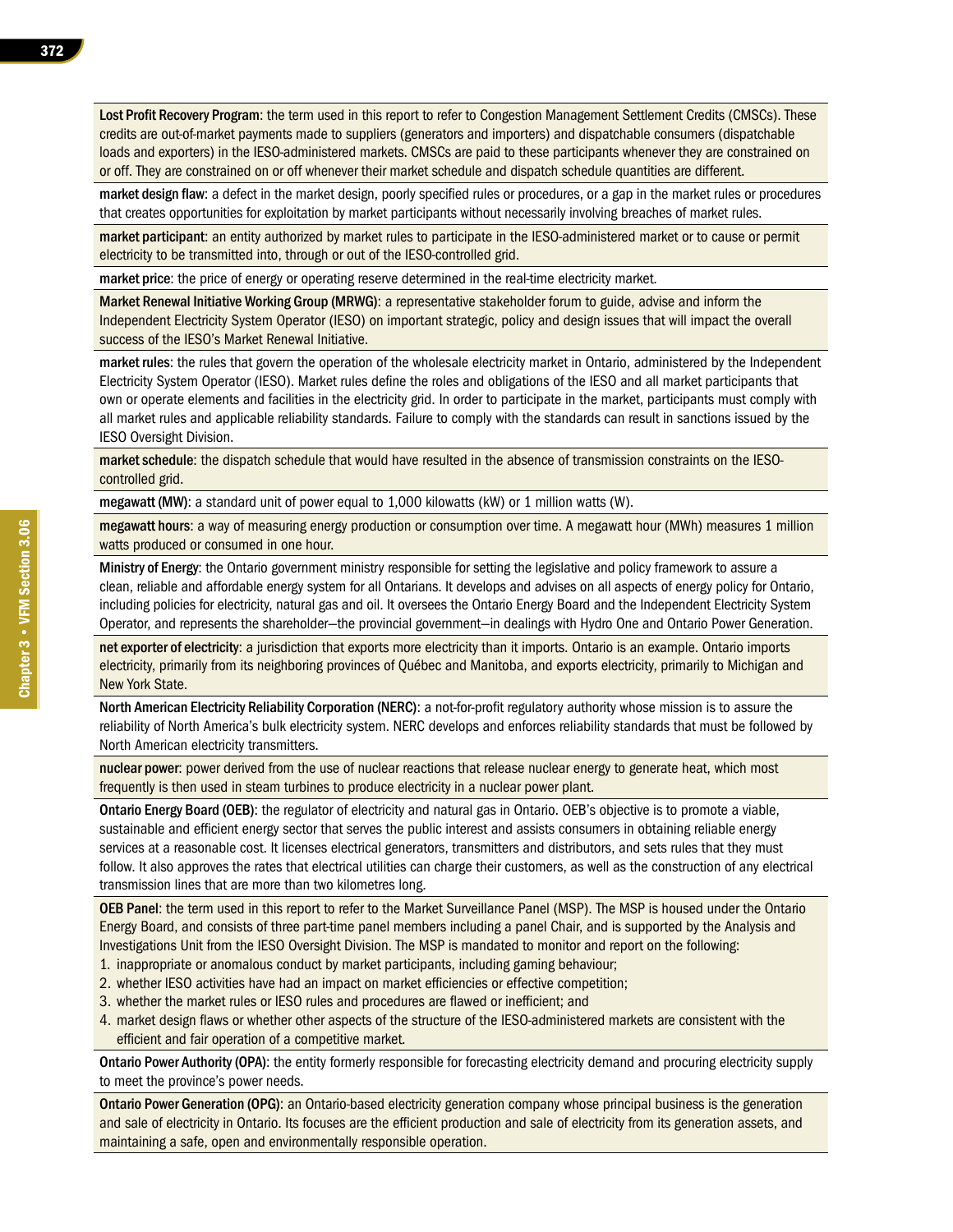peak capacity: the maximum power output for which a generating unit, generating station or other electrical apparatus is rated. Common units include kilowatts (kW) and megawatts (MW). Also used to refer to the maximum potential output for the entire electricity system.

peak demand: the maximum amount of electricity used on the system in any given time period. Peak demand can be measured per hour for a customer, a group of customers or the system as a whole. Also a measure of the amount of power needed to serve all customers during times of high power use. Peak demand is measured in kilowatts (kW) or megawatts (MW). It is often stated as the highest hourly consumption of electricity during a year

procurement: the purchase of electrical energy for resale to consumers.

ramp up/down: the rate at which a generator or load can change from one level of production or consumption to a different level of production or consumption. For example, if a generator can move from a production level of 50 MW at the beginning of a five-minute dispatch interval to 100 MW at the end of the five-minute dispatch schedule, the generator has a ramp rate of 10 MW per minute.

rate regulation: the process by which regulatory bodies determine the rates charged to customers in regulated industries, including gas and electricity. In Ontario, the Ontario Energy Board (OEB) sets rates for natural gas distribution and electricity transmission and distribution based on cost estimates submitted by the utilities and allowances of an approved capital structure and return on capital. These costs are scrutinized by the OEB prior to setting rates.

real time: the actual time when a process (such as electricity generation) occurs.

Regulated Price Plan: A time-of-use pricing plan for residential and small-business consumers developed by the Ontario Energy Board that sets the prices for electricity during peak, off-peak and mid-peak periods of the day.

renewable energy: energy generated by natural processes, the four major forms of which are hydro (energy generated from the movement of water), wind (energy generated by turbines from air currents), solar (energy generated by photovoltaic cells that capture radiant light and heat from the sun) and bioenergy (energy generated by burning organic forestry residues and agriculture wastes).

renewable energy generation facility: a generation facility that generates electricity from a renewable energy source.

residential and small-business consumers: electricity consumers that pay time-of-use rates, which offer different prices for onpeak, mid-peak and off-peak periods. This pricing structure encourages users to shift some of their usage from high-price peak hours to less expensive off-peak hours and reduce their impact on the system.

side payments: a term used by the OEB Panel in its reports to describe payments like Congestion Management Settlement Credits (CMSCs).

solar power: the radiant energy of the sun that can be converted into other forms of energy, such as heat (solar thermal) or electricity (photovoltaic).

sanction: an action taken by the IESO Oversight Division against a market participant found to be in breach of market rules or reliability standards. Sanctions range from non-compliance letters to financial penalties. Persistent breaches may result in deregistration, suspension or termination of the right to participate in the market.

Standby Cost Recovery Program: the term used in this report to refer to the Real-Time Generation Cost Guarantee Program.

submitting bids/offers: the bids and offers settled every five minutes in the wholesale electricity market, resulting in the Market Clearing Price (MCP). For each five-minute interval, dispatch instructions specify the required amount of energy that sellers should add into or buyers should withdraw from the IESO-controlled grid based on their accepted offers and bids.

Technical Panel: a group that proposes and reviews amendments to market rules and, if requested, advises the Independent Electricity System Operator Board of Directors on specific technical issues relating to the operation of IESO-administered markets.

transmission: the transfer of high-voltage electricity over interconnecting lines that link points of supply to points where energy is delivered to other electric systems or transformed to low voltage for distribution to consumers

transmission lines: the movement of electricity at high voltages from generation sites to local distribution systems and consumers.

transmitter: an electrical utility, such as Hydro One, that transfers electricity over long distances at voltages above 50 kilovolts between electricity generators (such as Ontario Power Generation) and local distribution companies or large industrial users.

two-schedule electricity market: the electricity wholesale market design used in Ontario. It consists of two dispatch algorithms: the market algorithm and the dispatch algorithm. The market algorithm balances electricity supply and demand assuming no internal congestion constraints, and determines the uniform Market Clearing Price (MCP) used for settlement purposes. The dispatch algorithm recognizes internal congestion constraints and re-dispatches generation and dispatchable load so as to respect all constraints.